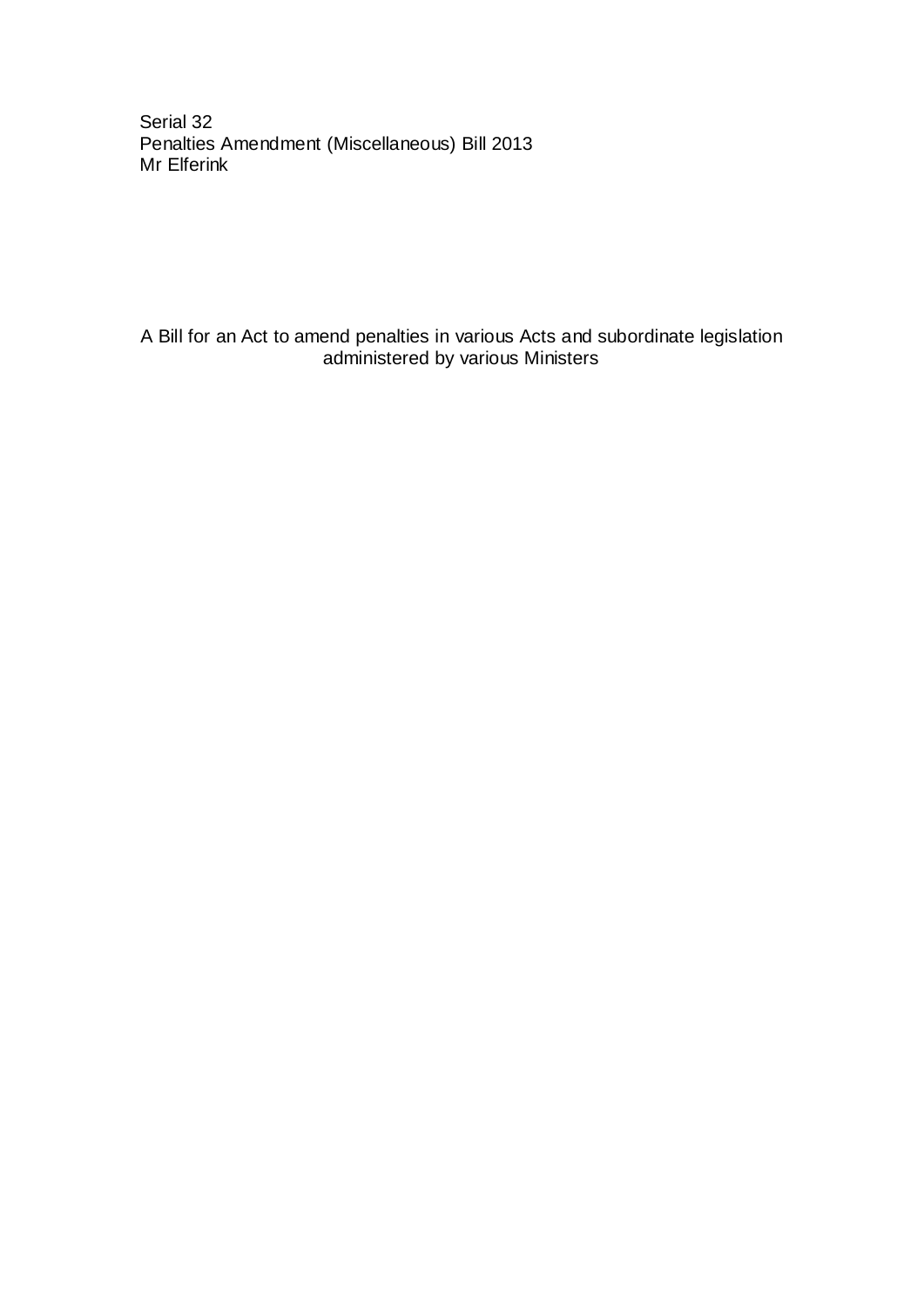### **NORTHERN TERRITORY OF AUSTRALIA**

### **PENALTIES AMENDMENT (MISCELLANEOUS) ACT 2013**

**Act No. [ ] of 2013** \_\_\_\_\_\_\_\_\_\_\_\_\_\_\_\_\_\_\_\_

\_\_\_\_\_\_\_\_\_\_\_\_\_\_\_\_\_\_\_\_

# **Table of provisions**

| $\mathbf{1}$   |                                                               |  |
|----------------|---------------------------------------------------------------|--|
| $\overline{2}$ |                                                               |  |
| 3              | Laws administered by the Minister for Police, Fire and        |  |
|                |                                                               |  |
| 4              | Laws administered by the Minister for Transport amended  1    |  |
| 5              |                                                               |  |
| 6              | Laws administered by the Minister for Business amended 1      |  |
| 7              | Laws administered by the Minister for Employment and          |  |
|                |                                                               |  |
| 8              | Laws administered by the Attorney-General and Minister for    |  |
|                |                                                               |  |
| 9              | Laws administered by the Minister for Public Employment       |  |
|                |                                                               |  |
| 10             | Laws administered by the Minister for Health amended 2        |  |
| 11             | Laws administered by the Minister for Education amended  2    |  |
| 12             | Laws administered by the Minister for Lands, Planning and the |  |
|                |                                                               |  |
| 13             | Laws administered by the Minister for Mines and Energy        |  |
|                |                                                               |  |
| 14             | Laws administered by the Minister for Land Resource           |  |
|                |                                                               |  |
| 15             | Laws administered by the Minister for Regional Development    |  |
|                |                                                               |  |
| 16             | Laws administered by the Minister for Local Government        |  |
|                |                                                               |  |
| 17             | Laws administered by the Minister for Sport and Recreation    |  |
|                |                                                               |  |
| 18             | Laws administered by the Minister for Parks and Wildlife      |  |
|                |                                                               |  |
| 19             | Laws administered by the Minister for Arts and Museums        |  |
|                |                                                               |  |
| 20             |                                                               |  |
|                |                                                               |  |

## **Schedule 1 Laws administered by the Minister for Police, Fire and Emergency Services**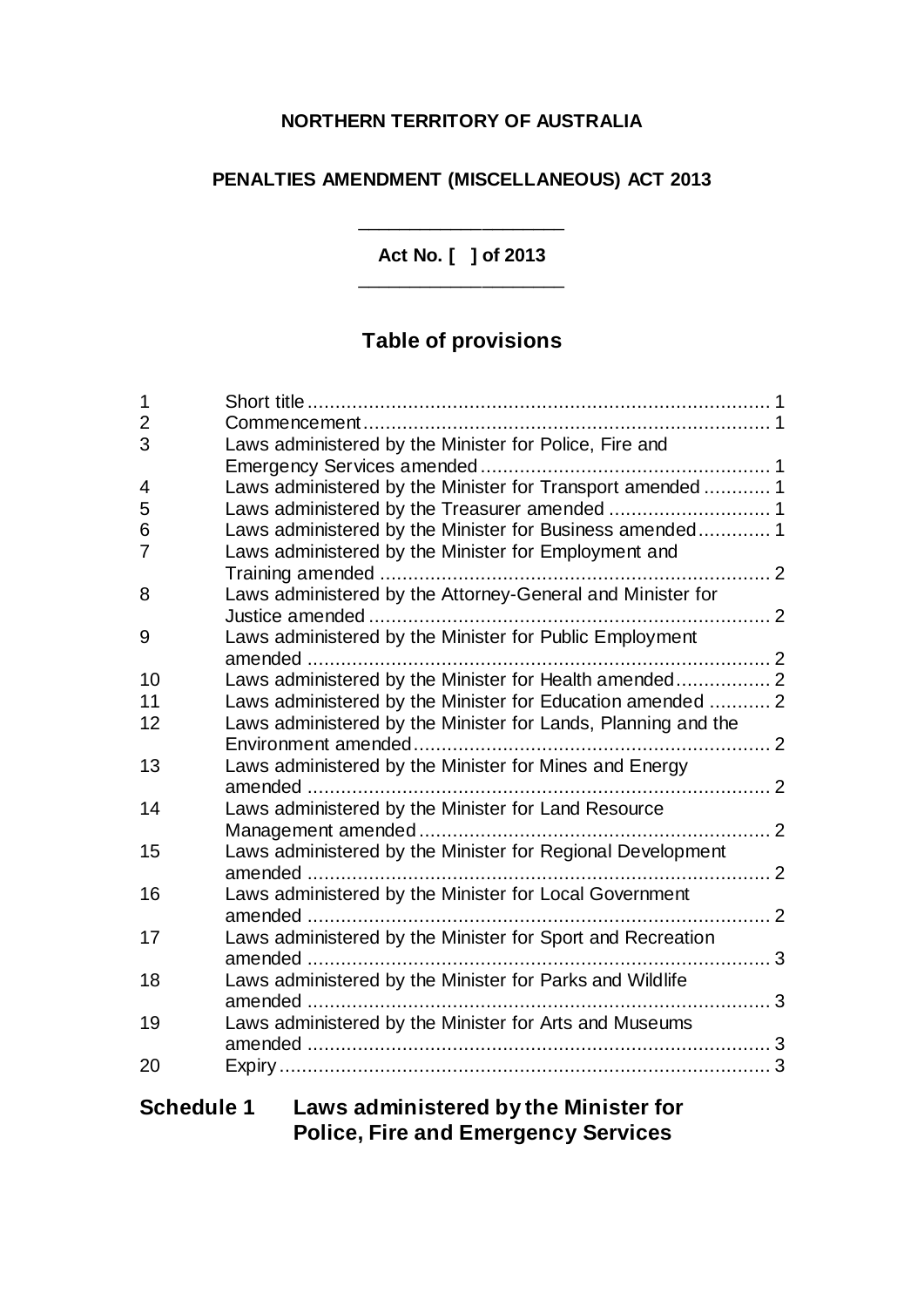| <b>Schedule 2</b>  | Laws administered by the Minister for<br><b>Transport</b>                           |
|--------------------|-------------------------------------------------------------------------------------|
| <b>Schedule 3</b>  | Laws administered by the Treasurer                                                  |
| <b>Schedule 4</b>  | Laws administered by the Minister for<br><b>Business</b>                            |
| <b>Schedule 5</b>  | Laws administered by the Minister for<br><b>Employment and Training</b>             |
| <b>Schedule 6</b>  | Laws administered by the Attorney-<br><b>General and Minister for Justice</b>       |
| <b>Schedule 7</b>  | Laws administered by the Minister for<br><b>Public Employment</b>                   |
| <b>Schedule 8</b>  | Laws administered by the Minister for<br><b>Health</b>                              |
| <b>Schedule 9</b>  | Laws administered by the Minister for<br><b>Education</b>                           |
| <b>Schedule 10</b> | Laws administered by the Minister for<br><b>Lands, Planning and the Environment</b> |
| Schedule 11        | Laws administered by the Minister for<br><b>Mines and Energy</b>                    |
| <b>Schedule 12</b> | Laws administered by the Minister for<br><b>Land Resource Management</b>            |
| <b>Schedule 13</b> | Laws administered by the Minister for<br><b>Regional Development</b>                |
| <b>Schedule 14</b> | Laws administered by the Minister for<br><b>Local Government</b>                    |
| <b>Schedule 15</b> | Laws administered by the Minister for<br><b>Sport and Recreation</b>                |
| <b>Schedule 16</b> | Laws administered by the Minister for<br><b>Parks and Wildlife</b>                  |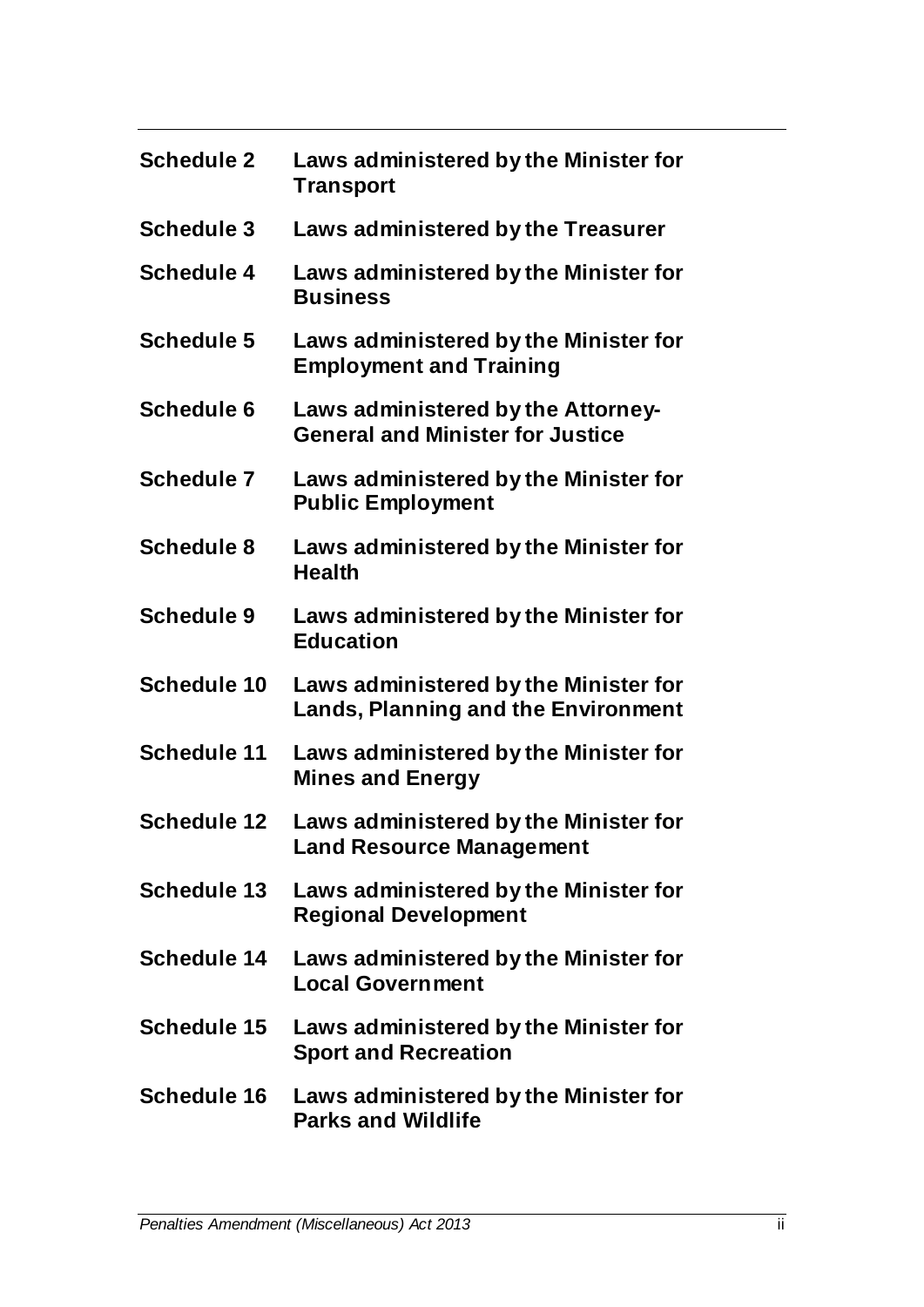# **Schedule 17 Laws administered by the Minister for Arts and Museums**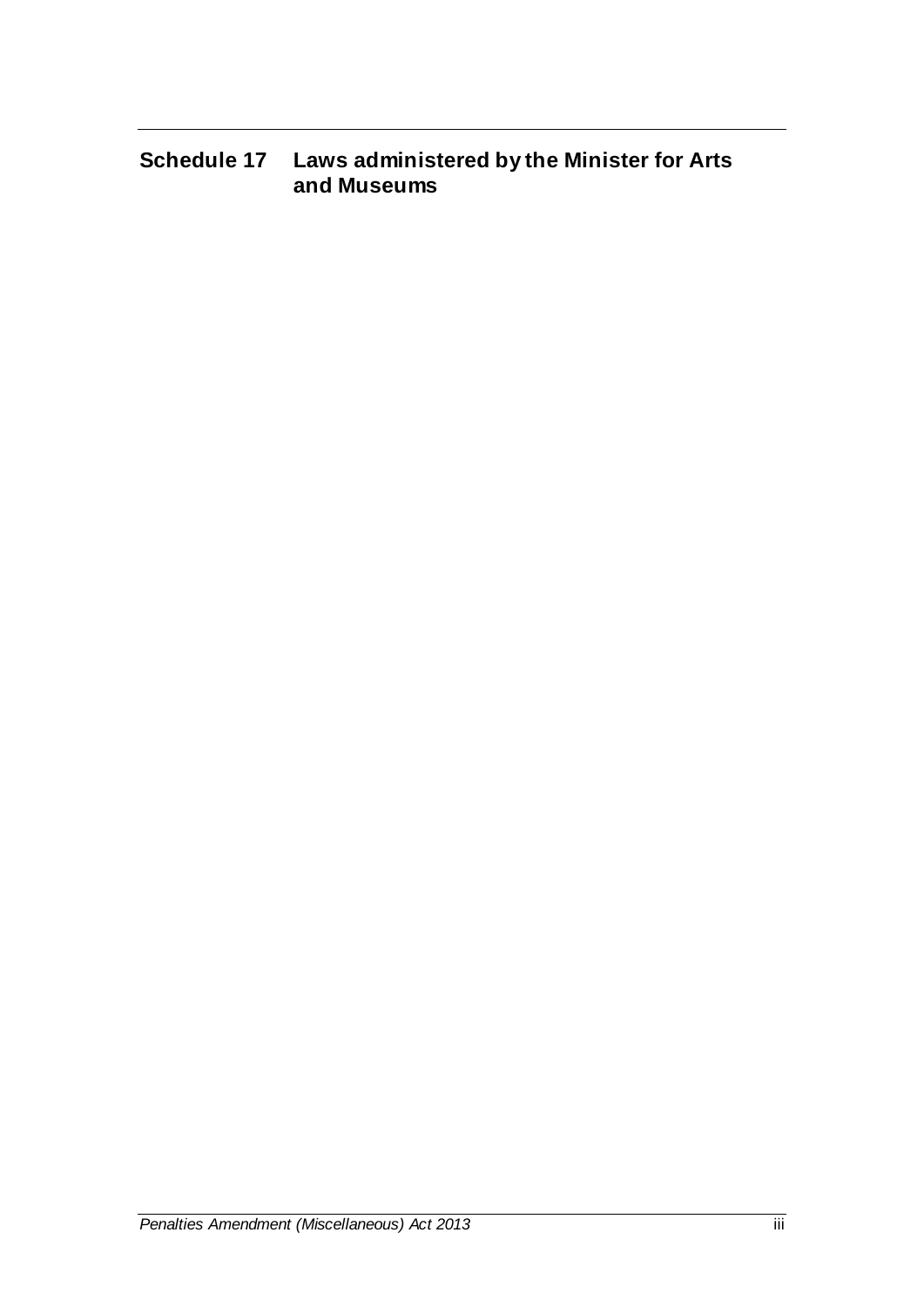

## **NORTHERN TERRITORY OF AUSTRALIA** \_\_\_\_\_\_\_\_\_\_\_\_\_\_\_\_\_\_\_\_

### **Act No. [ ] of 2013** \_\_\_\_\_\_\_\_\_\_\_\_\_\_\_\_\_\_\_\_

An Act to amend penalties in various Acts and subordinate legislation administered by various Ministers

> [*Assented to [ ] 2013*] [*Second reading [ ] 2013*]

#### **The Legislative Assembly of the Northern Territory enacts as follows:**

|                         | <b>Short title</b>                                                                          |  |
|-------------------------|---------------------------------------------------------------------------------------------|--|
|                         | This Act may be cited as the Penalties Amendment (Miscellaneous)<br>Act 2013.               |  |
| $\mathbf{2}$            | <b>Commencement</b>                                                                         |  |
|                         | This Act commences on the day fixed by the Administrator by<br>Gazette notice.              |  |
| 3                       | Laws administered by the Minister for Police, Fire and<br><b>Emergency Services amended</b> |  |
|                         | Schedule 1 amends the laws mentioned in it.                                                 |  |
| $\overline{\mathbf{A}}$ | Laws administered by the Minister for Transport amended                                     |  |
|                         | Schedule 2 amends the laws mentioned in it.                                                 |  |
| 5                       | Laws administered by the Treasurer amended                                                  |  |
|                         | Schedule 3 amends the laws mentioned in it.                                                 |  |
| 6                       | Laws administered by the Minister for Business amended                                      |  |
|                         |                                                                                             |  |

Schedule 4 amends the laws mentioned in it.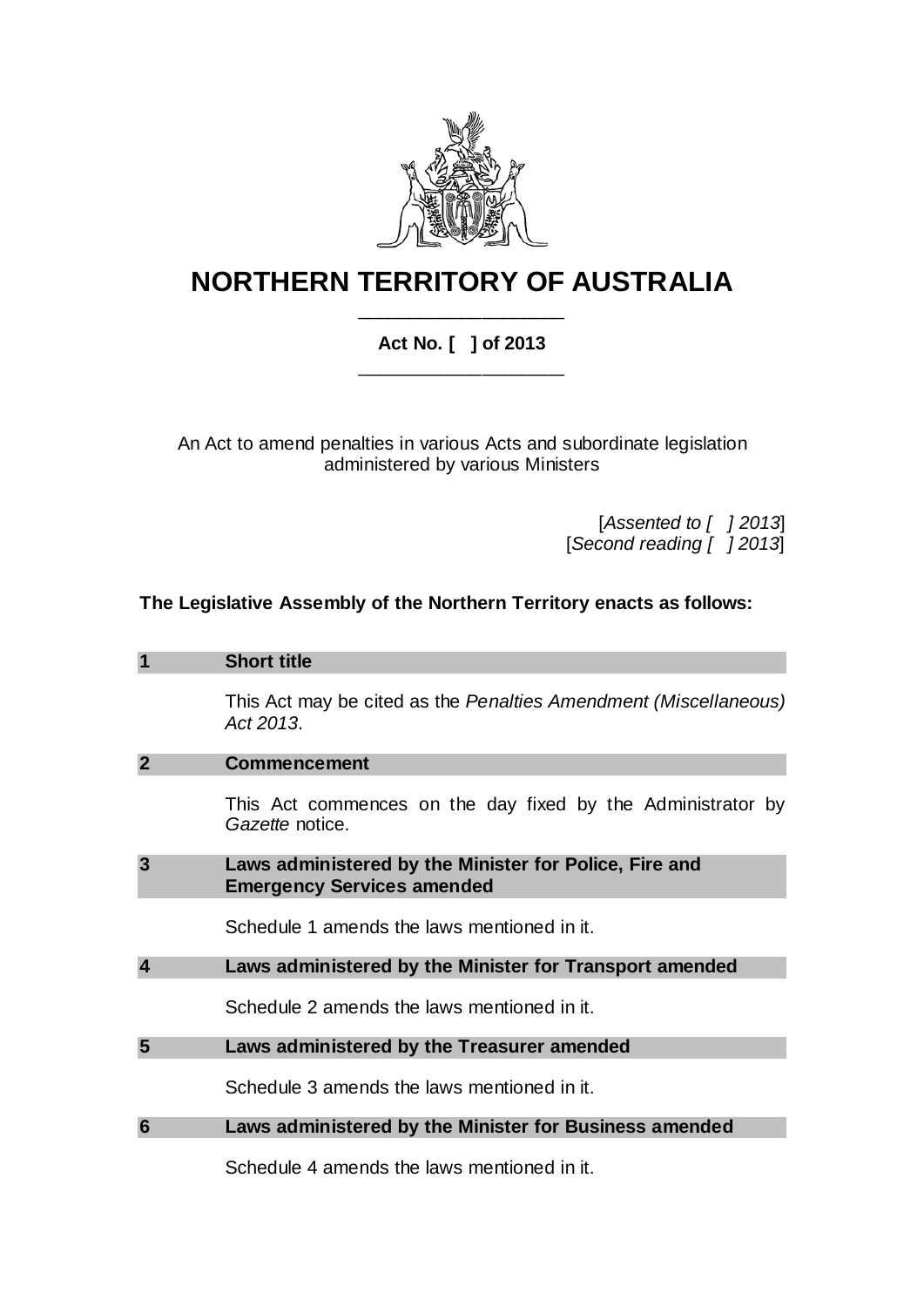| $\overline{7}$ | Laws administered by the Minister for Employment and<br><b>Training amended</b>             |
|----------------|---------------------------------------------------------------------------------------------|
|                | Schedule 5 amends the laws mentioned in it.                                                 |
| 8              | Laws administered by the Attorney-General and Minister for<br><b>Justice amended</b>        |
|                | Schedule 6 amends the laws mentioned in it.                                                 |
| 9              | Laws administered by the Minister for Public Employment<br>amended                          |
|                | Schedule 7 amends the laws mentioned in it.                                                 |
| 10             | Laws administered by the Minister for Health amended                                        |
|                | Schedule 8 amends the laws mentioned in it.                                                 |
| 11             | Laws administered by the Minister for Education amended                                     |
|                | Schedule 9 amends the laws mentioned in it.                                                 |
| 12             | Laws administered by the Minister for Lands, Planning and the<br><b>Environment amended</b> |
|                | Schedule 10 amends the laws mentioned in it.                                                |
| 13             | Laws administered by the Minister for Mines and Energy<br>amended                           |
|                | Schedule 11 amends the laws mentioned in it.                                                |
| 14             | Laws administered by the Minister for Land Resource<br><b>Management amended</b>            |
|                | Schedule 12 amends the laws mentioned in it.                                                |
| 15             | Laws administered by the Minister for Regional Development<br>amended                       |
|                | Schedule 13 amends the laws mentioned in it.                                                |
| 16             | Laws administered by the Minister for Local Government<br>amended                           |
|                | Schedule 14 amends the laws mentioned in it.                                                |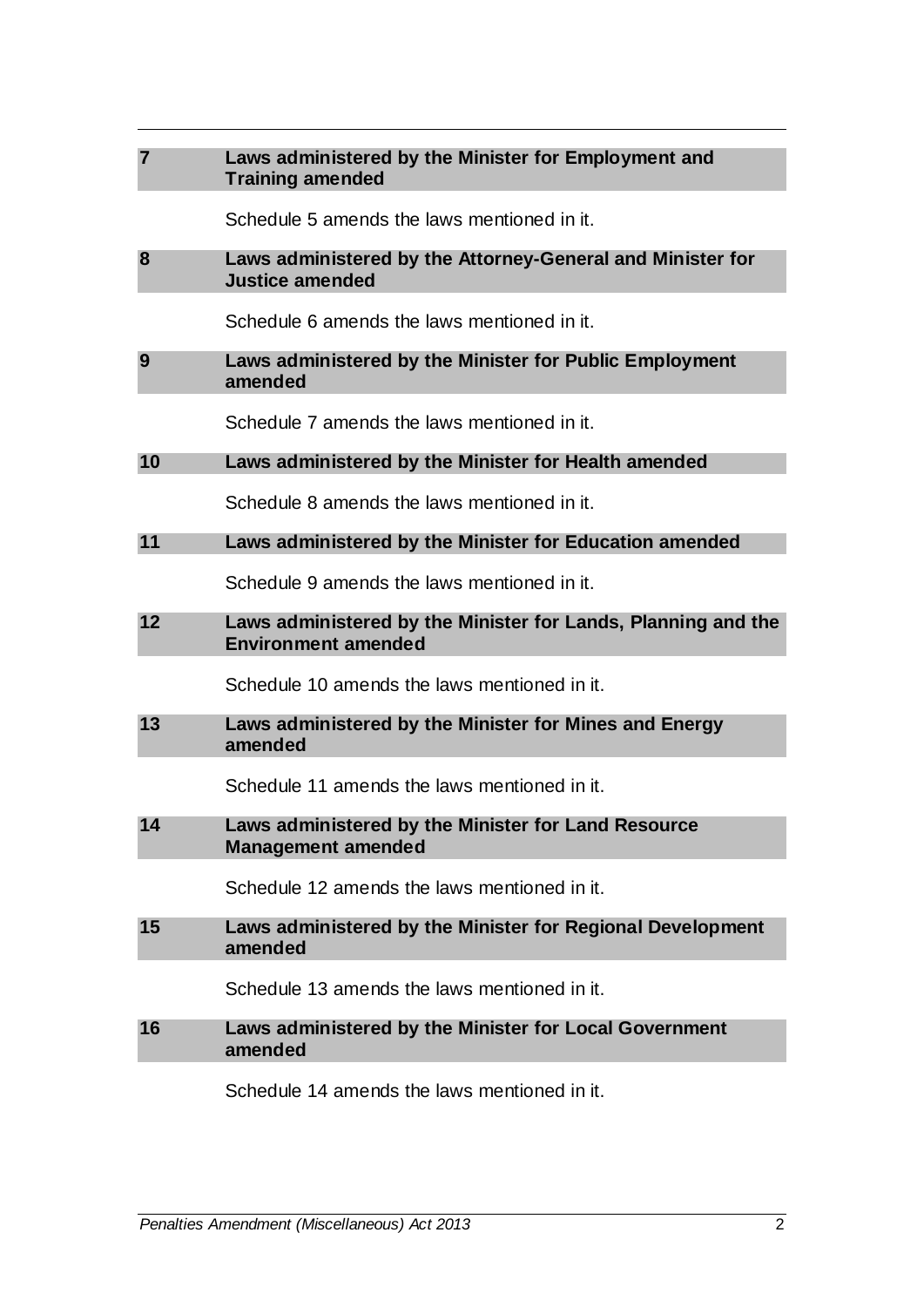| 17 | Laws administered by the Minister for Sport and Recreation<br>amended |
|----|-----------------------------------------------------------------------|
|    | Schedule 15 amends the laws mentioned in it.                          |
| 18 | Laws administered by the Minister for Parks and Wildlife<br>amended   |
|    | Schedule 16 amends the laws mentioned in it.                          |
| 19 | Laws administered by the Minister for Arts and Museums<br>amended     |
|    | Schedule 17 amends the laws mentioned in it.                          |
| 20 | <b>Expiry</b>                                                         |
|    | This Act expires the day after it commences.                          |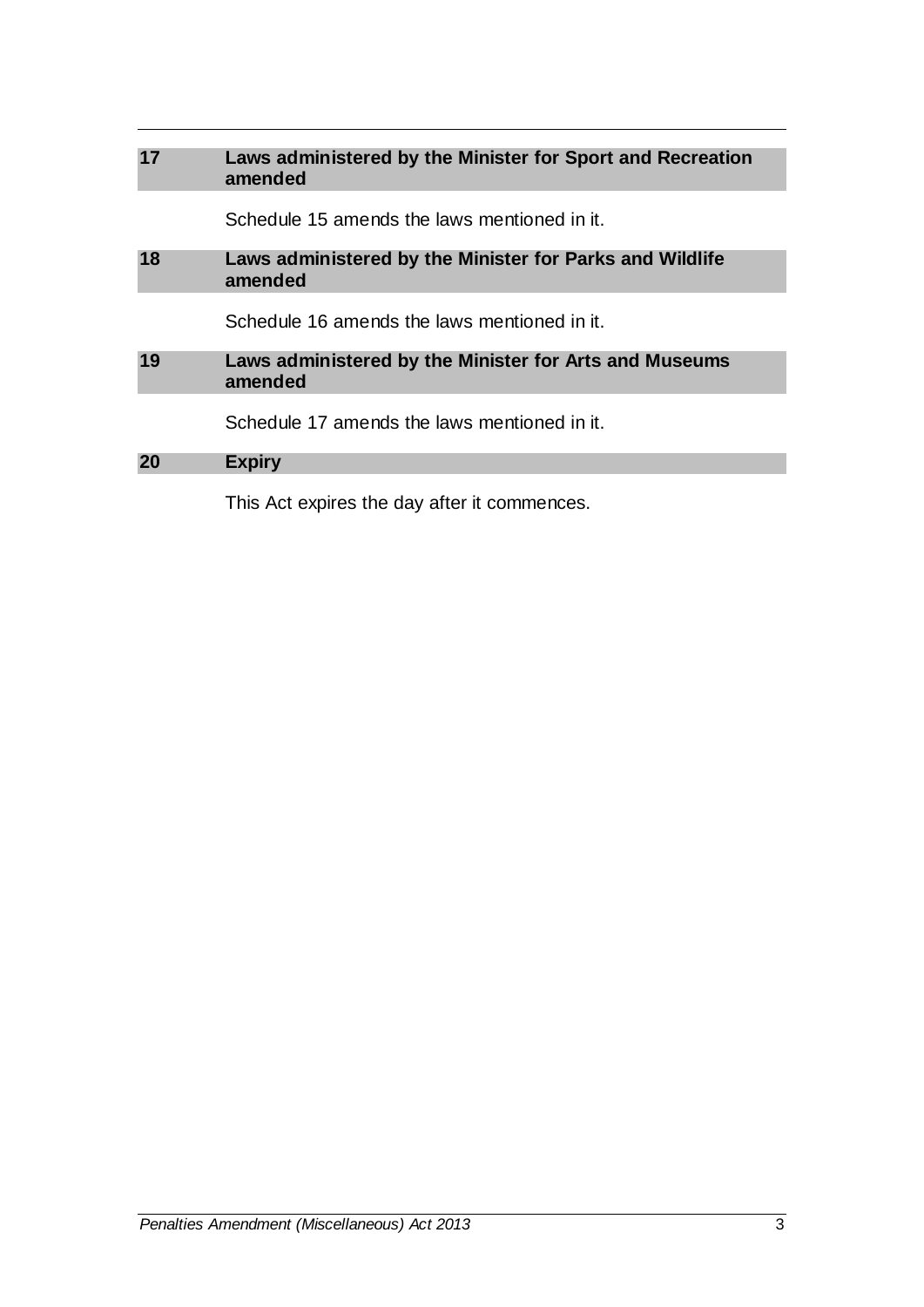## **Schedule 1 Laws administered by the Minister for Police, Fire and Emergency Services**

section 3

| Provision                       | Amendment                 |                                                                          |
|---------------------------------|---------------------------|--------------------------------------------------------------------------|
|                                 | omit                      | insert                                                                   |
| <b>Firearms Act</b>             |                           |                                                                          |
| section $89(1)$ , at the<br>end |                           | Maximum penalty:<br>100 penalty units or<br>imprisonment for<br>2 years. |
| <b>Firearms Regulations</b>     |                           |                                                                          |
| Schedule 4, column 2            | \$500<br>(all references) | 4 penalty units                                                          |
|                                 | \$200<br>(all references) | 1.5 penalty units                                                        |

*Penalties Amendment (Miscellaneous) Act 2013* 4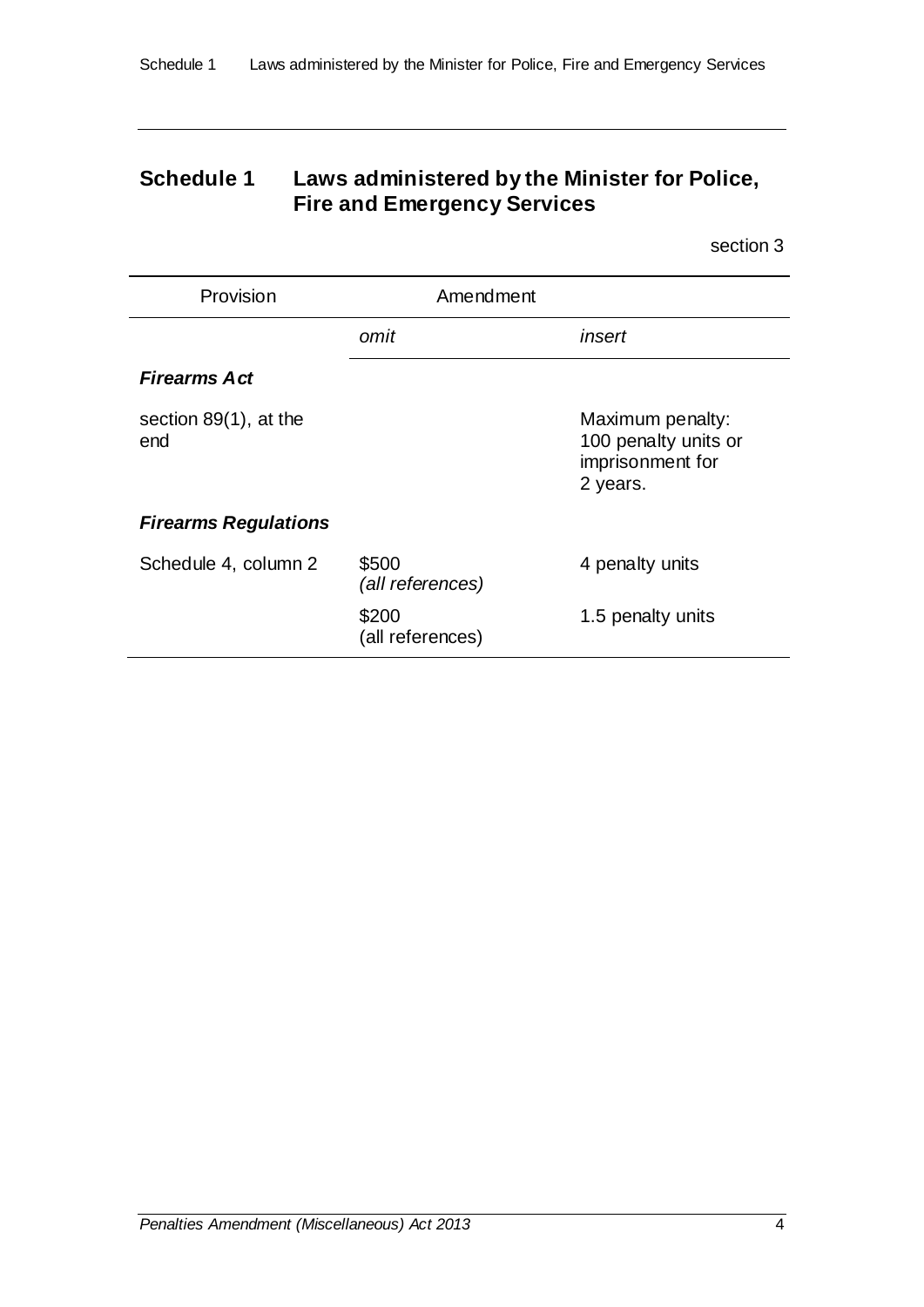## **Schedule 2 Laws administered by the Minister for Transport**

| Provision                                                                      | Amendment                                           |                                                               |
|--------------------------------------------------------------------------------|-----------------------------------------------------|---------------------------------------------------------------|
|                                                                                | omit                                                | insert                                                        |
| <b>AustralAsia Railway Corporation Act</b>                                     |                                                     |                                                               |
| section 27(7), penalty<br>provision                                            | whole penalty provision                             | Maximum penalty:<br>15 penalty units.                         |
| <b>AustralAsia Railway (Special Provisions) Act</b>                            |                                                     |                                                               |
| section $21(2)$ , penalty<br>provision                                         | Penalty:                                            | Maximum penalty:                                              |
|                                                                                | <b>AustralAsia Railway (Third Party Access) Act</b> |                                                               |
| Schedule,<br>clause $12A(2)$ and $(3)$ ,<br>penalty provision                  | whole penalty provision                             | Maximum penalty:<br>85 penalty units.                         |
| Schedule,<br>clause 12A(5), penalty<br>provision                               | whole penalty provision                             | Maximum penalty:<br>885 penalty units.                        |
| Schedule,<br>clause 12B(5), penalty<br>provision                               | whole penalty provision                             | Maximum penalty:<br>85 penalty units.                         |
| Schedule,<br>clauses $28(2)$ and $(5)$ ,<br>30 and 31(1), penalty<br>provision | whole penalty provision                             | Maximum penalty:<br>440 penalty units.                        |
| Schedule, clause 32,<br>penalty provision                                      | whole penalty provision                             | Maximum penalty:<br>885 penalty units.                        |
| Schedule, clauses 38<br>and 39(3), penalty<br>provision                        | Penalty: \$100,000 and<br>\$10,000                  | Maximum penalty:<br>885 penalty units and<br>85 penalty units |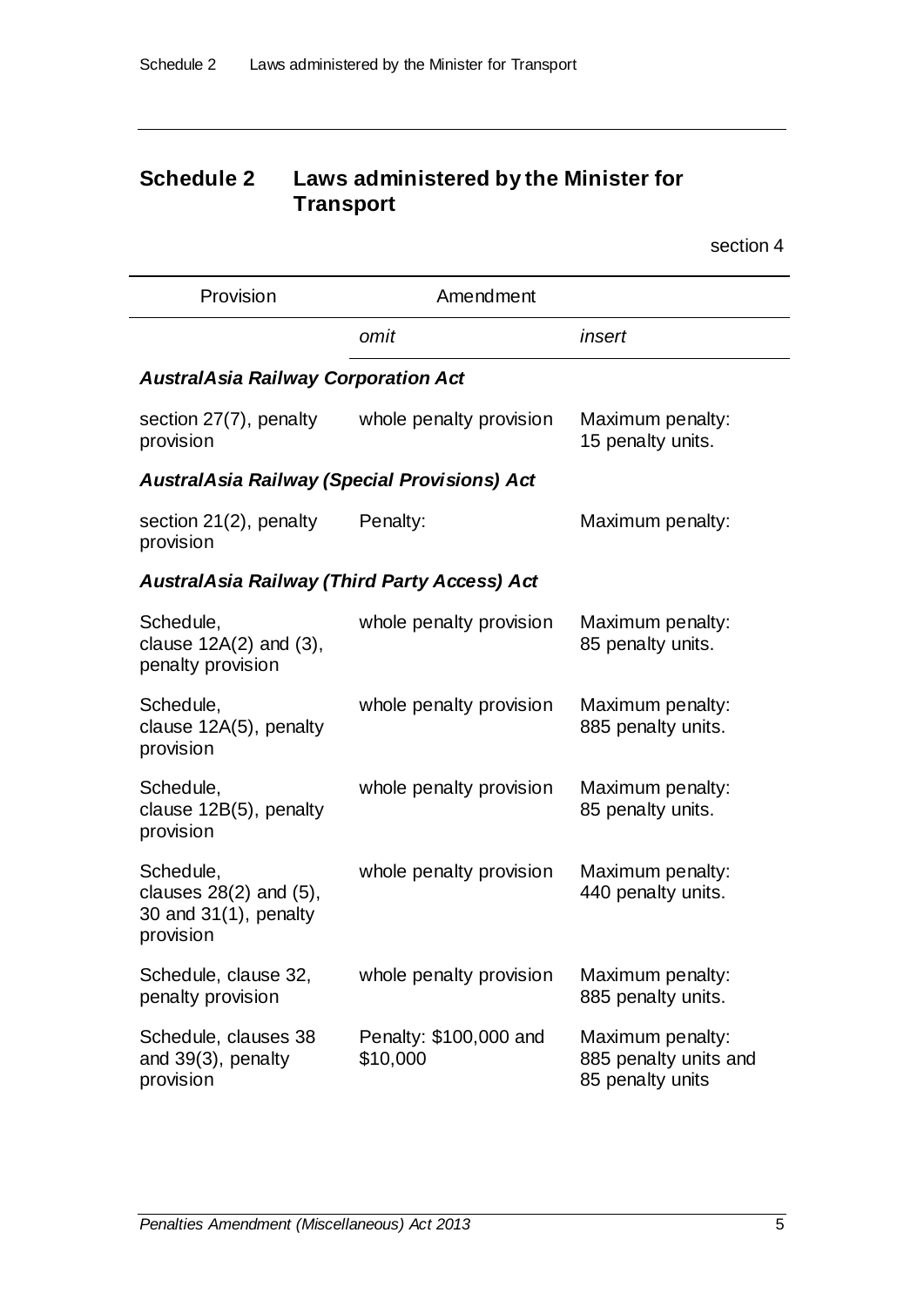### *Commercial Passenger (Road) Transport Act*

| sections $8(1)$ and $17(1)$ ,<br>penalty provision         | whole penalty provision | Maximum penalty:<br>85 penalty units. |
|------------------------------------------------------------|-------------------------|---------------------------------------|
| section 26(2), penalty<br>provision                        | whole penalty provision | Maximum penalty:<br>8 penalty units.  |
| section 26A(2), penalty<br>provision                       | whole penalty provision | Maximum penalty:<br>15 penalty units. |
| section 30(1), penalty<br>provision                        | whole penalty provision | Maximum penalty:<br>85 penalty units. |
| section 37A(2), penalty<br>provision                       | whole penalty provision | Maximum penalty:<br>8 penalty units.  |
| section 37B(2), penalty<br>provision                       | whole penalty provision | Maximum penalty:<br>25 penalty units. |
| section 37C(1), penalty<br>provision                       | whole penalty provision | Maximum penalty:<br>85 penalty units. |
| section 37M(2), penalty<br>provision                       | whole penalty provision | Maximum penalty:<br>8 penalty units.  |
| sections 37N(1) and<br>38A(1), penalty<br>provision        | whole penalty provision | Maximum penalty:<br>85 penalty units. |
| section 38K(2), penalty<br>provision                       | whole penalty provision | Maximum penalty:<br>15 penalty units. |
| sections 38L(1) and<br>39(1), penalty provision            | whole penalty provision | Maximum penalty:<br>85 penalty units. |
| sections 45(2) and<br>49(1), penalty provision             | whole penalty provision | Maximum penalty:<br>40 penalty units. |
| sections 52(1), 58(1)<br>and 69, penalty<br>provision      | whole penalty provision | Maximum penalty:<br>85 penalty units. |
| section 70, penalty<br>provision                           | whole penalty provision | Maximum penalty:<br>15 penalty units. |
| section 71(1), (7A),<br>(8A) and (9), penalty<br>provision | whole penalty provision | Maximum penalty:<br>40 penalty units. |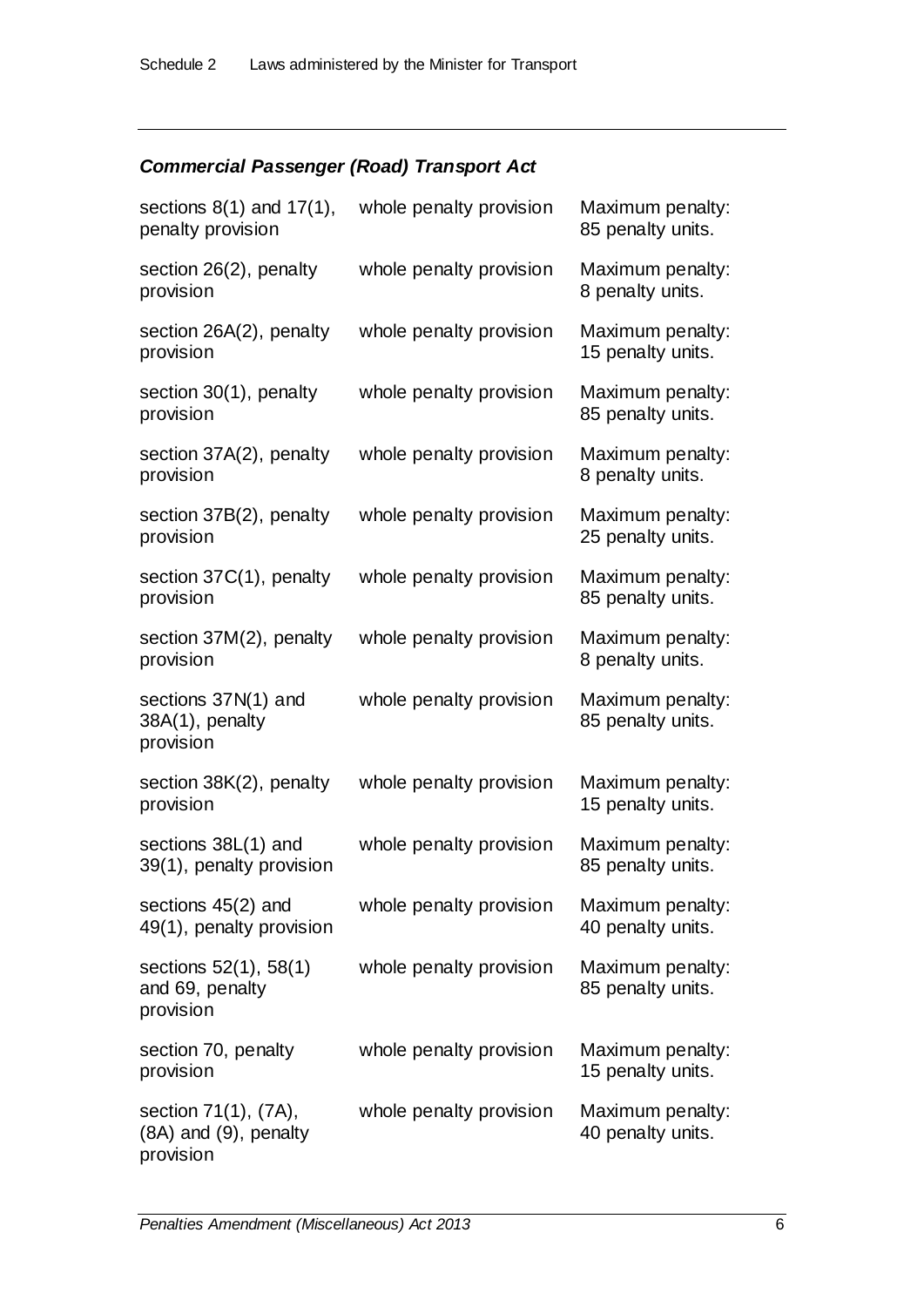| sections $72(2)$ and<br>74(1), penalty provision  | whole penalty provision             | Maximum penalty:<br>15 penalty units.    |
|---------------------------------------------------|-------------------------------------|------------------------------------------|
| section $75C(1)$ and $(2)$ ,<br>penalty provision | Penalty:                            | Maximum penalty:                         |
| section 79A(1), penalty<br>provision              | whole penalty provision             | Maximum penalty:<br>85 penalty units.    |
| section 80                                        | no penalty                          | no penalty is imposed                    |
|                                                   | penalty not exceeding<br>\$10,000   | maximum penalty of<br>85 penalty units   |
| section $87(n)$                                   | penalties not exceeding<br>\$10,000 | maximum penalties of<br>85 penalty units |
| <b>Control of Roads Act (except Part IV)</b>      |                                     |                                          |
| sections $51, 52(1)$ and<br>54, penalty provision | \$400                               | 3 penalty units                          |
| sections 55 and 56,<br>penalty provision          | \$100                               | 0.8 penalty unit                         |
| section 57, penalty<br>provision                  | \$400                               | 3 penalty units                          |
| sections $58, 59(1)$ and                          | \$100                               | 0.8 penalty unit                         |

60A, penalty provision

### *Courtesy Vehicle Regulations*

| regulations $4(1)$ and          | whole penalty provision | Maximum penalty:  |
|---------------------------------|-------------------------|-------------------|
| $(2)$ , 5, 6(1) and $(2)$ , 7,  |                         | 25 penalty units. |
| $8(1)$ , 9, 10, 11(1) to (3),   |                         |                   |
| $12(1)$ , 13, 14, 15(1) and     |                         |                   |
| $(2)$ , 16 $(1)$ to $(3)$ , 17, |                         |                   |
| 18(1) and (3), 19 and           |                         |                   |
| 20(3), penalty provision        |                         |                   |

### *Limousine Regulations*

| regulations $4(1)$ and        | whole penalty provision | Maximum penalty:  |
|-------------------------------|-------------------------|-------------------|
| $(2)$ , 5, 6(1) and $(2)$ ,   |                         | 25 penalty units. |
| 7(1), 8, 9(1), 10, 11,        |                         |                   |
| $12(1)$ , $13(1)$ and $(2)$ , |                         |                   |
| 14(1) and $(2)$ and $15(3)$ , |                         |                   |
| penalty provision             |                         |                   |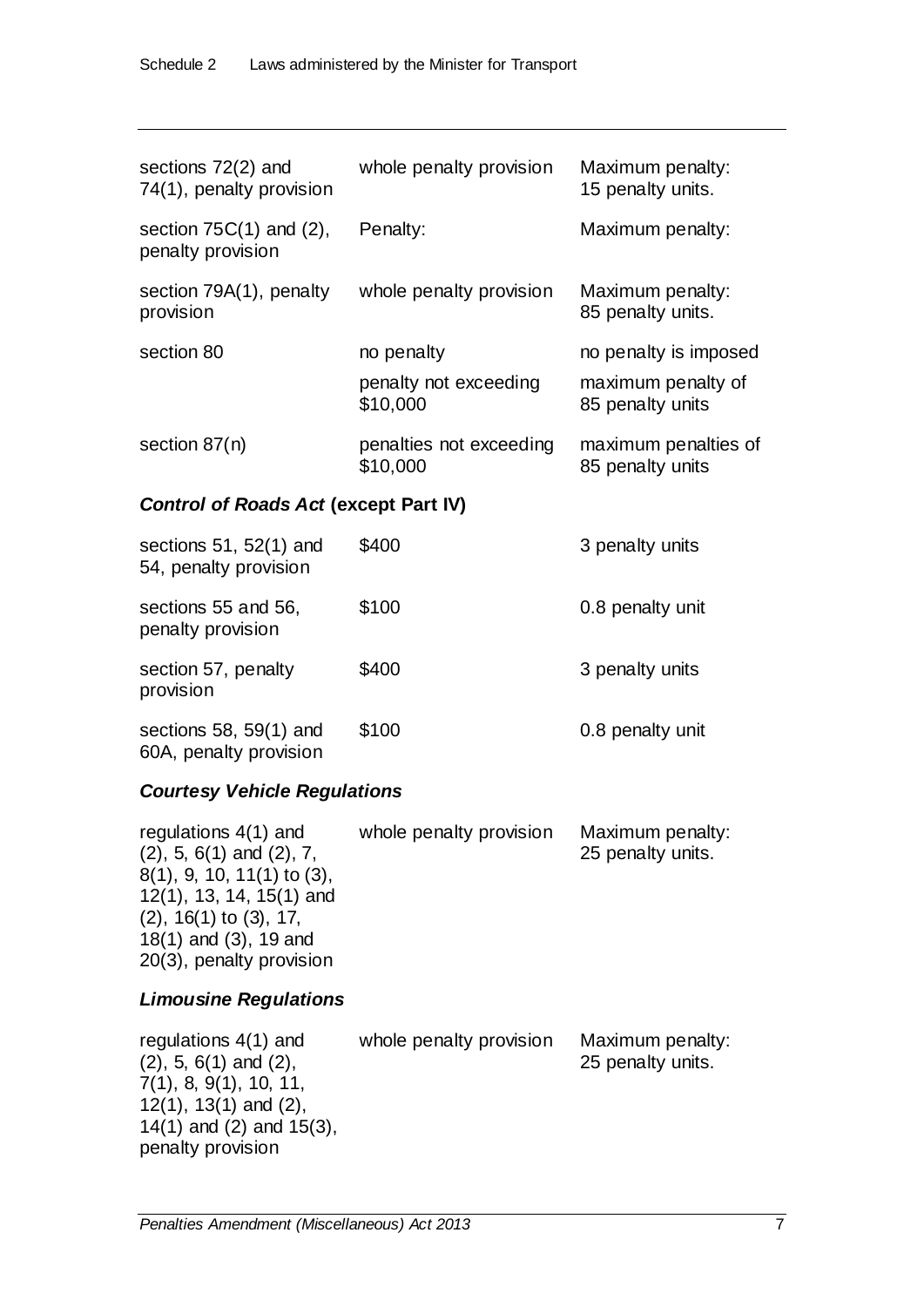## *Marine (Air-Cushioned Vehicles) Regulations*

| regulation 22, penalty Penalty:<br>provision                |                                 | Maximum penalty:                                         |
|-------------------------------------------------------------|---------------------------------|----------------------------------------------------------|
| <b>Marine (Passenger) Regulations</b>                       |                                 |                                                          |
| regulations 7(2), 8 and<br>9, penalty provision             | Penalty:                        | Maximum penalty:                                         |
| <b>Marine (Pilotage) Regulations</b>                        |                                 |                                                          |
| regulation 5(3), penalty Penalty:<br>provision              |                                 | Maximum penalty:                                         |
| <b>Motor Omnibus Regulations</b>                            |                                 |                                                          |
| regulation 87, penalty Penalty:<br>provision                |                                 | Maximum penalty:                                         |
| <b>Motor Vehicle (Hire Car) Regulations</b>                 |                                 |                                                          |
| regulation 74, penalty whole penalty provision<br>provision |                                 | Maximum penalty:<br>8 penalty units.                     |
| <b>Motor Vehicles Act (except Part V)</b>                   |                                 |                                                          |
| section 52, penalty<br>provision                            | whole penalty provision         | Maximum penalty:<br>8 penalty units.                     |
| section 53(1), penalty Penalty: \$1,000<br>provision        |                                 | Maximum penalty:<br>8 penalty units                      |
| sections 54, 55 and<br>58(2), penalty provision             | whole penalty provision         | Maximum penalty:<br>8 penalty units.                     |
| section 65(1), penalty<br>provision                         | Penalty: \$10,000               | Maximum penalty:<br>85 penalty units                     |
| section 107(1), penalty<br>provision                        | Penalty:<br>\$2,000<br>\$10,000 | Maximum penalty:<br>15 penalty units<br>85 penalty units |
| section $114(1)$ and $(2)$ ,<br>penalty provision           | Penalty:                        | Maximum penalty:                                         |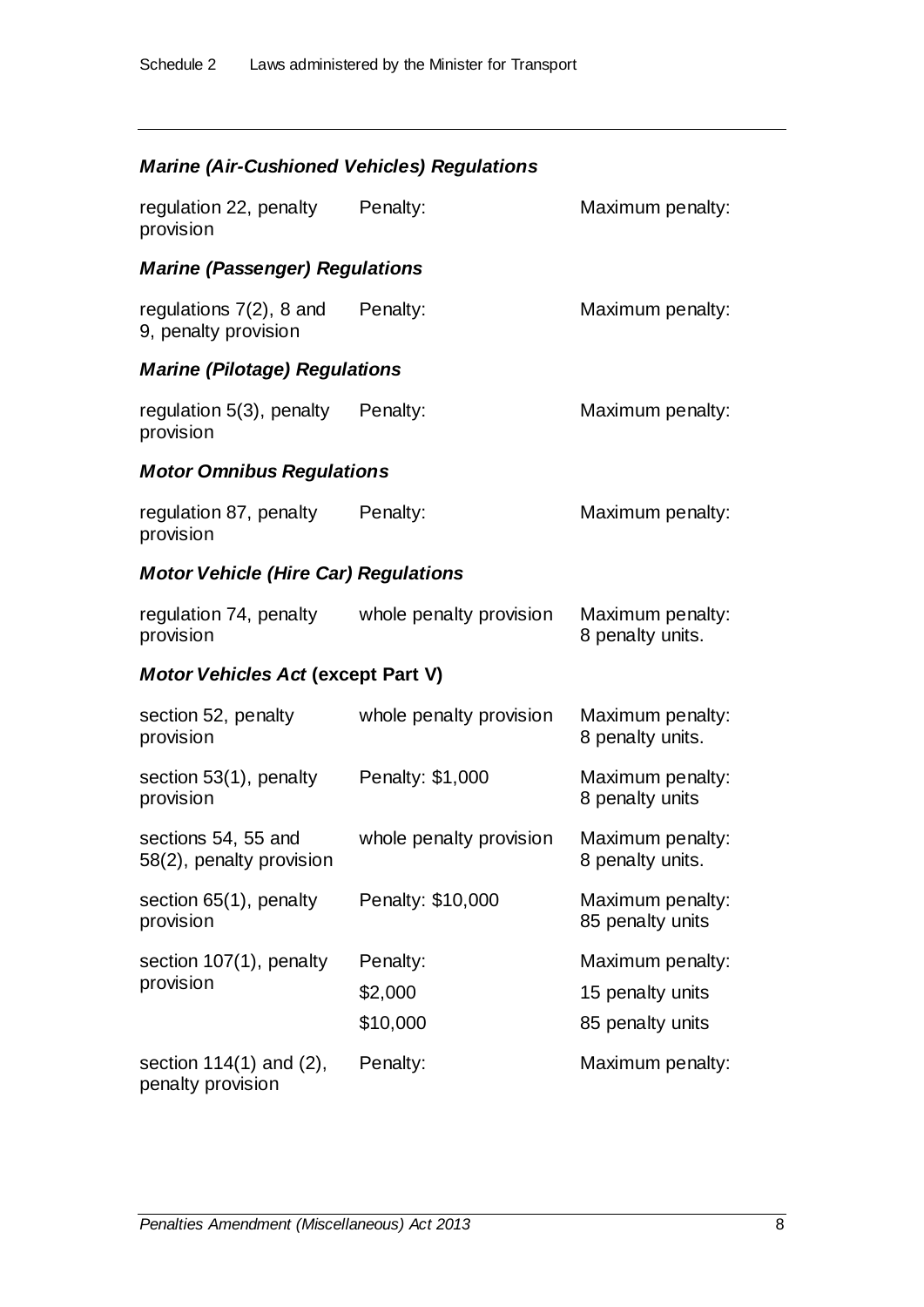| section $117(1)$                                                                                                                                 | penalty not exceeding                                                         | maximum penalty of                                                                             |
|--------------------------------------------------------------------------------------------------------------------------------------------------|-------------------------------------------------------------------------------|------------------------------------------------------------------------------------------------|
|                                                                                                                                                  | \$2,000                                                                       | 15 penalty units                                                                               |
|                                                                                                                                                  | \$10,000                                                                      | 85 penalty units                                                                               |
| section $138(1)(ae)$                                                                                                                             | penalties not exceeding<br>\$2,000 in respect of an<br>individual or \$10,000 | maximum penalties of<br>15 penalty units in<br>respect of an individual<br>or 85 penalty units |
| <b>Motor Vehicles Regulations</b>                                                                                                                |                                                                               |                                                                                                |
| regulation 14A, penalty<br>provision                                                                                                             | whole penalty provision                                                       | Maximum penalty:<br>0.8 penalty unit.                                                          |
| <b>Motor Vehicles (Standards) Regulations</b>                                                                                                    |                                                                               |                                                                                                |
| regulation 35, penalty<br>provision                                                                                                              | Penalty:                                                                      | Maximum penalty:                                                                               |
| <b>Passenger Bus Regulations</b>                                                                                                                 |                                                                               |                                                                                                |
| regulation 20, penalty<br>provision                                                                                                              | whole penalty provision                                                       | Maximum penalty:<br>25 penalty units.                                                          |
| <b>Private Hire Car Regulations</b>                                                                                                              |                                                                               |                                                                                                |
| regulation 15, penalty<br>provision                                                                                                              | whole penalty provision                                                       | Maximum penalty:<br>25 penalty units.                                                          |
| <b>Special Function Vehicle Regulations</b>                                                                                                      |                                                                               |                                                                                                |
| regulations $4(1)$<br>and (2), 5, 6(1) and (2),<br>7, 8(1), 9, 10(1), 11,<br>$12(1)$ and $(2)$ , $13(1)$<br>and (2) and 15, penalty<br>provision | whole penalty provision                                                       | Maximum penalty:<br>25 penalty units.                                                          |
| <b>Tourist Vehicles Regulations</b>                                                                                                              |                                                                               |                                                                                                |
| regulation 14                                                                                                                                    | penalty not exceeding<br>\$3,000                                              | maximum penalty of<br>25 penalty units                                                         |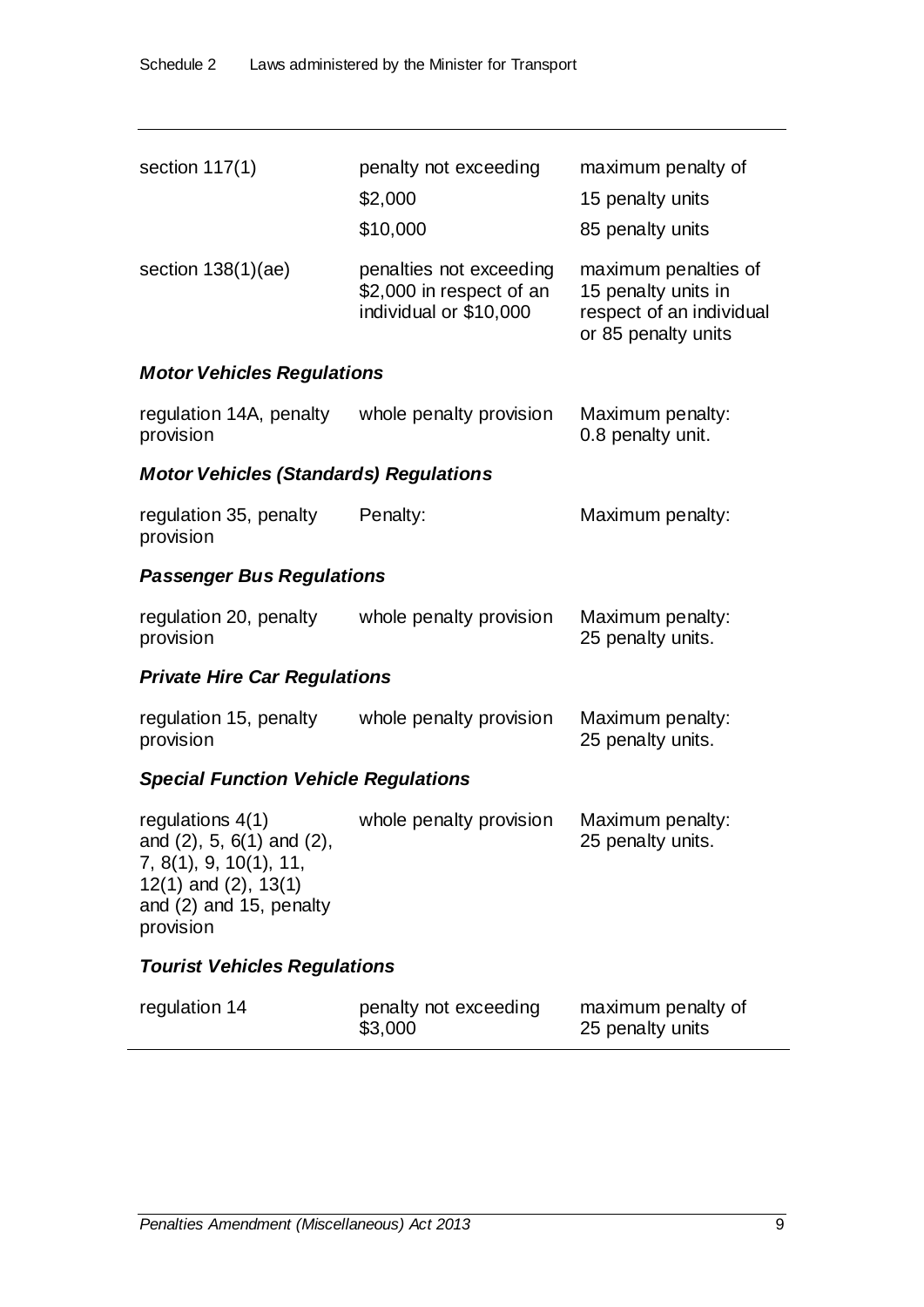# **Schedule 3 Laws administered by the Treasurer**

| Provision                           | Amendment |                  |
|-------------------------------------|-----------|------------------|
|                                     | omit      | insert           |
| <b>Stamp Duty Act</b>               |           |                  |
| section 59(5), penalty<br>provision | Penalty:  | Maximum penalty: |
| section 83E                         | \$10,000  | 85 penalty units |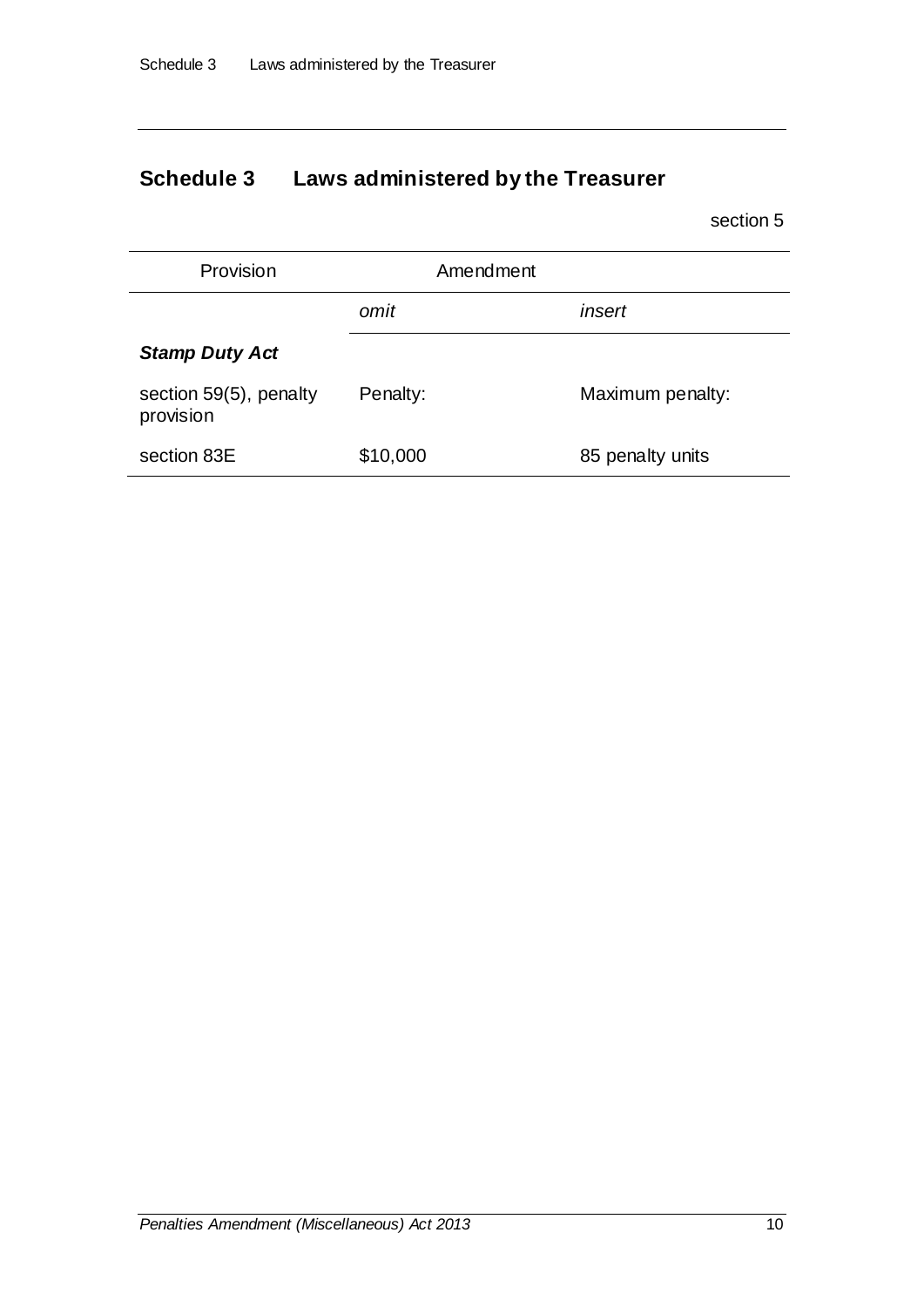## **Schedule 4 Laws administered by the Minister for Business**

section 6

| Provision                                    | Amendment                                                      |                                                                                     |
|----------------------------------------------|----------------------------------------------------------------|-------------------------------------------------------------------------------------|
|                                              | omit                                                           | insert                                                                              |
|                                              | Consumer Affairs and Fair Trading Act (Parts 3, 10, 11 and 14) |                                                                                     |
| section $283(1)$ to $(3)$ , at<br>the end    |                                                                | Maximum penalty: If the<br>offender is a natural<br>person - 100 penalty<br>units.  |
|                                              |                                                                | If the offender is a body<br>corporate $-500$ penalty<br>units.                     |
| sections 285(1) and<br>$286(1)$ , at the end |                                                                | Maximum penalty: If the<br>offender is a natural<br>$person - 20 penalty$<br>units. |
|                                              |                                                                | If the offender is a body<br>corporate $-100$ penalty<br>units.                     |
| section $296(1)$ , at the<br>end             |                                                                | Maximum penalty: If the<br>offender is a natural<br>person - 100 penalty<br>units.  |
|                                              |                                                                | If the offender is a body<br>corporate $-500$ penalty<br>units.                     |

### *Gaming Control (Gaming Machines) Regulations*

| regulations $6(3)$ to $(5)$ | \$500            | 4 penalty units |
|-----------------------------|------------------|-----------------|
| and $7(5)$ , penalty        | (all references) |                 |
| provision                   |                  |                 |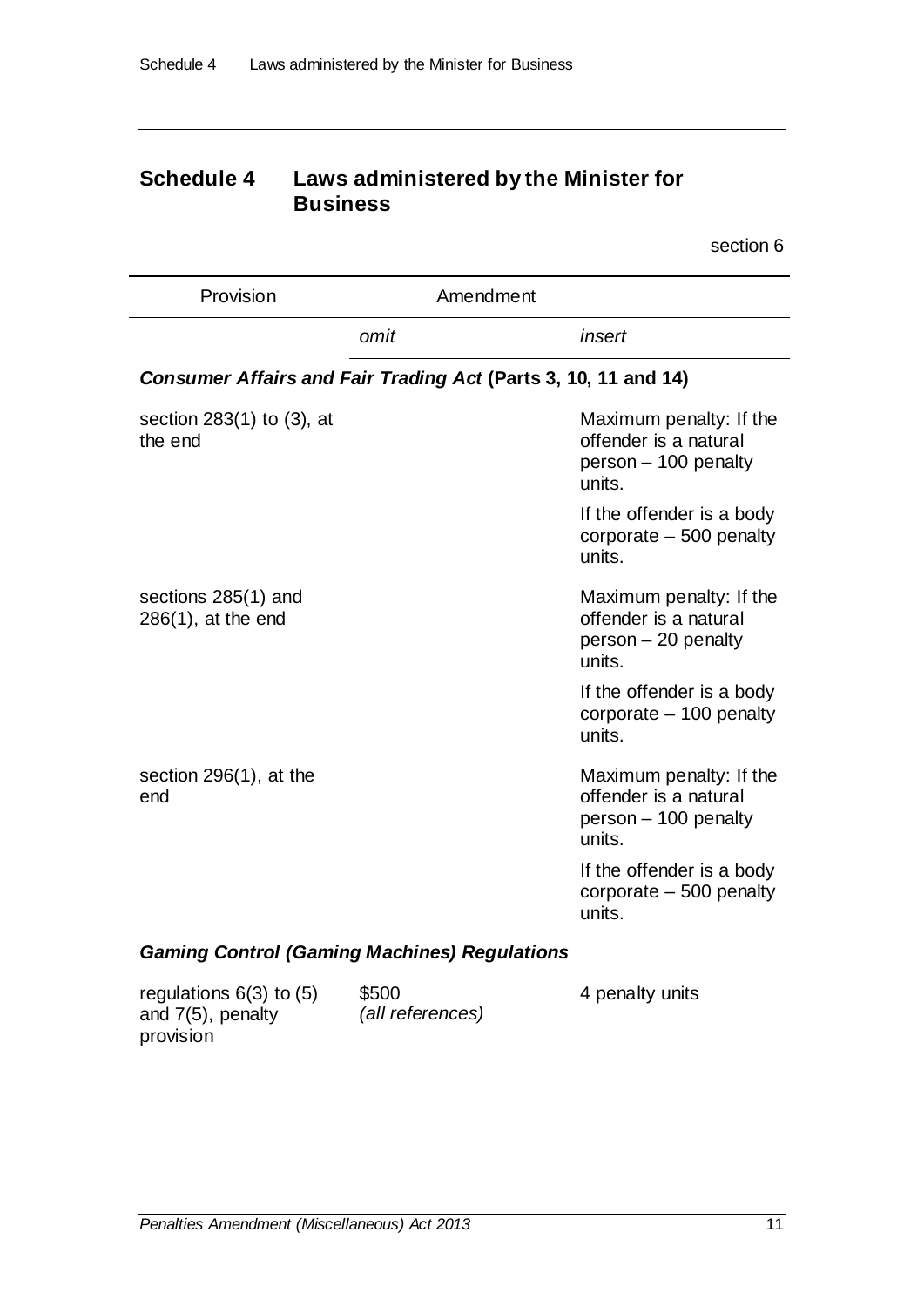### *Gaming Control (Internet Gaming) Regulations*

| regulations 5(1) and<br>$(2)$ , 7, 13 $(1)$ and $(2)$ and<br>14(3), penalty provision                                                                                       | \$2,000                              | 15 penalty units                         |
|-----------------------------------------------------------------------------------------------------------------------------------------------------------------------------|--------------------------------------|------------------------------------------|
| regulation 22(1), at the<br>end                                                                                                                                             |                                      | Maximum penalty:<br>15 penalty units.    |
| regulations 22(2),<br>25(1), 27, 28, 31(4),<br>$33(3)$ , $34(2)$ and $35$ ,<br>penalty provision                                                                            | \$2,000                              | 15 penalty units                         |
| regulation $37(2)$ ,<br>penalty provision                                                                                                                                   | whole penalty provision              | Maximum penalty:<br>15 penalty units.    |
| regulations 37(5) and<br>$(6)$ , 38 to 40, 41 $(1)$ ,<br>$42(2)$ , $44(1)$ , $45(1)$ ,<br>46(1) and (2), 48(2),<br>49(1), 52, 53(1) and (2)<br>and 54, penalty<br>provision | \$2,000                              | 15 penalty units                         |
| regulation 56(1) and<br>$(2)$ , at the end                                                                                                                                  |                                      | Maximum penalty:<br>15 penalty units.    |
| regulations 56(3),<br>$57(5)$ , $58(1)$ and $(2)$ ,<br>$59(1)$ , $(3)$ , $(4)$ , $60(1)$ ,<br>$(3)$ , $(4)$ and $(6)$ , $61$ and<br>65(1) to (3), penalty<br>provision      | \$2,000                              | 15 penalty units                         |
| regulation 66(1), at the<br>end                                                                                                                                             |                                      | Maximum penalty:<br>15 penalty units.    |
| regulations 66(3),<br>$67(4)$ , 68, 69 and $70(1)$ ,<br>penalty provision                                                                                                   | \$2,000                              | 15 penalty units.                        |
| <b>Gaming Machine Act (except Part 8)</b>                                                                                                                                   |                                      |                                          |
| section $194(2)(w)$                                                                                                                                                         | penalties, not<br>exceeding \$5,000, | maximum penalties of<br>40 penalty units |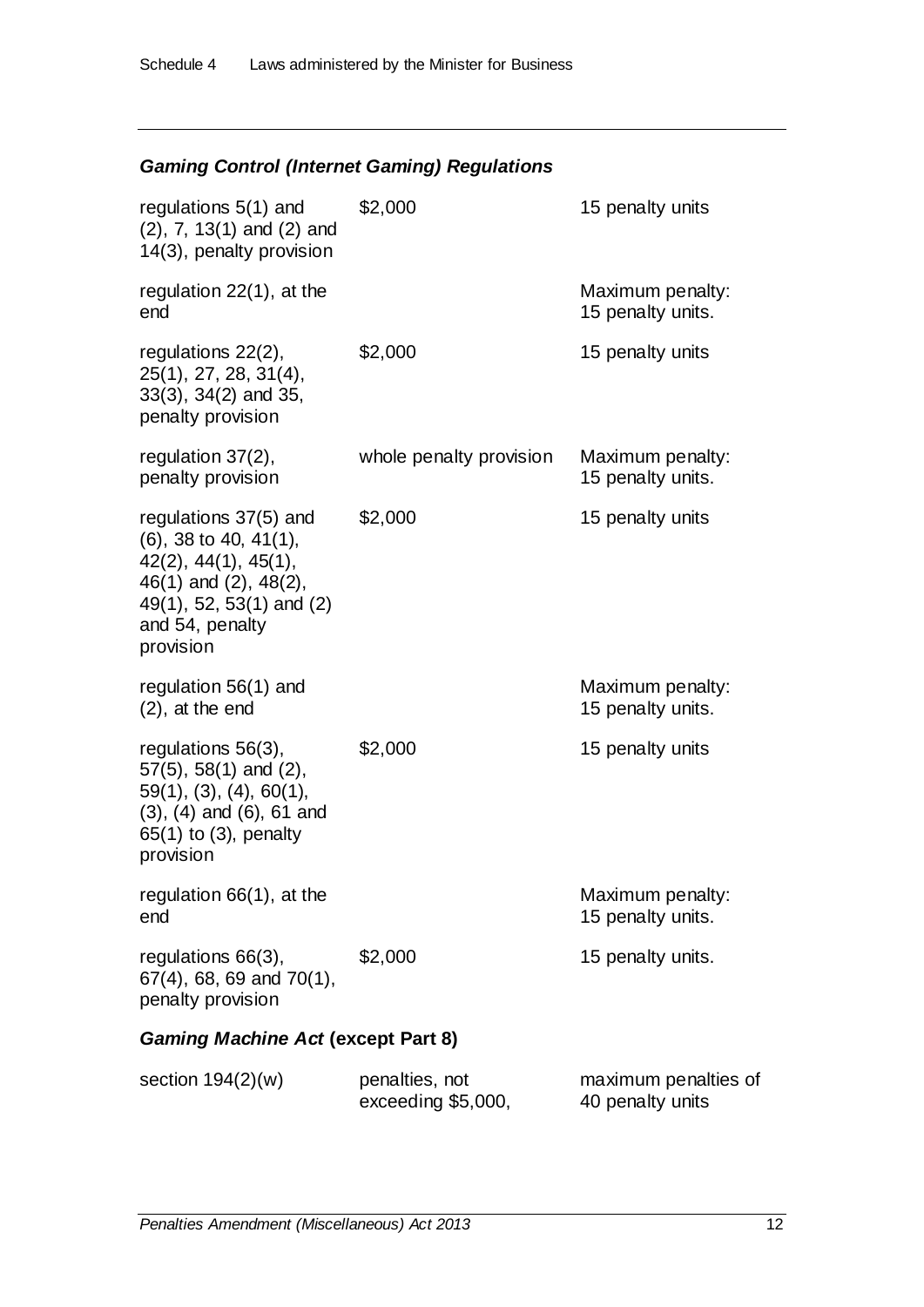## *Gaming Machine Regulations*

| regulations 8 and 9,<br>penalty provision                     | \$5,000                              | 40 penalty units                       |
|---------------------------------------------------------------|--------------------------------------|----------------------------------------|
| regulation $13(1)$ to $(3)$ ,<br>at the end                   |                                      | Maximum penalty:<br>40 penalty units.  |
| regulation 13(4),<br>penalty provision                        | \$5,000                              | 40 penalty units                       |
| regulation $15(1)$ to $(8)$ ,<br>at the end                   |                                      | Maximum penalty:<br>40 penalty units.  |
| regulations 15(9), 17<br>and 21, penalty<br>provision         | \$5,000                              | 40 penalty units                       |
| regulation 28(1) and<br>$(2)$ , at the end                    |                                      | Maximum penalty:<br>40 penalty units.  |
| regulations 28(3) and<br>29(1), penalty provision             | \$5,000                              | 40 penalty units                       |
| regulation $30(1)$ , at the<br>end                            |                                      | Maximum penalty:<br>40 penalty units.  |
| regulations $30(2)$ and<br>39(1) to (2), penalty<br>provision | \$5,000                              | 40 penalty units                       |
| <b>Private Security Act</b>                                   |                                      |                                        |
| section $27(2)(a)(ii)$ ,<br>$(b)(iii)$ and $(c)(iii)$         | penalty of not more<br>than \$10,000 | maximum penalty of<br>85 penalty units |
| <b>Racing and Betting Regulations</b>                         |                                      |                                        |

| regulation $17B(1)$ ,<br>penalty provision | \$2,000                       | 15 penalty units                       |
|--------------------------------------------|-------------------------------|----------------------------------------|
| regulation $24(2)$                         | fine not exceeding<br>\$2,000 | maximum penalty of<br>15 penalty units |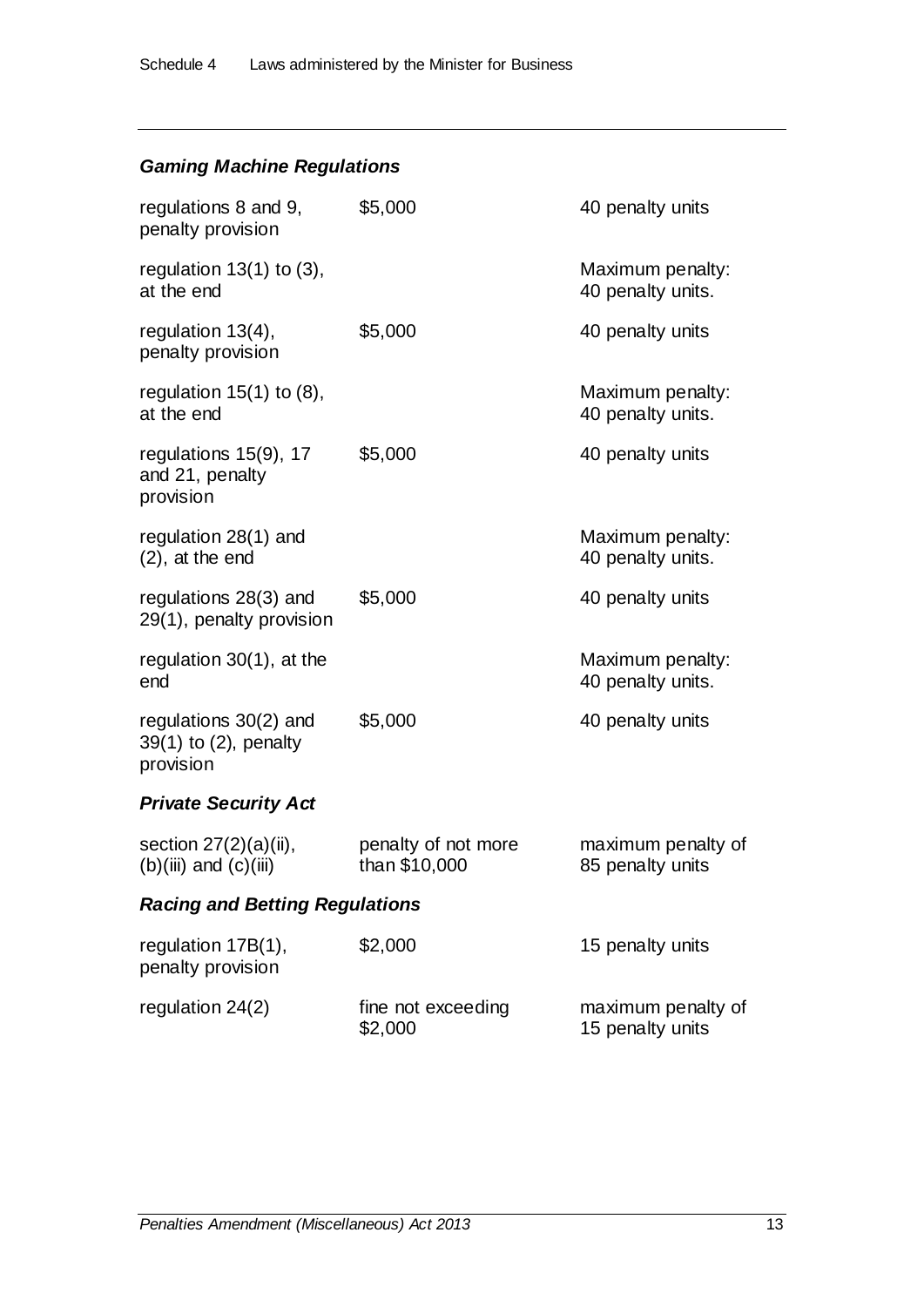| <b>Tobacco Control Regulations</b> |                           |                  |
|------------------------------------|---------------------------|------------------|
| <b>Schedule</b>                    | \$100<br>(all references) | 0.8 penalty unit |
|                                    | \$500<br>(all references) | 4 penalty units  |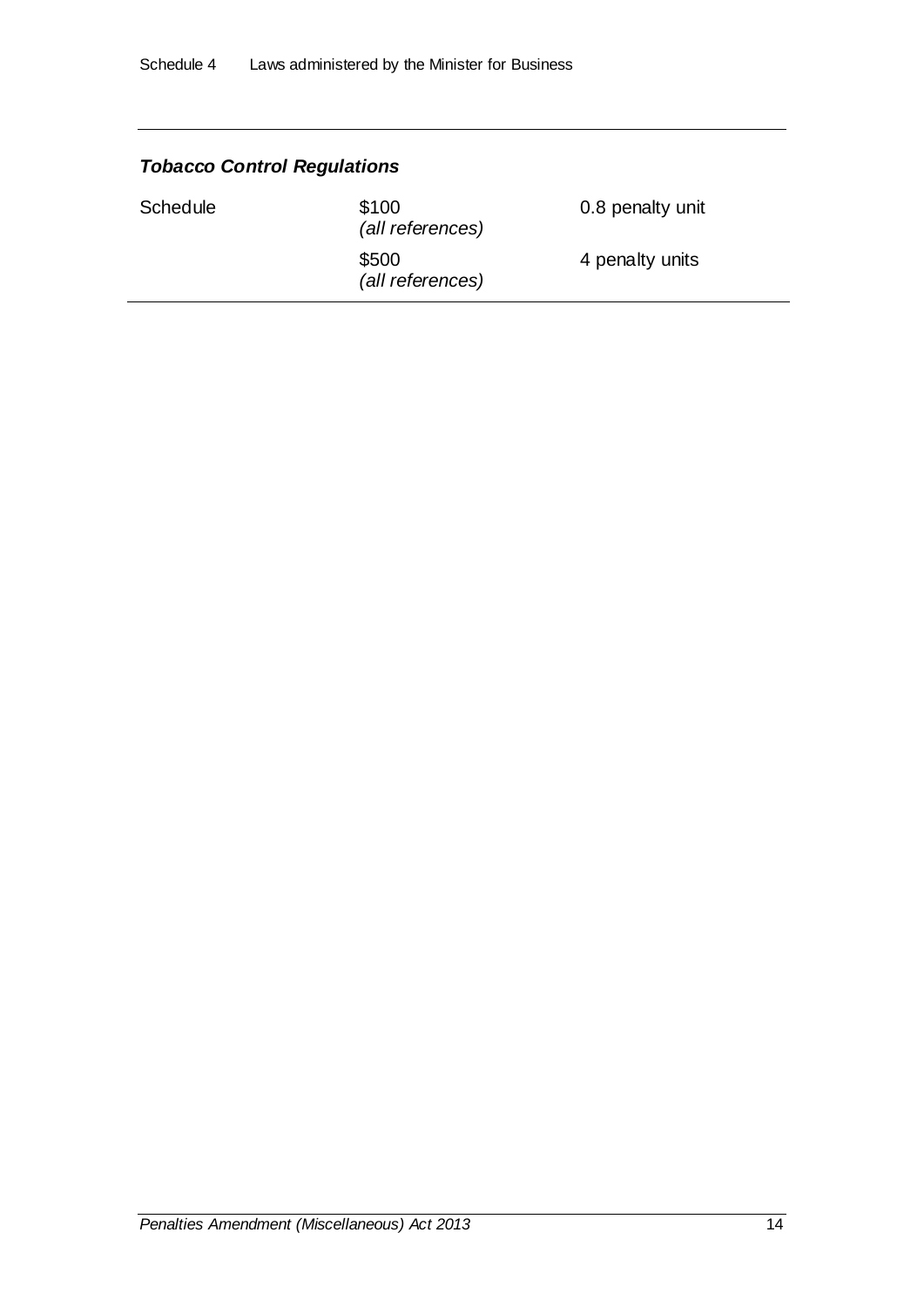## **Schedule 5 Laws administered by the Minister for Employment and Training**

| Provision                                                                                                                                                                                                                                                                                 | Amendment                                             |                  |
|-------------------------------------------------------------------------------------------------------------------------------------------------------------------------------------------------------------------------------------------------------------------------------------------|-------------------------------------------------------|------------------|
|                                                                                                                                                                                                                                                                                           | omit                                                  | insert           |
|                                                                                                                                                                                                                                                                                           | <b>Northern Territory Employment and Training Act</b> |                  |
| sections $30(1)$ to $(3)$ ,<br>$31J(2)$ , $34(1)$ , $43C$ ,<br>43D, 46, 49, 55(3),<br>$57(3)$ , $58(2)$ , $61(8)$ ,<br>$62(4)$ , $63(2)$ and $(3)$ , $64$ ,<br>$65(1)$ and $(2)$ , $67(1)$ ,<br>73(3), 76, 89(3), 91,<br>93(1) to (3), 97 and<br>$98(1)$ and $(2)$ , penalty<br>provision | Penalty:                                              | Maximum penalty: |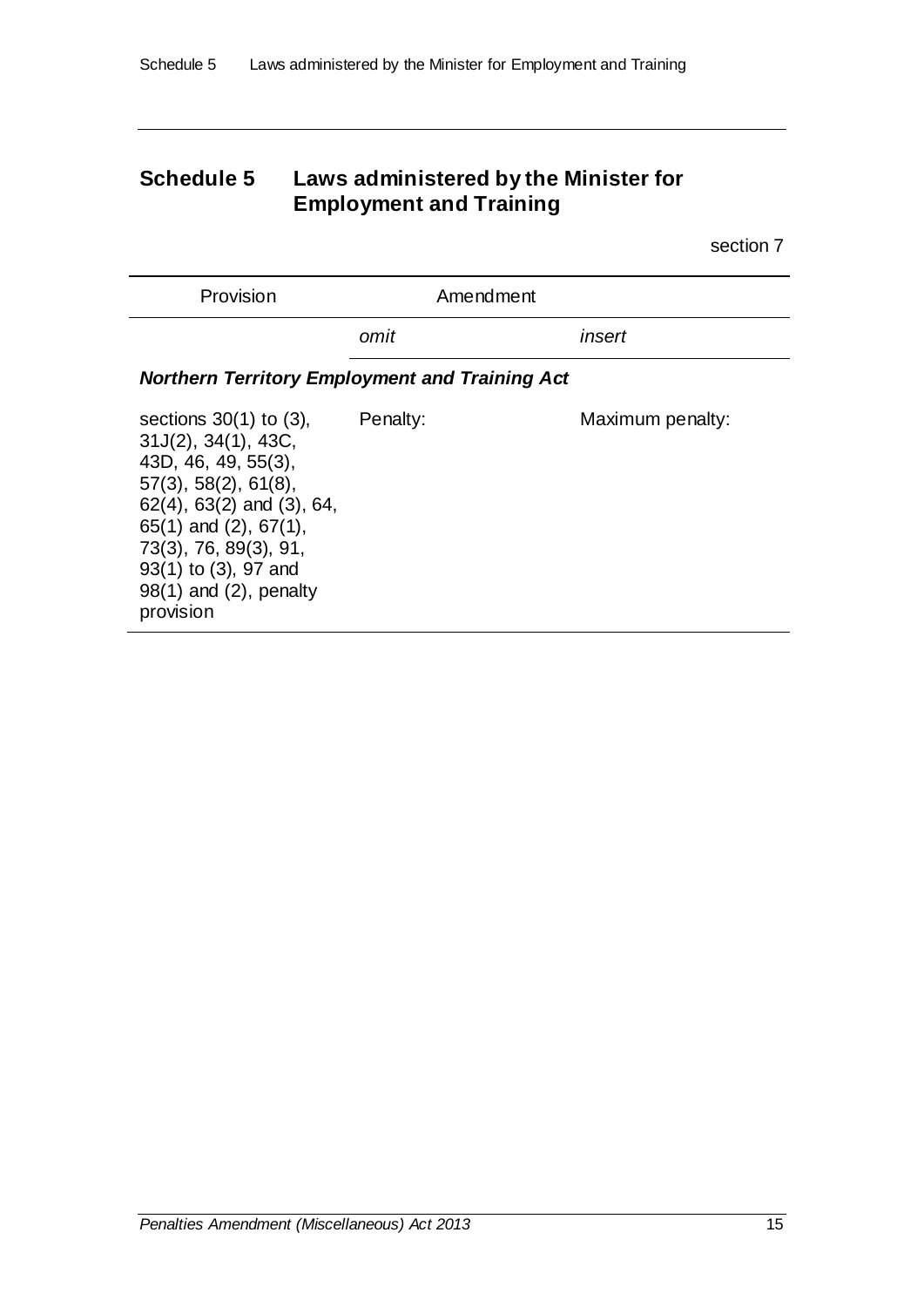## **Schedule 6 Laws administered by the Attorney-General and Minister for Justice**

| Provision                                                                                 | Amendment                                           |                                         |
|-------------------------------------------------------------------------------------------|-----------------------------------------------------|-----------------------------------------|
|                                                                                           | omit                                                | insert                                  |
| <b>Criminal Code</b>                                                                      |                                                     |                                         |
| section 3(1), note                                                                        | penalty                                             | maximum penalty                         |
| section 43BI(7), penalty<br>provision                                                     | Penalty:                                            | Maximum penalty:                        |
| section $125C(1)(b)$                                                                      | \$20,000                                            | 175 penalty units                       |
| sections 174C, 174D,<br>174E, 174F(1) and (2)<br>and 192(3) and (4),<br>penalty provision | Penalty:                                            | Maximum penalty:                        |
| <b>Local Court Act</b>                                                                    |                                                     |                                         |
| sections 33(4) and<br>34(3)(b)                                                            | \$2,000                                             | 15 penalty units                        |
|                                                                                           | <b>Sexual Offences (Evidence and Procedure) Act</b> |                                         |
| section $11(3)(a)$                                                                        | fine of \$25,000                                    | maximum penalty of<br>220 penalty units |
| section $11(3)(b)$                                                                        | fine of \$5,000                                     | maximum penalty of<br>40 penalty units  |
| <b>Unauthorized Documents Act</b>                                                         |                                                     |                                         |
| section $3(3)$                                                                            | penalty of not more<br>than \$400                   | maximum penalty of<br>3 penalty units   |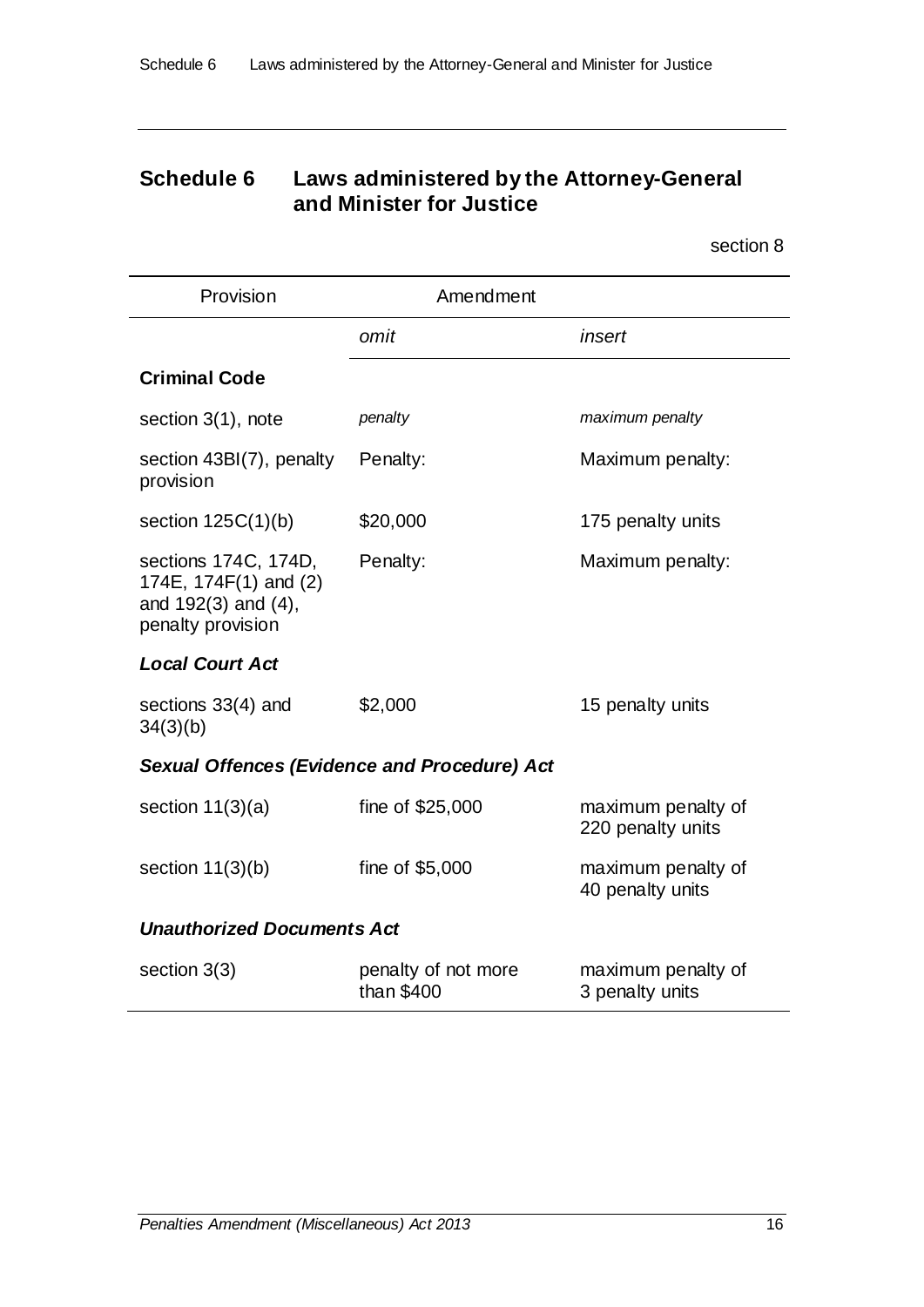## **Schedule 7 Laws administered by the Minister for Public Employment**

| Provision                                  | Amendment               |                                       |
|--------------------------------------------|-------------------------|---------------------------------------|
|                                            | omit                    | insert                                |
| <b>Annual Leave Act</b>                    |                         |                                       |
| section 19(1), penalty<br>provision        | Penalty: \$1,000        | Maximum penalty:<br>8 penalty units   |
| <b>Long Service Leave Act</b>              |                         |                                       |
| section 18(1), penalty<br>provision        | Penalty: \$1,000        | Maximum penalty:<br>8 penalty units   |
| <b>Prisons (Arbitral Tribunal) Act</b>     |                         |                                       |
| sections 11N and 11P,<br>penalty provision | whole penalty provision | Maximum penalty:<br>0.8 penalty unit. |
| section 11Q, penalty<br>provision          | Penalty:                | Maximum penalty:                      |
| <b>Public Holidays Act</b>                 |                         |                                       |
| section 16(1), penalty<br>provision        | Penalty: \$1,000        | Maximum penalty:<br>8 penalty units   |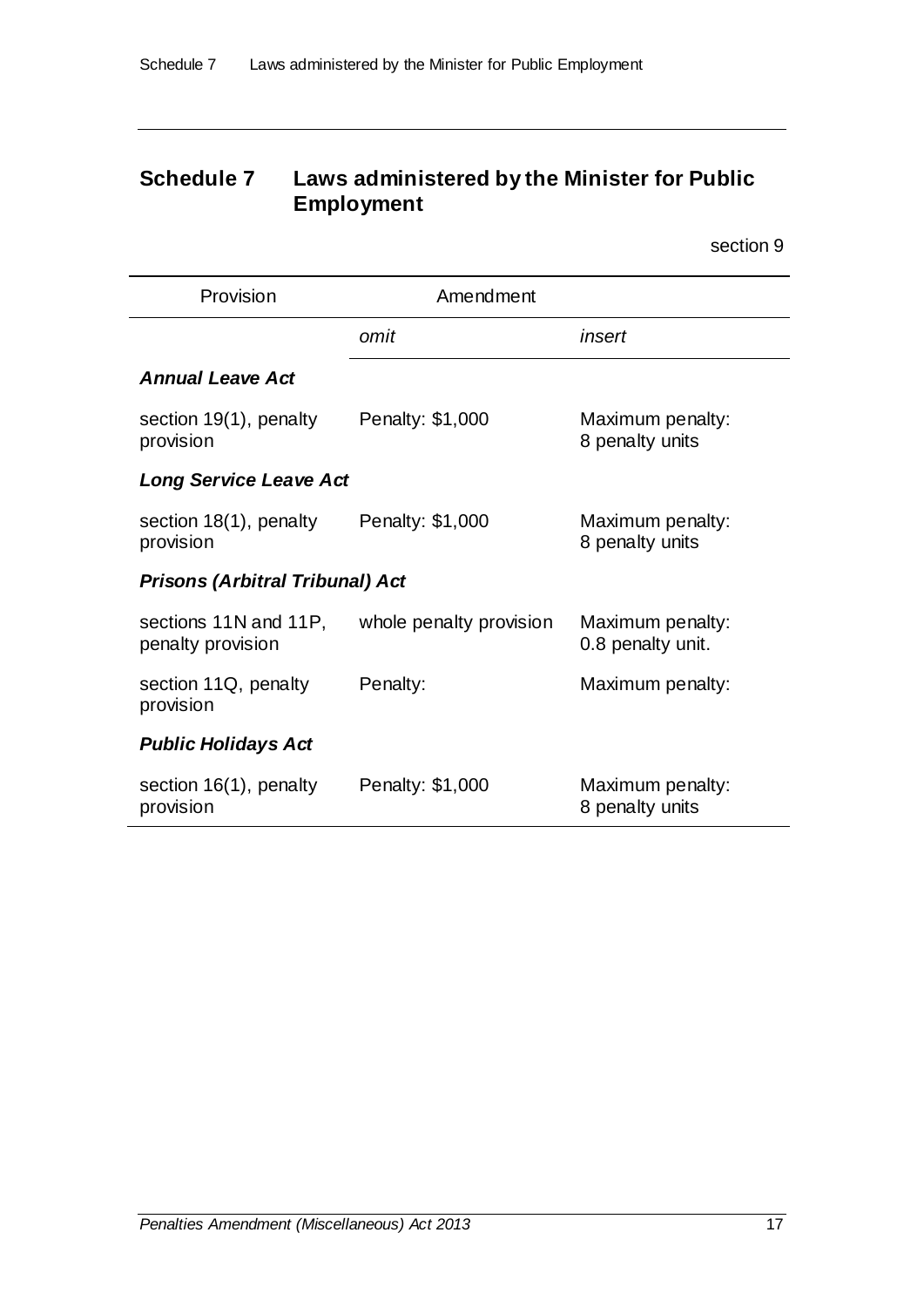# **Schedule 8 Laws administered by the Minister for Health**

| Provision                                                       | Amendment                                           |                                                                         |
|-----------------------------------------------------------------|-----------------------------------------------------|-------------------------------------------------------------------------|
|                                                                 | omit                                                | insert                                                                  |
|                                                                 | <b>Health and Community Services Complaints Act</b> |                                                                         |
| section $28(4)$ , penalty<br>provision                          | whole penalty provision                             | Maximum penalty:<br>40 penalty units.                                   |
| section $47(1)$ to $(3)$ ,<br>penalty provision                 | whole penalty provision                             | Maximum penalty:<br>85 penalty units.                                   |
| sections 55(4), 56(2)<br>and $66(4)$ , penalty<br>provision     | whole penalty provision                             | Maximum penalty:<br>40 penalty units.                                   |
| section $84(1)$ and $(2)$ , at<br>the end                       |                                                     | Maximum penalty:<br>40 penalty units.                                   |
| section 84(5), penalty<br>provision                             | whole penalty provision                             |                                                                         |
| section 91, penalty<br>provision                                | Penalty: \$10,000                                   | Maximum penalty:<br>85 penalty units                                    |
| section $92(1)$ and $(2)$ , at<br>the end                       |                                                     | Maximum penalty:<br>85 penalty units or<br>imprisonment for<br>2 years. |
| sections 92(3), 93(1),<br>94(1) and 97(1),<br>penalty provision | Penalty: \$10,000                                   | Maximum penalty:<br>85 penalty units                                    |
| sections $99(1)$ and 100,<br>penalty provision                  | whole penalty provision                             | Maximum penalty:<br>40 penalty units.                                   |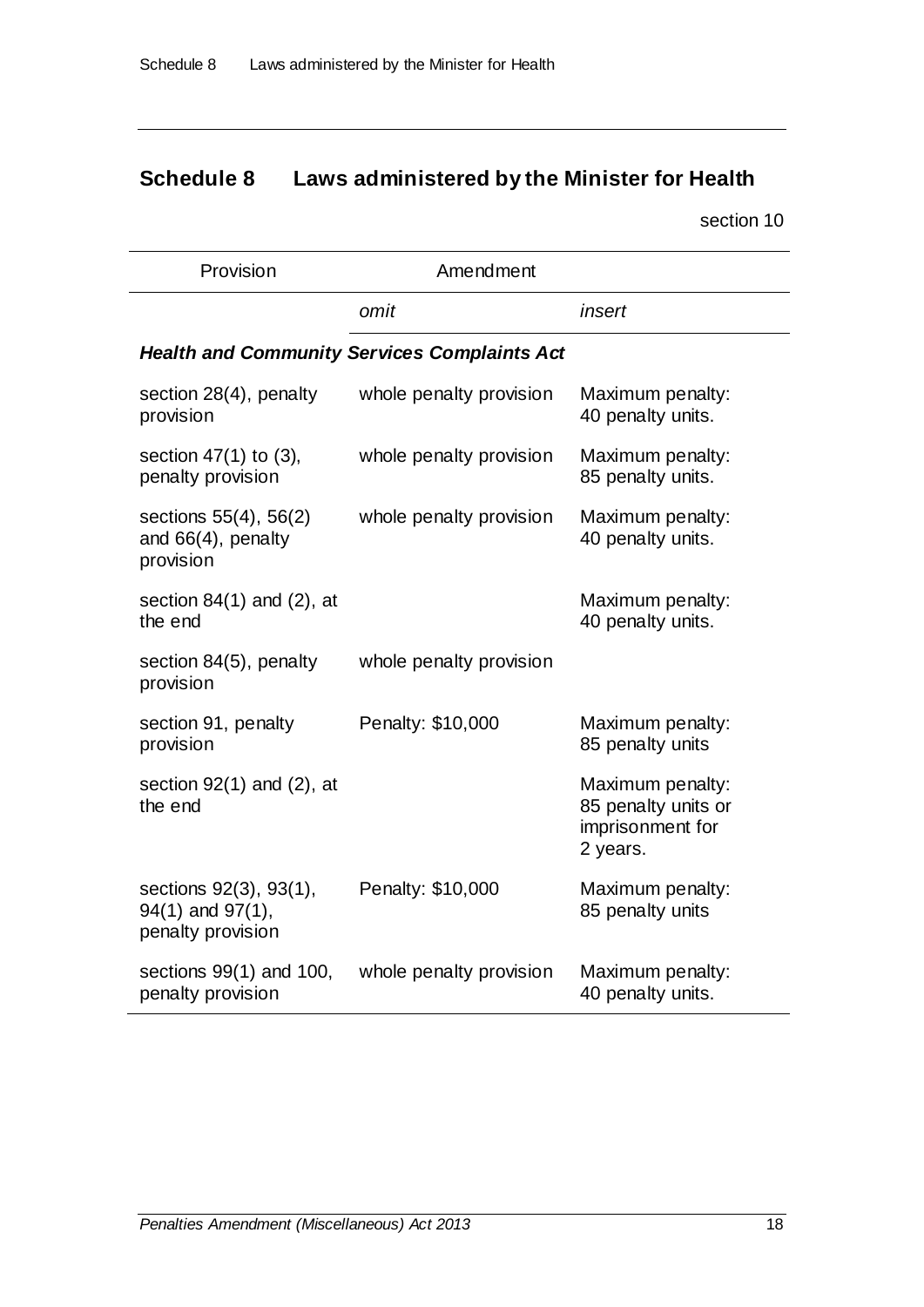## **Schedule 9 Laws administered by the Minister for Education**

| Provision                                                                                                                                         | Amendment                                                       |                                                                                                                         |  |
|---------------------------------------------------------------------------------------------------------------------------------------------------|-----------------------------------------------------------------|-------------------------------------------------------------------------------------------------------------------------|--|
|                                                                                                                                                   | omit                                                            | insert                                                                                                                  |  |
|                                                                                                                                                   | <b>Batchelor Institute of Indigenous Tertiary Education Act</b> |                                                                                                                         |  |
| section $49(2)(zk)$                                                                                                                               | penalties not exceeding<br>\$1,000                              | maximum penalties of,<br>or an amount equal to,<br>8 penalty units                                                      |  |
| section $51(3)$                                                                                                                                   | penalties not exceeding<br>\$100                                | maximum penalties of,<br>or an amount equal to,<br>0.8 penalty unit                                                     |  |
| <b>Education Act</b>                                                                                                                              |                                                                 |                                                                                                                         |  |
| sections 60K(1) and<br>71Q(1)                                                                                                                     | all words from "impose"<br>to "or rule"                         | impose the following<br>penalties:                                                                                      |  |
|                                                                                                                                                   |                                                                 | (a)<br>for a contravention<br>of a by-law $-$ a<br>maximum penalty<br>of, or an amount<br>equal to, 8 penalty<br>units; |  |
|                                                                                                                                                   |                                                                 | for a contravention<br>(b)<br>of a rule $-$ \$20.                                                                       |  |
| <b>Higher Education Act</b>                                                                                                                       |                                                                 |                                                                                                                         |  |
| sections 35(1), 44(1)<br>and (2), 45(1), 46, 47,<br>48(1) and (2), 49, 50(1)<br>and $(2)$ , 51 $(1)$ and $(2)$<br>and 52(1), penalty<br>provision | Penalty:                                                        | Maximum penalty:                                                                                                        |  |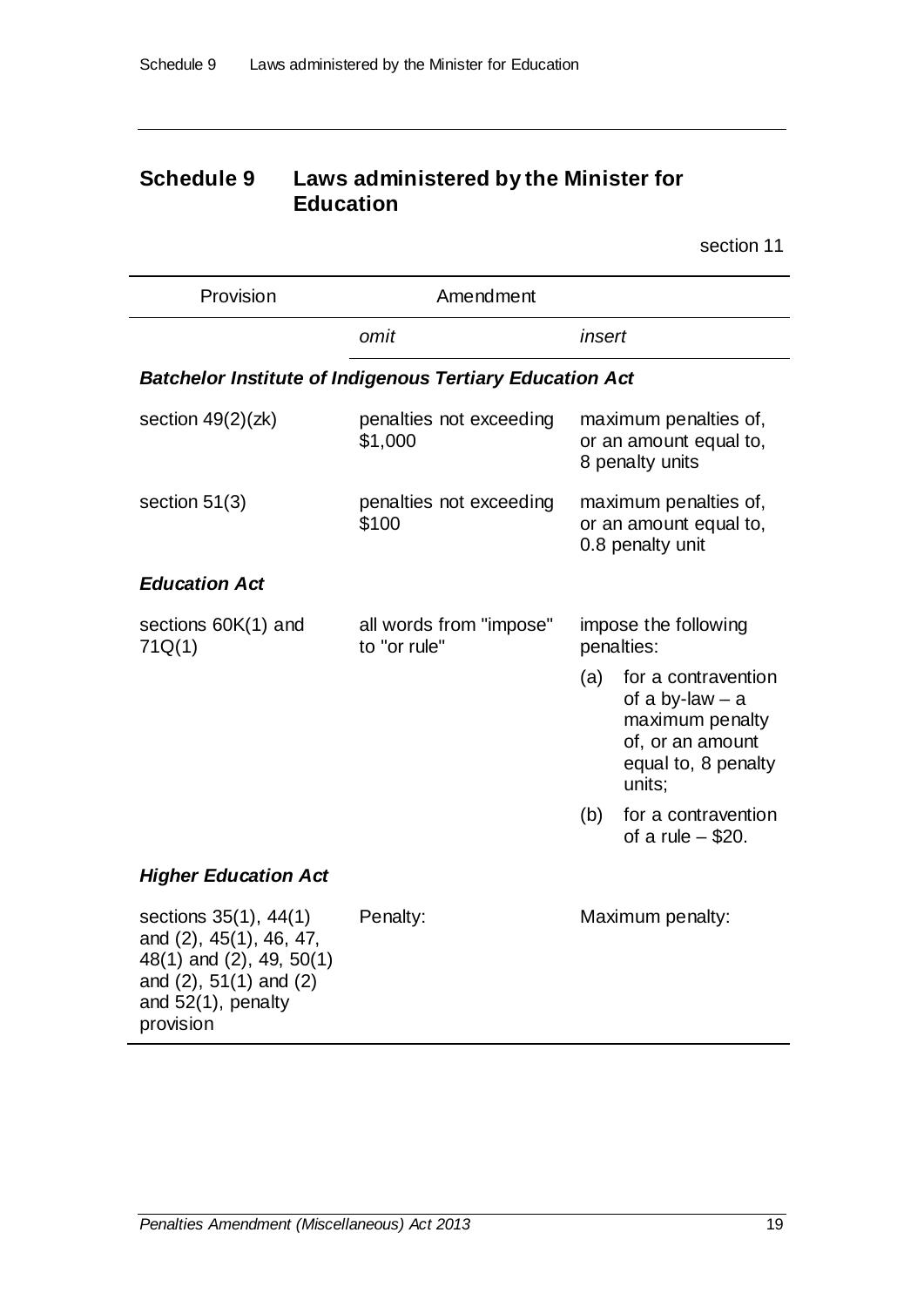## **Schedule 10 Laws administered by the Minister for Lands, Planning and the Environment**

| Provision                                                           | Amendment                     |                                       |
|---------------------------------------------------------------------|-------------------------------|---------------------------------------|
|                                                                     | omit                          | insert                                |
| <b>Aboriginal Land Act</b>                                          |                               |                                       |
| sections $4(1)$ , $14(1)$ ,<br>$22(2)$ and 23, penalty<br>provision | whole penalty provision       | Maximum penalty:<br>8 penalty units.  |
| <b>Architects Act</b>                                               |                               |                                       |
| sections 17, 18 and<br>22(2), penalty provision                     | Penalty:                      | Maximum penalty:                      |
| section 25(1), penalty<br>provision                                 | Penalty:<br>0.5 penalty units | Maximum penalty:<br>0.5 penalty unit  |
| sections 30(1), 31(1)<br>and 34, penalty<br>provision               | Penalty:                      | Maximum penalty:                      |
| section 41(b)                                                       | units                         | unit                                  |
| <b>Control of Roads Act (Part IV)</b>                               |                               |                                       |
| section 29(3), penalty<br>provision                                 | \$400                         | 3 penalty units                       |
| <b>Crown Lands Act (except section 79)</b>                          |                               |                                       |
| section 37(3), penalty<br>provision                                 | whole penalty provision       | Maximum penalty:<br>40 penalty units. |
| section 98(2), penalty<br>provision                                 | whole penalty provision       | Maximum penalty:<br>4 penalty units.  |
| section 101, penalty<br>provision                                   | Penalty: \$5,000              | Maximum penalty:<br>40 penalty units  |
| section 102, penalty<br>provision                                   | whole penalty provision       | Maximum penalty:<br>40 penalty units. |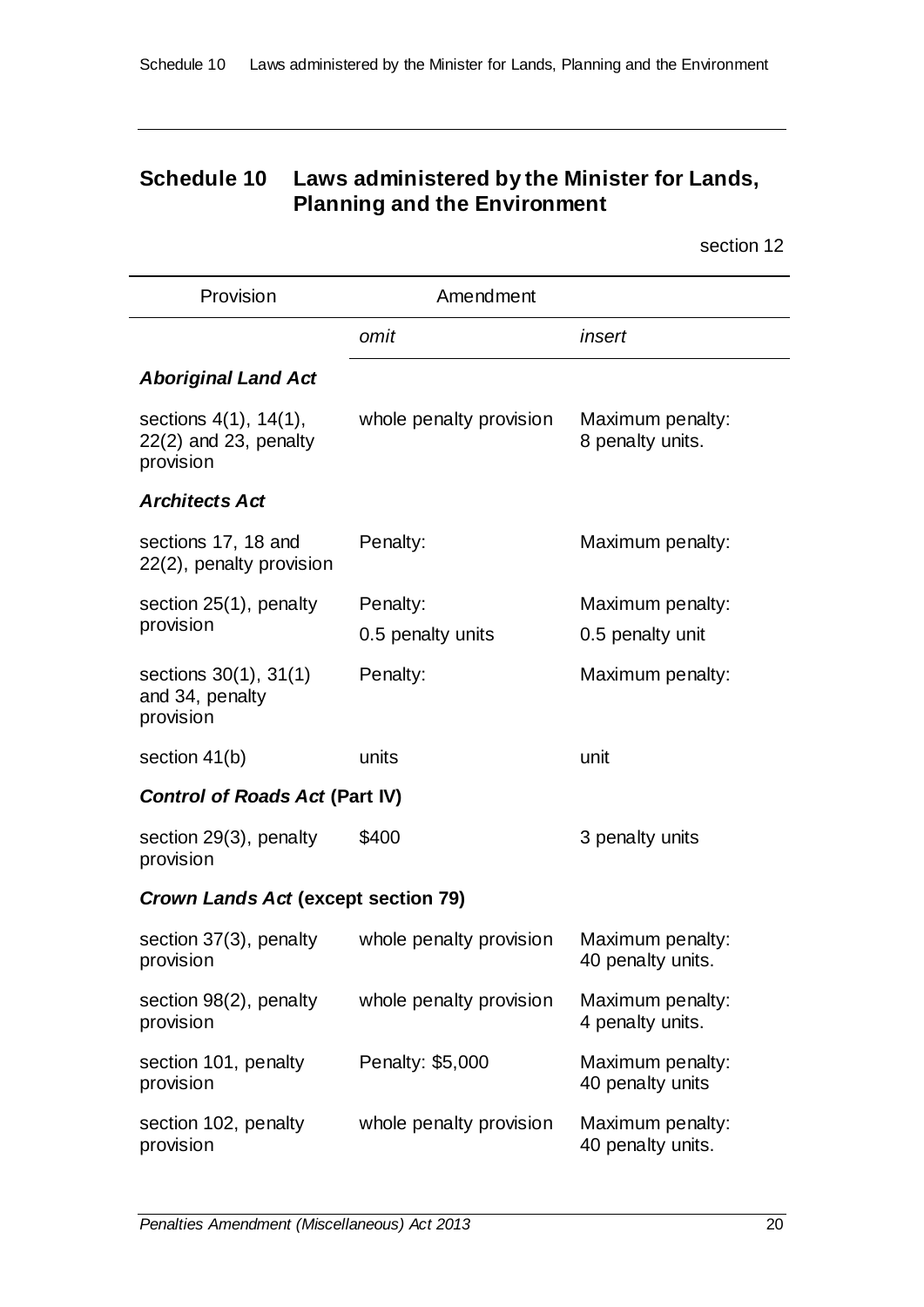| section $106(1)(e)$                             | penalties not exceeding<br>\$1,000 | maximum penalties of<br>8 penalty units                      |
|-------------------------------------------------|------------------------------------|--------------------------------------------------------------|
| <b>Electrical Workers and Contractors Act</b>   |                                    |                                                              |
| sections $45E(1)$ and<br>45F, penalty provision | whole penalty provision            | Maximum penalty:<br>4 penalty units.                         |
| section 45H, penalty<br>provision               | Penalty:                           | Maximum penalty:                                             |
| section $50(3)$ , penalty<br>provision          | whole penalty provision            | Maximum penalty:<br>1.5 penalty units.                       |
| section $50B(1)$ , at the<br>end                |                                    | Maximum penalty:<br>4 penalty units.                         |
| section 50B(2), penalty<br>provision            | whole penalty provision            | Maximum penalty:<br>4 penalty units.                         |
| section 51, penalty<br>provision                | Penalty: \$200                     | Maximum penalty:<br>2 penalty units                          |
| section 53, penalty<br>provision                | Penalty: \$1,000                   | Maximum penalty:<br>8 penalty units                          |
| section 54, penalty<br>provision                | Penalty: \$2,000                   | Maximum penalty:<br>15 penalty units                         |
| section 54A, penalty<br>provision               | Penalty: \$1,000                   | Maximum penalty:<br>8 penalty units                          |
| section 55(2), penalty<br>provision             | Penalty: \$200                     | Maximum penalty:<br>1.5 penalty units                        |
| section $55F(2)$                                | a fine of \$1,000                  | the imposition of a<br>maximum penalty of<br>8 penalty units |
| <b>Lands Acquisition Act</b>                    |                                    |                                                              |
| section 31, penalty<br>provision                | Penalty: \$2,500                   | Maximum penalty:<br>20 penalty units                         |
| section 53(3), penalty<br>provision             | whole penalty provision            | Maximum penalty:<br>8 penalty units.                         |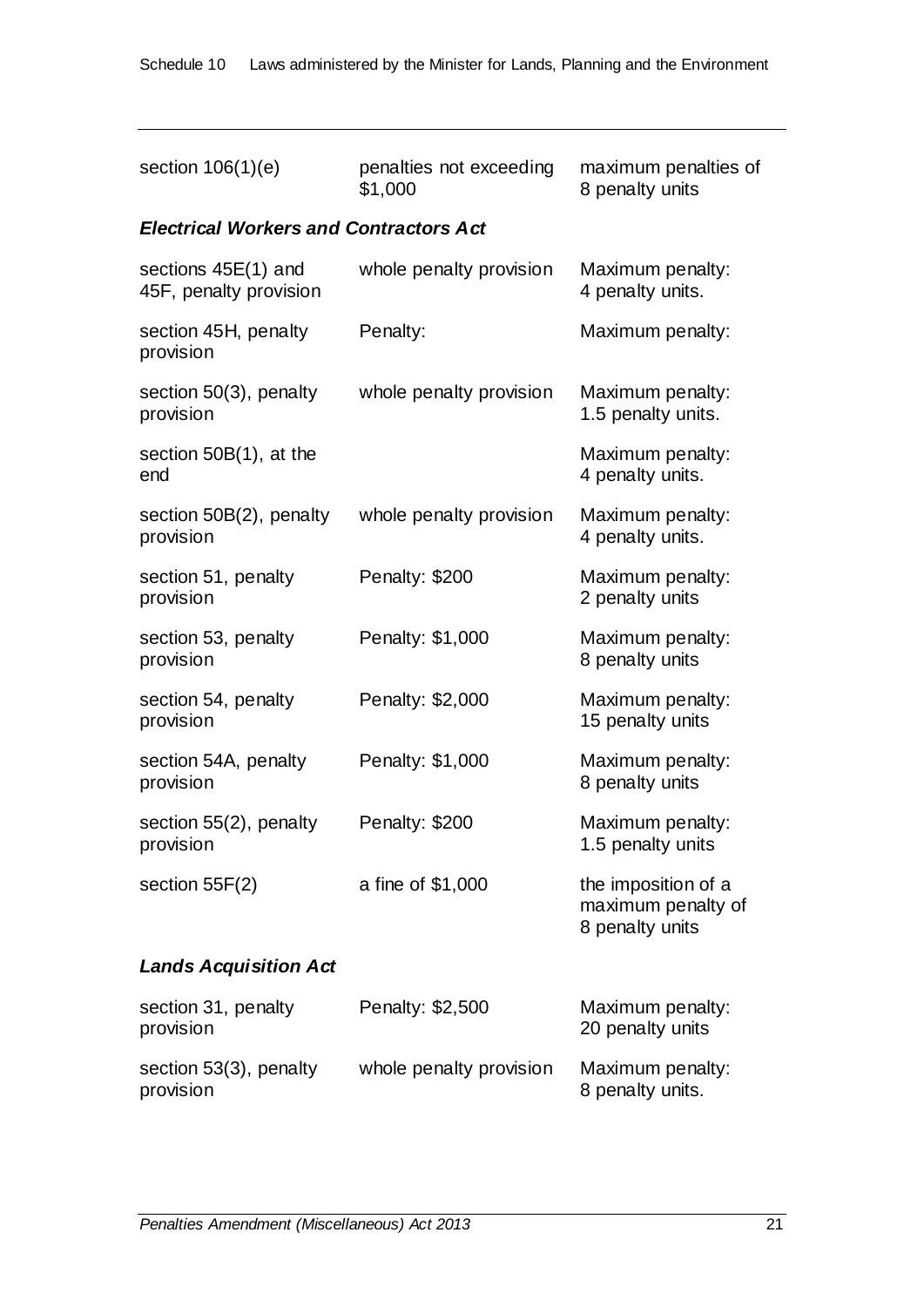### *Licensed Surveyors Act*

| sections $31$ and $37(2)$ ,<br>penalty provision                                           | Penalty:                                                                             | Maximum penalty:                                                                 |
|--------------------------------------------------------------------------------------------|--------------------------------------------------------------------------------------|----------------------------------------------------------------------------------|
| section $42(2)(b)$                                                                         | penalty, not exceeding<br>a fine of 100 penalty<br>units,                            | maximum penalty of<br>100 penalty units                                          |
| sections $48(1)$ to $(3)$ ,<br>$56(1)$ , $57(1)$ , $61(3)$ and<br>62(1), penalty provision | Penalty:                                                                             | Maximum penalty:                                                                 |
| section $66(g)$                                                                            | penalties, not<br>exceeding a fine of 100<br>penalty units,                          | maximum penalties of<br>100 penalty units                                        |
| <b>Litter Act</b>                                                                          |                                                                                      |                                                                                  |
| section $6(1)$ , penalty<br>provision                                                      | whole penalty provision                                                              | Maximum penalty:<br>15 penalty units.                                            |
| section $6(4)$                                                                             | penalty for an offence<br>against this section is a<br>fine not exceeding<br>\$2,000 | maximum penalty for<br>an offence against this<br>section is 15 penalty<br>units |
|                                                                                            | fine not exceeding<br>\$3,000                                                        | maximum penalty of<br>25 penalty units                                           |
| sections $7(1)$ and $11(2)$ ,<br>penalty provision                                         | whole penalty provision                                                              | Maximum penalty:<br>4 penalty units.                                             |
| section $11(3)$                                                                            | fine not exceeding \$500                                                             | maximum penalty of<br>4 penalty units                                            |
| <b>Marine Pollution Act</b>                                                                |                                                                                      |                                                                                  |
| section 17(1), penalty<br>provision                                                        | whole penalty provision                                                              | Maximum penalty:<br>1 000 penalty units.                                         |
| sections 24(4), 34(1)<br>and $(2)$ and $41(1)$ to $(3)$ ,<br>penalty provision             | Penalty:                                                                             | Maximum penalty:                                                                 |
| section 45(4), penalty<br>provision                                                        | whole penalty provision                                                              | Maximum penalty:<br>1 000 penalty units.                                         |
| section $47(1)$ and $(2)$ ,<br>penalty provision                                           | Penalty:                                                                             | Maximum penalty:                                                                 |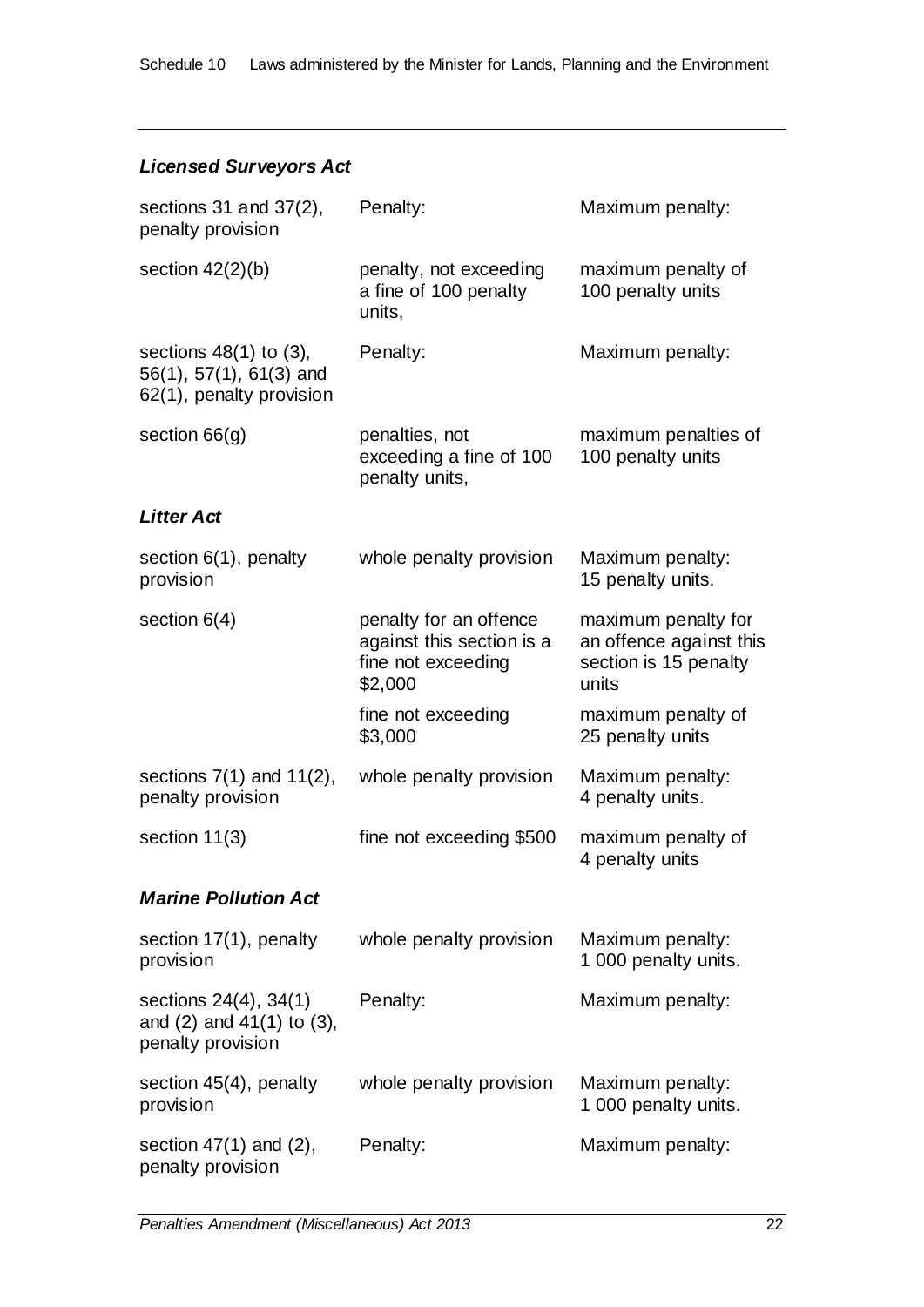| section 49(4), penalty<br>provision                                                   | whole penalty provision | Maximum penalty:<br>5 000 penalty units. |
|---------------------------------------------------------------------------------------|-------------------------|------------------------------------------|
| section 49(5)                                                                         | the penalty<br>\$1,500  | the maximum penalty<br>13 penalty units  |
| section $50(1)$ to $(3)$ ,<br>penalty provision                                       | whole penalty provision | Maximum penalty:<br>1 000 penalty units. |
| section 52(3), penalty<br>provision                                                   | Penalty:                | Maximum penalty:                         |
| sections $57(6)$ and $(7)$<br>and 63(3), penalty<br>provision                         | Penalty:                | Maximum penalty:                         |
| section $65(3)$ and $(5)$ ,<br>penalty provision                                      | whole penalty provision | Maximum penalty:<br>1 000 penalty units. |
| sections 67(4), 69(2)<br>and (5), 73(1), 74(1), 75<br>and 76(1), penalty<br>provision | Penalty:                | Maximum penalty:                         |
| sections 77(1) and<br>78(1), penalty provision                                        | whole penalty provision | Maximum penalty:<br>1 000 penalty units. |
| sections 79 and 80,<br>penalty provision                                              | Penalty:                | Maximum penalty:                         |
| section 93(a)                                                                         | \$25,000;               | 220 penalty units; or                    |
| section 93(b)                                                                         | \$10,000;               | 85 penalty units; or                     |
| section 93(c)                                                                         | \$5,000;                | 40 penalty units; or                     |
| section $93(d)$ and (e)                                                               | \$500                   | 4 penalty units                          |
|                                                                                       |                         |                                          |

## *Marine Pollution Regulations*

| regulations $8(6)$ and          | Penalty: | Maximum penalty: |
|---------------------------------|----------|------------------|
| $(7), 10(1)$ to $(3), 18(5)$    |          |                  |
| and $(6)$ , $20(1)$ to $(3)$ ,  |          |                  |
| $27(2)$ , $29(1)$ , $30(4)$ and |          |                  |
| $(5)$ and 33 $(1)$ to $(3)$ ,   |          |                  |
| penalty provision               |          |                  |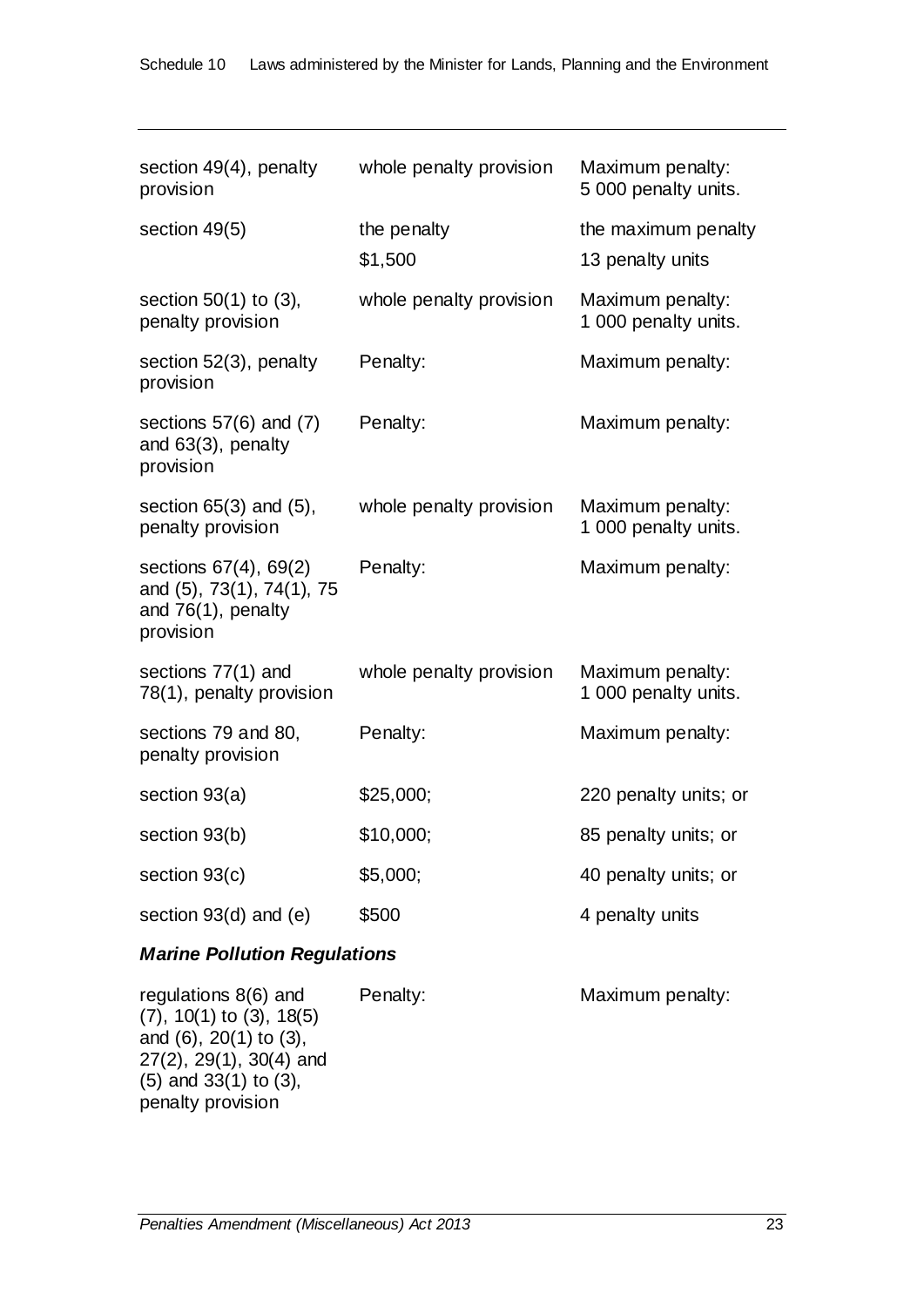### *National Trust (Northern Territory) Act*

| section $13(2)(g)$ | all words from<br>"prescribing" to<br>"Corporations Act 2001" |      | imposing the following<br>maximum penalties for<br>a contravention of the<br>by-laws: |
|--------------------|---------------------------------------------------------------|------|---------------------------------------------------------------------------------------|
|                    |                                                               |      | for an individual -<br>\$50;                                                          |
|                    |                                                               | (II) | for a corporation -<br>40 penalty units.                                              |

#### *Northern Territory Land Corporation Act*

| section 12, penalty<br>provision    | Penalty: \$3,000        | Maximum penalty:<br>25 penalty units |
|-------------------------------------|-------------------------|--------------------------------------|
| section 13(2), penalty<br>provision | whole penalty provision | Maximum penalty:<br>8 penalty units. |

#### *Planning Act*

| sections 16(6), 61,           | Penalty: | Maximum penalty: |
|-------------------------------|----------|------------------|
| $63(1)$ , $66(5)$ and $(7)$ , |          |                  |
| 75(1) to (3), 75A(1),         |          |                  |
| 76(5), 81ZA(1), 97(3),        |          |                  |
| $106(1)$ and $(3)$ , 107 and  |          |                  |
| 119, penalty provision        |          |                  |

#### *Planning Regulations*

| regulation 8, penalty<br>provision         | Penalty:                | Maximum penalty:                                                                       |
|--------------------------------------------|-------------------------|----------------------------------------------------------------------------------------|
| <b>Plumbers and Drainers Licensing Act</b> |                         |                                                                                        |
| section $28(4)$ , penalty<br>provision     | whole penalty provision | Maximum penalty:<br>0.8 penalty unit.                                                  |
| section $38(1)$ and $(2)$ , at<br>the end  |                         | Maximum penalty: For<br>a first offence $-$<br>15 penalty units or<br>imprisonment for |

For a second or subsequent offence – 40 penalty units or imprisonment for 12 months.

6 months.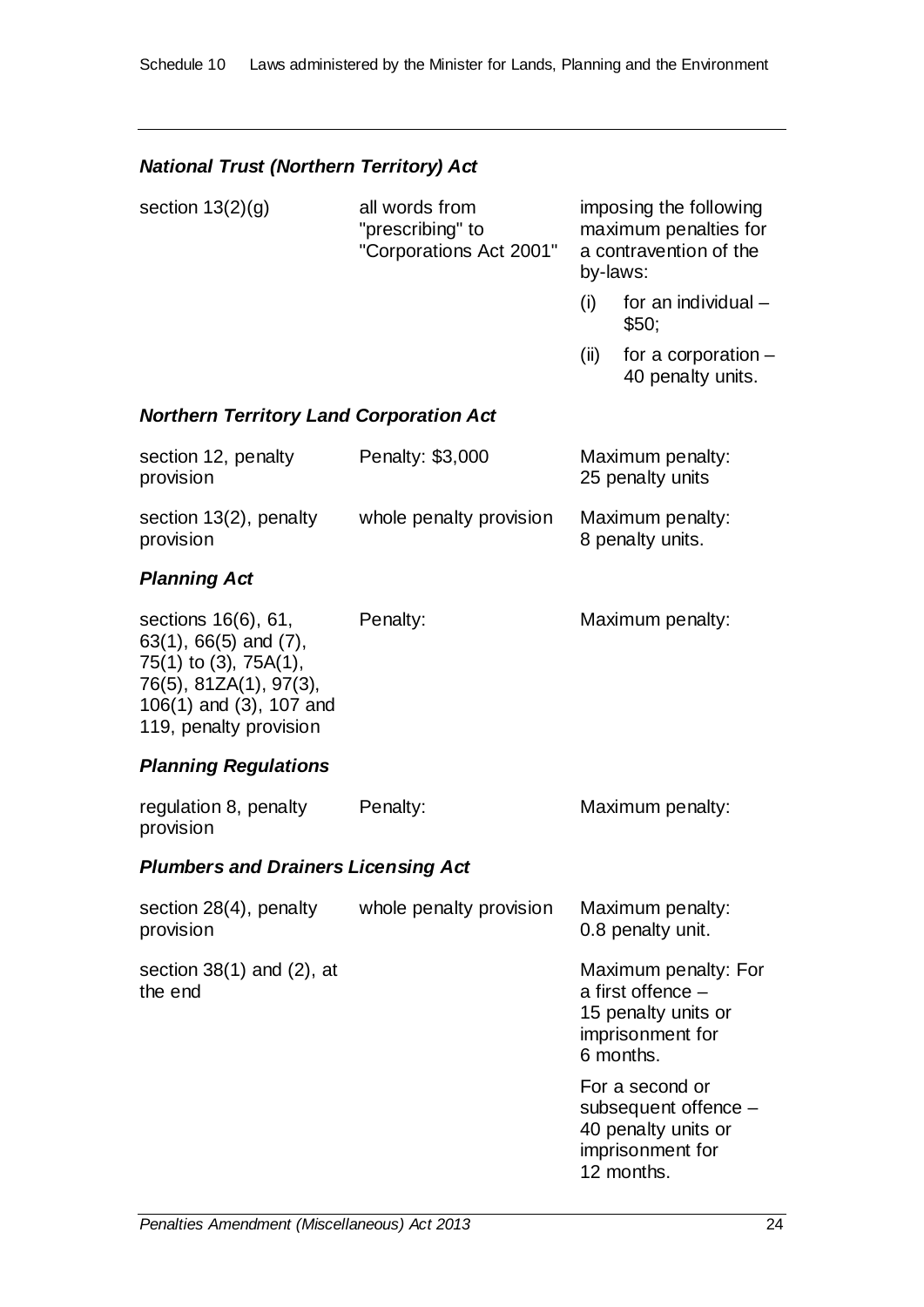| section 38(3), penalty<br>provision              | offence against this<br>section $-$ \$2,000<br>offence against this<br>section $-$ \$5,000 | offence $-15$ penalty<br>units<br>offence $-40$ penalty<br>units                                  |
|--------------------------------------------------|--------------------------------------------------------------------------------------------|---------------------------------------------------------------------------------------------------|
| section $40(1)$ , at the<br>end                  |                                                                                            | Maximum penalty: For<br>a first offence -<br>15 penalty units or<br>imprisonment for<br>6 months. |
|                                                  |                                                                                            | For a second or<br>subsequent offence -<br>40 penalty units or<br>imprisonment for<br>12 months.  |
| section 40(2), penalty<br>provision              | offence against this<br>section $-$ \$2,000                                                | offence $-15$ penalty<br>units                                                                    |
|                                                  | offence against this<br>section $-$ \$5,000                                                | offence $-40$ penalty<br>units                                                                    |
| section 41, penalty<br>provision                 | \$2,000                                                                                    | 15 penalty units                                                                                  |
| section $42(1)$ and $(2)$ ,<br>penalty provision | \$500                                                                                      | 4 penalty units                                                                                   |
| section 43, penalty<br>provision                 | \$2,000                                                                                    | 15 penalty units                                                                                  |
| section $44(1)$ and $(2)$ ,<br>penalty provision | \$100                                                                                      | 0.8 penalty unit                                                                                  |
| section 45, penalty<br>provision                 | \$2,000                                                                                    | 15 penalty units                                                                                  |
| section 46, penalty<br>provision                 | \$100                                                                                      | 0.8 penalty unit                                                                                  |
| section 48(3), penalty<br>provision              | \$500                                                                                      | 4 penalty units                                                                                   |
| section $49(2)(c)$                               | penalties, not<br>exceeding \$500,                                                         | maximum penalties of<br>4 penalty units                                                           |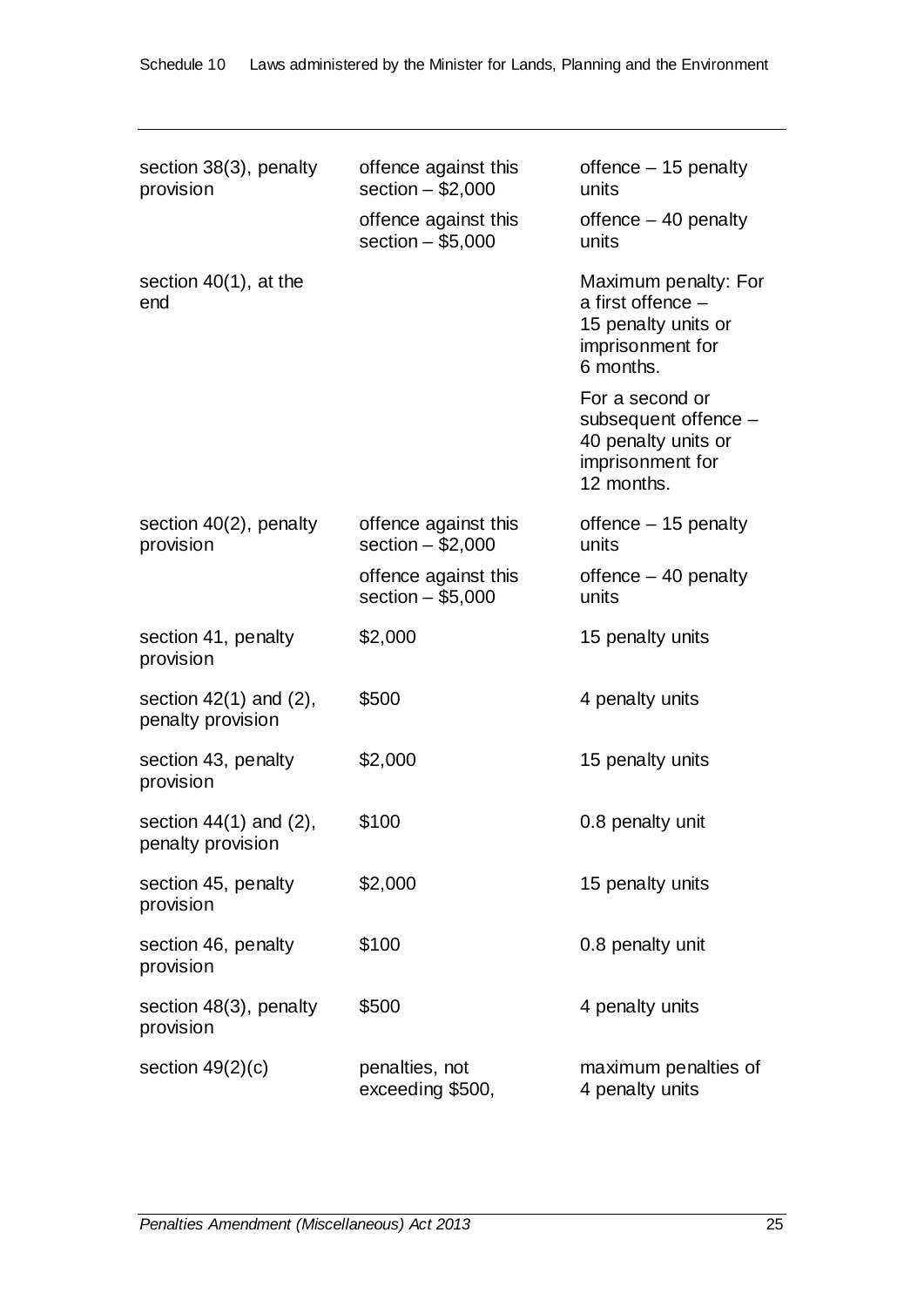#### *Swimming Pool Safety Act*

sections 14(1), 15(2) and (3), 16(1), 23, 26(5), 27(5), 29(1) and (2), 30 to 32, 33(1), 34, 35(1), 37(4), 41(3) and (4), 43(6) and 55(2), penalty provision

Penalty: Maximum penalty:

#### *Swimming Pool Safety Regulations*

| regulations 14(3) and<br>15(5), penalty provision                 | Penalty:                | Maximum penalty:                       |
|-------------------------------------------------------------------|-------------------------|----------------------------------------|
| Schedule 1, Forms 5<br>and 6, notes                               | A                       | Under section 55 of<br>the Act, a      |
|                                                                   | a penalty               | a maximum penalty                      |
| <b>Valuation of Land Act</b>                                      |                         |                                        |
| section 10C(6), penalty<br>provision                              | whole penalty provision | Maximum penalty:<br>15 penalty units.  |
| section 20K(2), penalty<br>provision                              | whole penalty provision | Maximum penalty:<br>0.8 penalty unit.  |
| sections $41(2)$ and<br>$42(2)$ and $(5)$ , penalty<br>provisions | whole penalty provision | Maximum penalty:<br>1.5 penalty units. |
| section $43(1)$ and $(2)$ , at<br>the end                         |                         | Maximum penalty: \$40                  |
| section $43(4)$ , penalty<br>provision                            | whole penalty provision |                                        |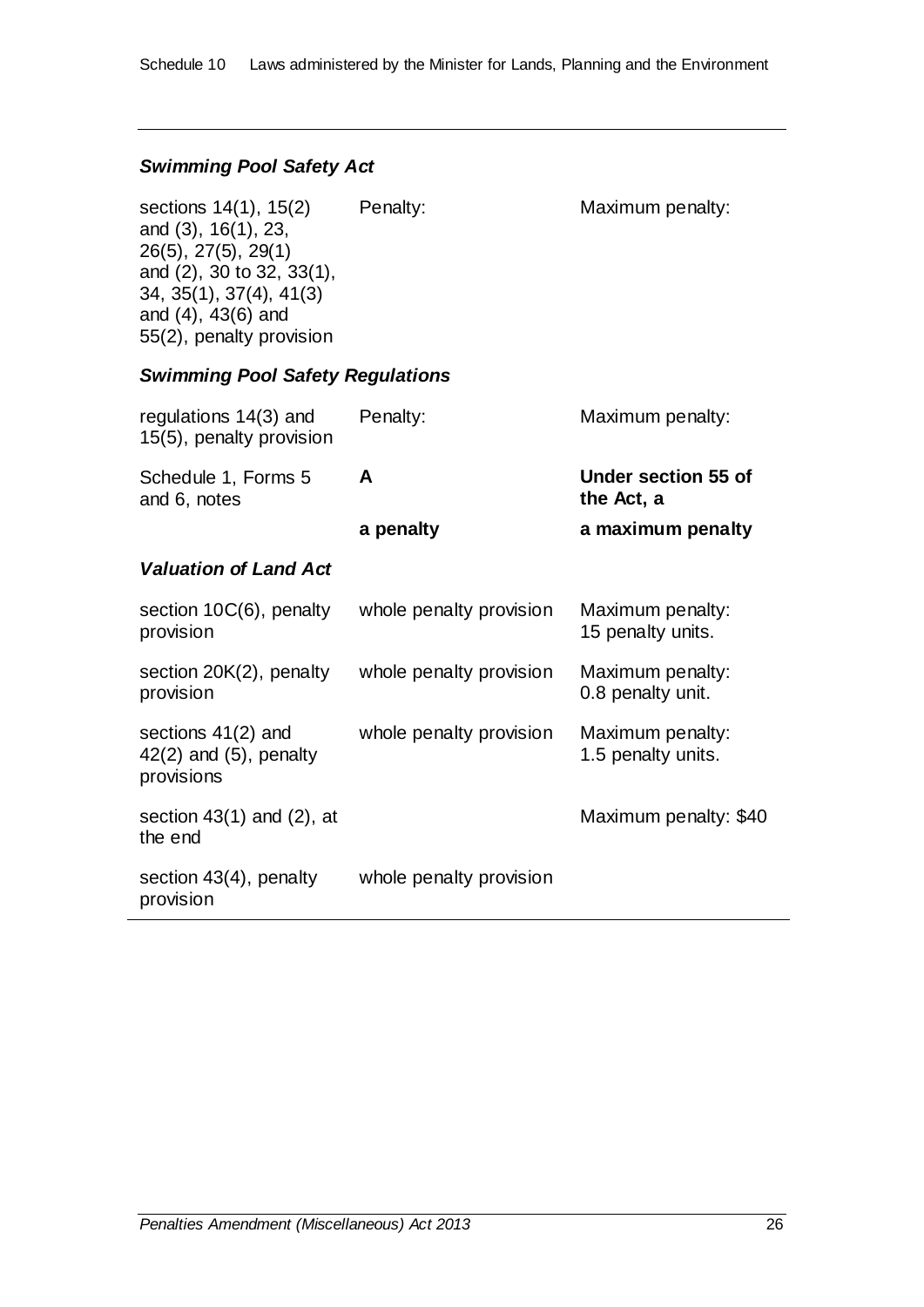# **Schedule 11 Laws administered by the Minister for Mines and Energy**

section 13

| Provision                                                                                                                              | Amendment                                                          |                                                                                    |
|----------------------------------------------------------------------------------------------------------------------------------------|--------------------------------------------------------------------|------------------------------------------------------------------------------------|
|                                                                                                                                        | omit                                                               | insert                                                                             |
|                                                                                                                                        | <b>Petroleum Act (except provisions about royalties)</b>           |                                                                                    |
| section 57A(13) and<br>(14), penalty provision                                                                                         | Penalty:                                                           | Maximum penalty:                                                                   |
| section $59(1)$ , at the<br>end                                                                                                        |                                                                    | Maximum penalty: If the<br>offender is a natural<br>person - 100 penalty<br>units. |
|                                                                                                                                        |                                                                    | If the offender is a body<br>corporate $-500$ penalty<br>units.                    |
| sections 59(2), 64(1)<br>and (3), 65(3), 71(3),<br>75(1), 77(2), 81(2),<br>87(3), 88(5), 98(2),<br>99(2) and 105, penalty<br>provision | Penalty:                                                           | Maximum penalty:                                                                   |
| sections 106(2) and<br>107(1)                                                                                                          | penalty of                                                         | maximum penalty of                                                                 |
| sections 109 and 110,<br>penalty provision                                                                                             | Penalty:                                                           | Maximum penalty:                                                                   |
| section $118(2)(s)$                                                                                                                    | penalties for offences<br>against the Regulations<br>not exceeding | maximum penalties for<br>offences against the<br>Regulations of                    |
| <b>Petroleum (Submerged Lands) Act</b>                                                                                                 |                                                                    |                                                                                    |
| sections 19(1), 34(3),<br>$35(2)$ , $38J(3)$ , $38K(2)$ ,<br>and 39, penalty                                                           | Penalty:                                                           | Maximum penalty:                                                                   |

provision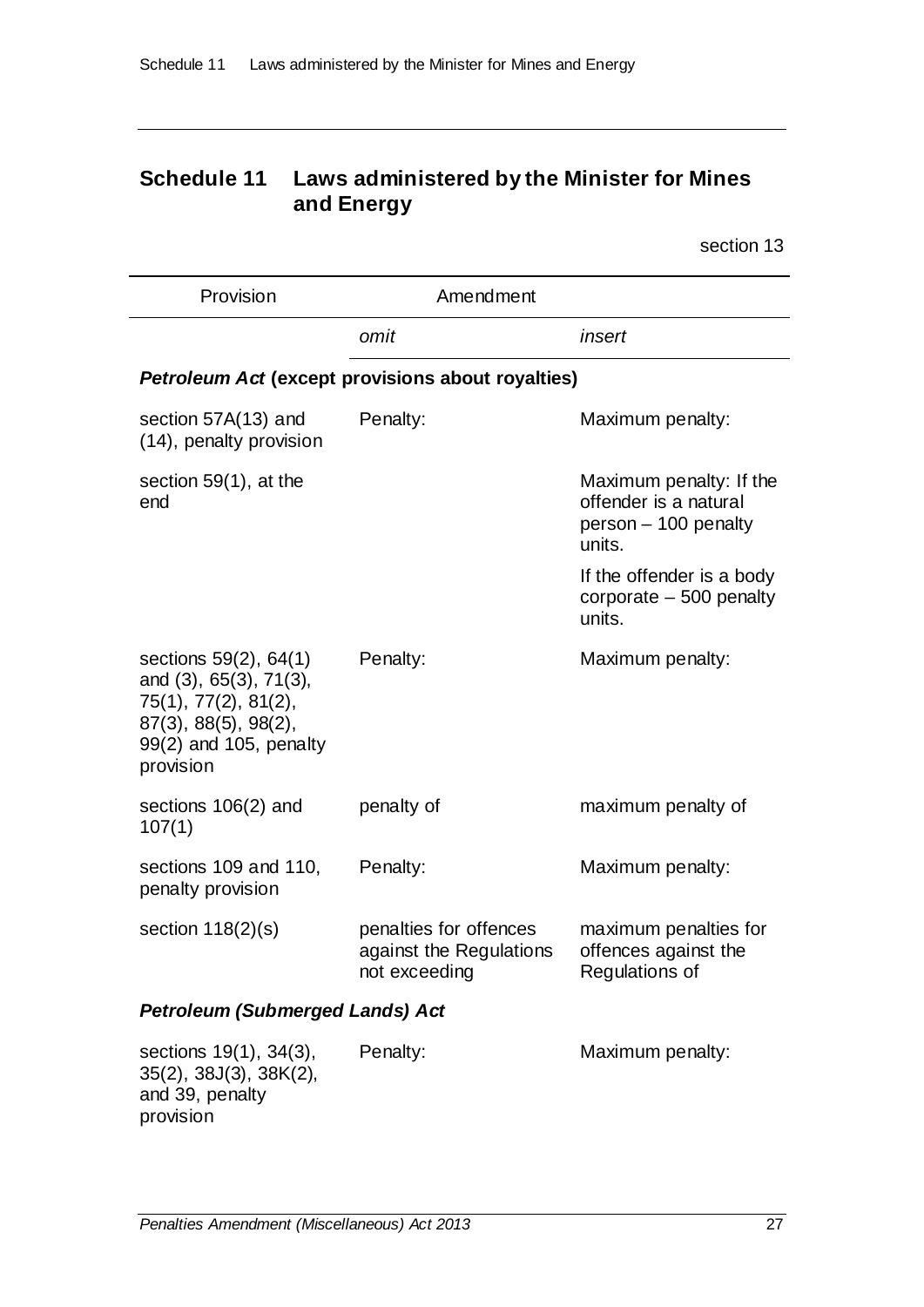| section $60(1)$ to $(5)$ , at<br>the end                        |                         | Maximum penalty: If the<br>offender is a natural<br>person - 400 penalty<br>units or imprisonment<br>for 2 years.<br>If the offender is a body<br>corporate -<br>2 000 penalty units. |
|-----------------------------------------------------------------|-------------------------|---------------------------------------------------------------------------------------------------------------------------------------------------------------------------------------|
| section 60(6), penalty<br>provision                             | whole penalty provision |                                                                                                                                                                                       |
| sections 72(2), 74(1)<br>and $82(1)$ , penalty<br>provision     | Penalty:                | Maximum penalty:                                                                                                                                                                      |
| section 84(1C), at the<br>end                                   |                         | Maximum penalty: If the<br>offender is a natural<br>person - 100 penalty<br>units or imprisonment<br>for 6 months.                                                                    |
|                                                                 |                         | If the offender is a body<br>corporate $-500$ penalty<br>units.                                                                                                                       |
| sections 84(2), 85(2),<br>90 and $96(3)$ , penalty<br>provision | Penalty:                | Maximum penalty:                                                                                                                                                                      |
| section $97(1)$ to $(5)$ , at<br>the end                        |                         | Maximum penalty: If the<br>offender is a natural<br>person - 200 penalty<br>units.                                                                                                    |
|                                                                 |                         | If the offender is a body<br>corporate -<br>1 000 penalty units.                                                                                                                      |
| section 97(7), penalty<br>provision                             | whole penalty provision |                                                                                                                                                                                       |
| section $98(2)$ and $(3)$ , at<br>the end                       |                         | Maximum penalty: If the<br>offender is a natural<br>person - 200 penalty<br>units.                                                                                                    |
|                                                                 |                         | If the offender is a body<br>corporate -<br>1 000 penalty units.                                                                                                                      |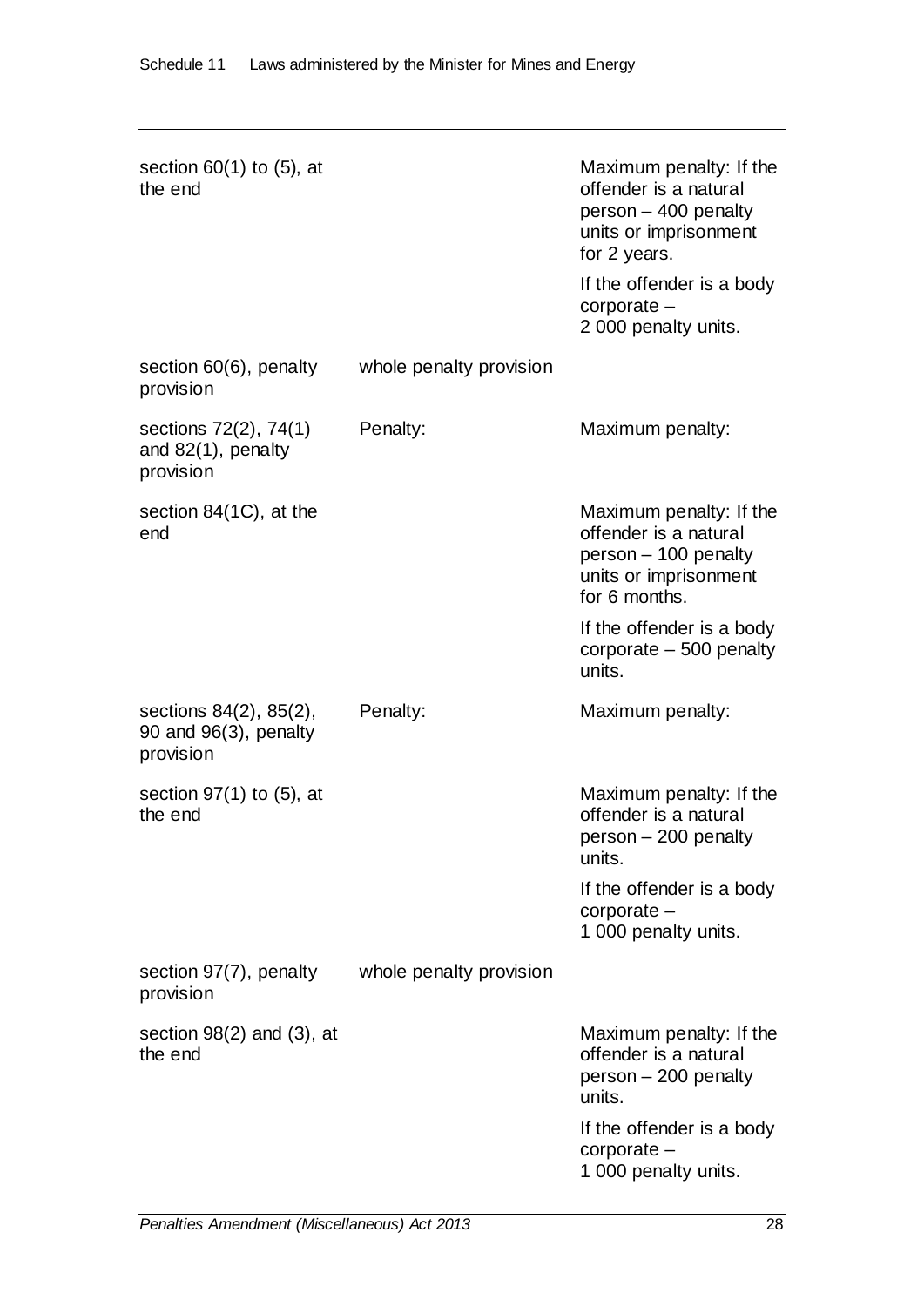| section 98(4), penalty whole penalty provision<br>provision                                                                                                                                                                                           |                             |                    |
|-------------------------------------------------------------------------------------------------------------------------------------------------------------------------------------------------------------------------------------------------------|-----------------------------|--------------------|
| sections $100(3)$ ,<br>101(2A) to (2C) and (7),<br>107(3), 111(9), 112(10)<br>and (11), 117, 120,<br>121(3), 122(2), 124,<br>$125(3)$ and $126(3)$ ,<br>penalty provision                                                                             | Penalty:                    | Maximum penalty:   |
| section $131(3)$                                                                                                                                                                                                                                      | fine not exceeding          | maximum penalty of |
| sections 137B(3) and<br>$137C(2)$ , penalty<br>provision                                                                                                                                                                                              | Penalty:                    | Maximum penalty:   |
| section $169(2)(n)(i)$                                                                                                                                                                                                                                | penalty of not more<br>than | maximum penalty of |
| section $169(2)(n)(ii)$                                                                                                                                                                                                                               | penalty of not more         | maximum penalty of |
| Schedule 4, clauses<br>$5(1)$ and $(2)$ , $8(1)$ and<br>$(2), 9(1)$ and $(2), 10(1)$<br>and $(4)$ , 11 $(1)$ and $(2)$ ,<br>12(1), 13(1), 14(1), 53,<br>54(3), 55(5), 58(7),<br>$60(1)$ , 62, 63(1) to (3),<br>71, 72 and 73(1),<br>penalty provision | Penalty:                    | Maximum penalty:   |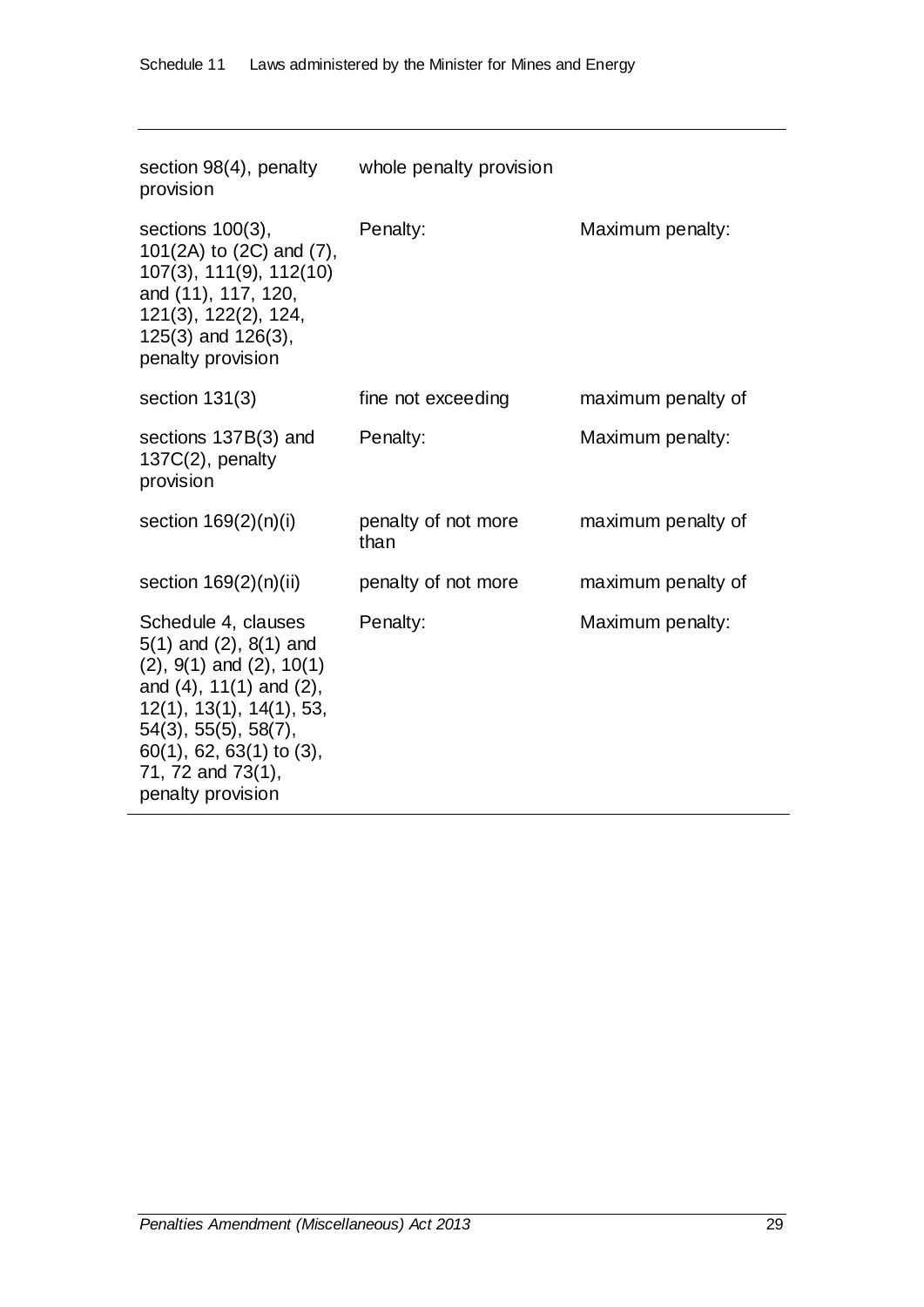# **Schedule 12 Laws administered by the Minister for Land Resource Management**

| Provision                                        | Amendment                                                    |                                                                                               |
|--------------------------------------------------|--------------------------------------------------------------|-----------------------------------------------------------------------------------------------|
|                                                  | omit                                                         | insert                                                                                        |
| <b>Bushfires Act</b>                             |                                                              |                                                                                               |
| section 24(2), penalty<br>provision              | whole penalty provision                                      | Maximum penalty:<br>8 penalty units.                                                          |
| section 30A, penalty<br>provision                | Penalty: \$3,000                                             | Maximum penalty:<br>25 penalty units                                                          |
| section 34(3), penalty<br>provision              | Penalty: \$5 000                                             | Maximum penalty:<br>40 penalty units                                                          |
| section 35, penalty<br>provision                 | Penalty: \$25 000                                            | Maximum penalty:<br>220 penalty units                                                         |
| section 38, penalty<br>provision                 | Penalty: \$5 000                                             | Maximum penalty:<br>40 penalty units                                                          |
| sections 39 and $40(1)$ ,<br>penalty provision   | Penalty: \$25 000                                            | Maximum penalty:<br>220 penalty units                                                         |
| sections 41 and 42,<br>penalty provision         | Penalty: \$5 000                                             | Maximum penalty:<br>40 penalty units                                                          |
| section 44(3), penalty<br>provision              | Penalty: \$25 000                                            | Maximum penalty:<br>220 penalty units                                                         |
| section $45(1)$ and $(3)$ ,<br>penalty provision | Penalty: \$5 000                                             | Maximum penalty:<br>40 penalty units                                                          |
| section 47(3B), penalty<br>provision             | Penalty: \$5 000 or<br>imprisonment for<br>2 years and \$500 | Maximum penalty:<br>40 penalty units or<br>imprisonment for<br>2 years and 4 penalty<br>units |
| section 48, penalty<br>provision                 | Penalty: \$25 000                                            | Maximum penalty:<br>220 penalty units                                                         |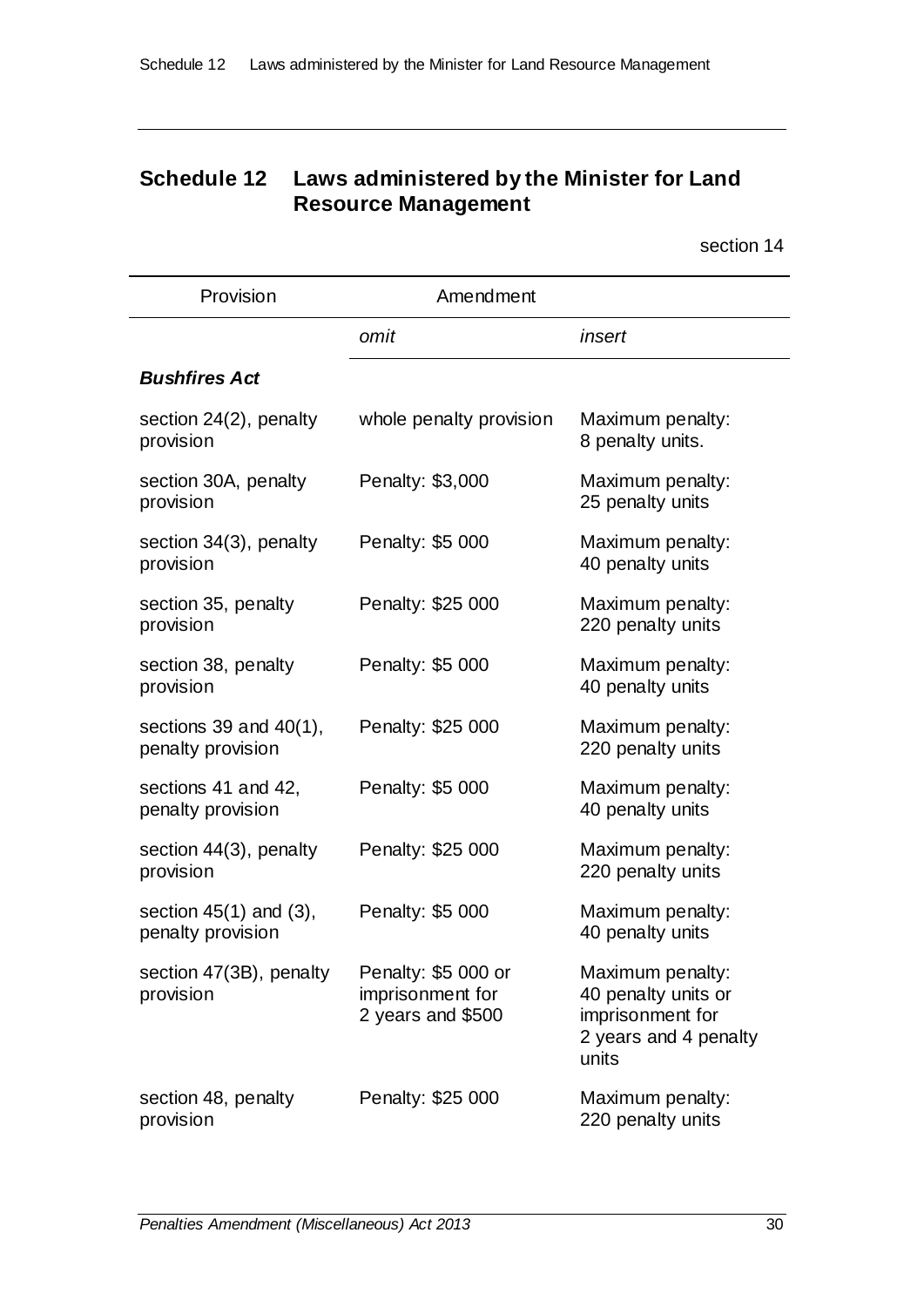| sections $49(1)$ to $(3)$<br>and $52(1)$ and $(2)$ ,<br>penalty provision | Penalty: \$5 000                                 | Maximum penalty:<br>40 penalty units                                      |
|---------------------------------------------------------------------------|--------------------------------------------------|---------------------------------------------------------------------------|
| section $61(3)(b)$                                                        | penalties not exceeding<br>\$10 000              | maximum penalties of<br>85 penalty units                                  |
| <b>Bushfires Regulations</b>                                              |                                                  |                                                                           |
| regulations $3(1)$<br>and $4(1)$ , penalty<br>provision                   | Penalty: \$2 500, and<br>\$250                   | Maximum penalty:<br>20 penalty units and<br>2 penalty units               |
| Schedule 1, Forms 3<br>and 4                                              | \$5 000 or imprisonment<br>for 2 years and \$500 | 40 penalty units or<br>imprisonment for<br>2 years and 4 penalty<br>units |
| Schedule 2                                                                | \$500<br>(all references)                        | 4 penalty units                                                           |

### *Pastoral Land Act* **(except provisions relating to Aboriginal Community living areas)**

| section 22, penalty<br>provision       | Penalty: \$5,000                 | Maximum penalty:<br>40 penalty units                         |
|----------------------------------------|----------------------------------|--------------------------------------------------------------|
| section 35(4), penalty<br>provision    | Penalty: \$50,000 and<br>\$1,000 | Maximum penalty:<br>440 penalty units and<br>8 penalty units |
| section 38(5), penalty<br>provision    | whole penalty provision          | Maximum penalty:<br>40 penalty units.                        |
| section 40(7), penalty<br>provision    | Penalty: \$10,000 and<br>\$500   | Maximum penalty:<br>85 penalty units and<br>4 penalty units  |
| section $67(2)$ , penalty<br>provision | whole penalty provision          | Maximum penalty:<br>40 penalty units.                        |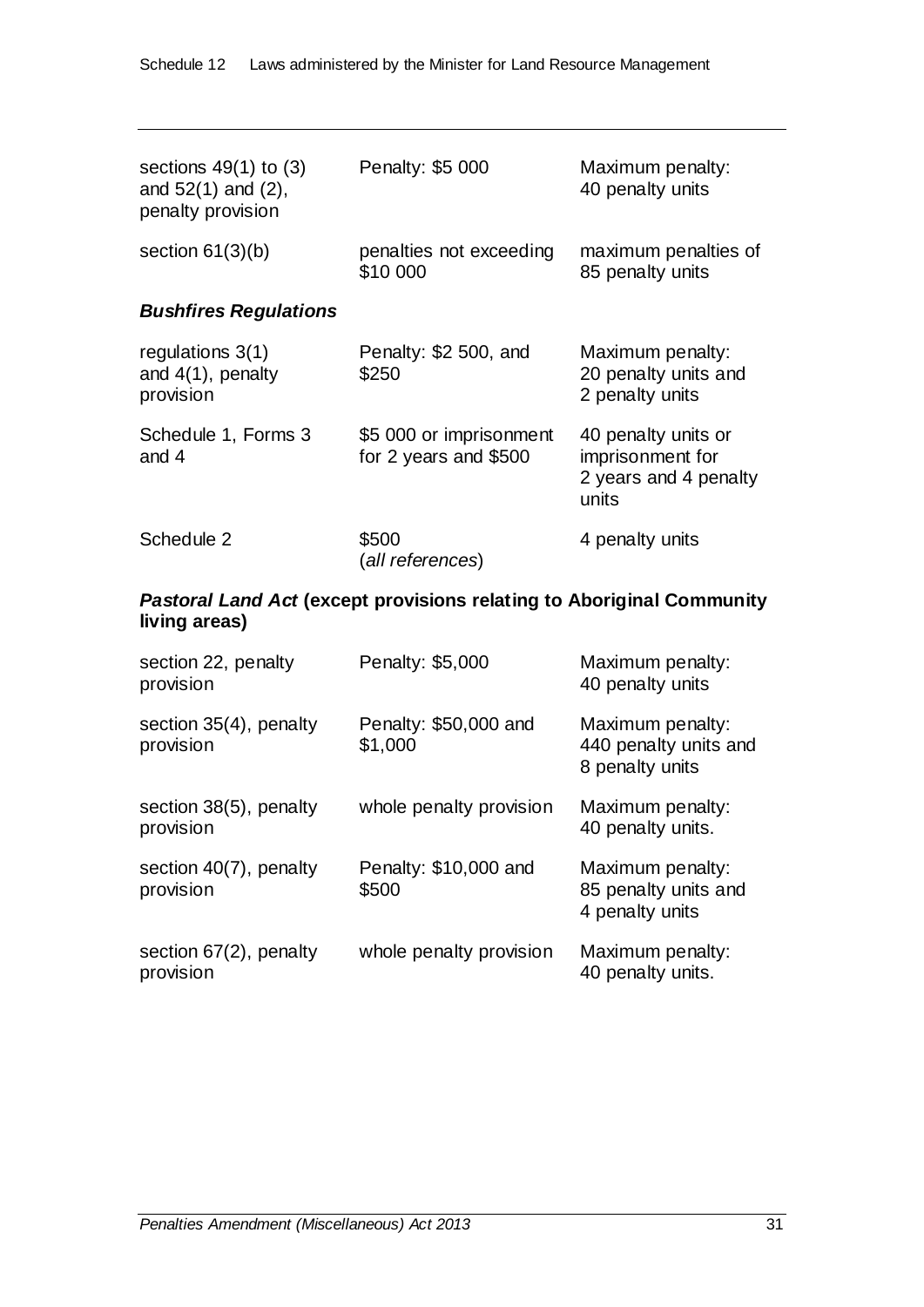| section 73(1), penalty<br>provision                                    | whole penalty provision            | Maximum penalty:<br>40 penalty units and<br>4 penalty units for each<br>day after being found<br>guilty of the offence<br>during which the<br>pastoral lessee fails to<br>comply with the<br>directions. |
|------------------------------------------------------------------------|------------------------------------|----------------------------------------------------------------------------------------------------------------------------------------------------------------------------------------------------------|
| section 74(5), penalty<br>provision                                    | whole penalty provision            | Maximum penalty:<br>440 penalty units.                                                                                                                                                                   |
| section 74(6), penalty<br>provision                                    | whole penalty provision            | Maximum penalty:<br>8 penalty units.                                                                                                                                                                     |
| sections 75(2) and<br>$80(1)$ , $(3)$ and $(4)$ ,<br>penalty provision | whole penalty provision            | Maximum penalty:<br>40 penalty units.                                                                                                                                                                    |
| section 82(2) penalty<br>provision                                     | whole penalty provision            | Maximum penalty:<br>40 penalty units.                                                                                                                                                                    |
| section 83(3), penalty<br>provision                                    | whole penalty provision            | Maximum penalty:<br>4 penalty units.                                                                                                                                                                     |
| section 117(2), penalty<br>provision                                   | whole penalty provision            | Maximum penalty:<br>15 penalty units.                                                                                                                                                                    |
| section $128(j)$                                                       | penalties not exceeding<br>\$5,000 | maximum penalties of<br>40 penalty units                                                                                                                                                                 |
| <b>Pastoral Land Regulations</b>                                       |                                    |                                                                                                                                                                                                          |
| regulation 4, penalty<br>provision                                     | \$5 000                            | 40 penalty units                                                                                                                                                                                         |
| regulation 5, penalty<br>provision                                     | \$2 000                            | 15 penalty units                                                                                                                                                                                         |
| regulation 14(1),<br>penalty provision                                 | \$5 000                            | 40 penalty units                                                                                                                                                                                         |
| regulations 17(2), 19<br>and 21, penalty<br>provision                  | \$500                              | 4 penalty units                                                                                                                                                                                          |
| regulation 28, penalty<br>provision                                    | \$2 000                            | 15 penalty units                                                                                                                                                                                         |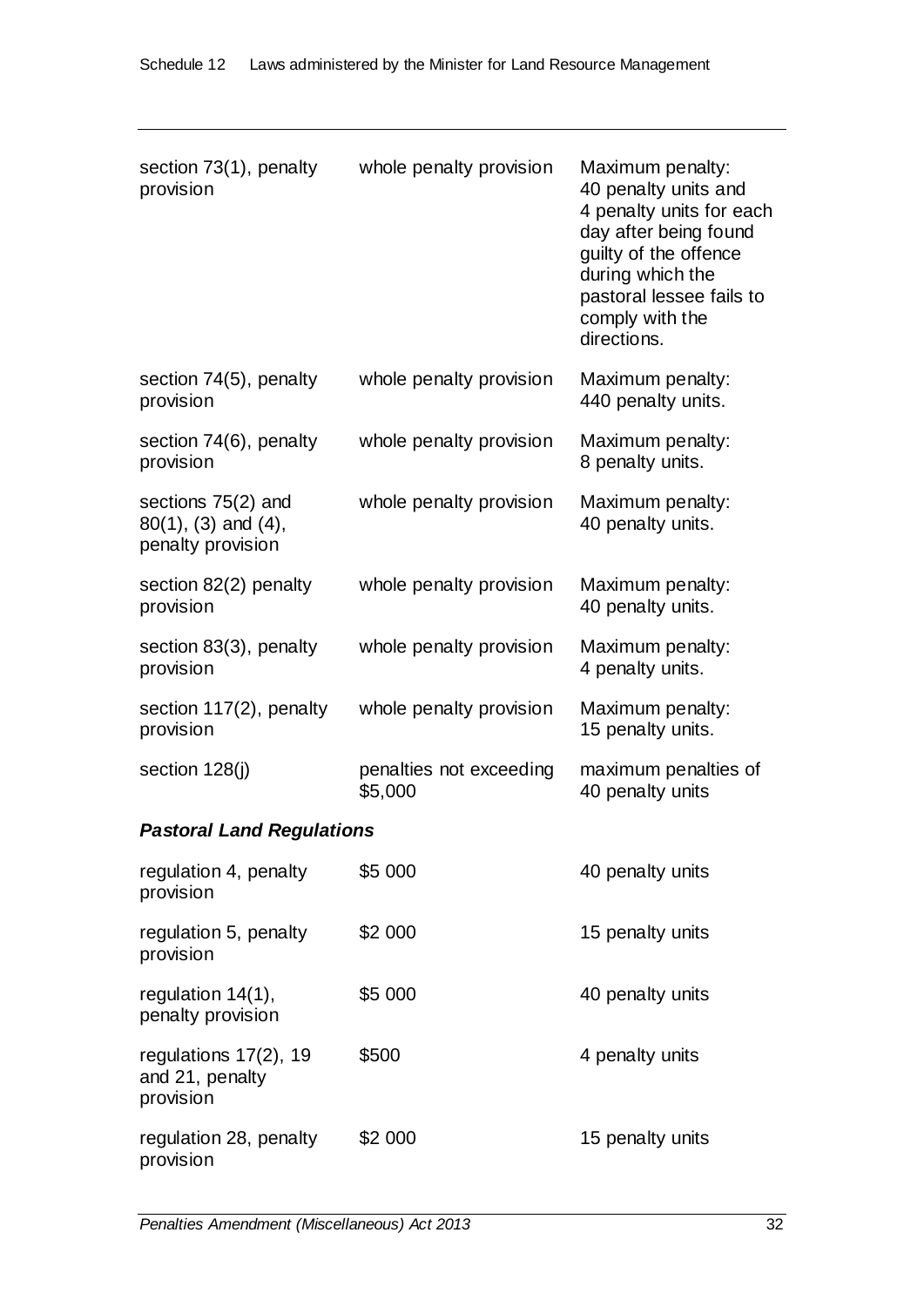### *Soil Conservation and Land Utilisation Act*

| section 7B, penalty<br>provision                  | Penalty: \$3,000         | Maximum penalty:<br>25 penalty units                                                                                                             |
|---------------------------------------------------|--------------------------|--------------------------------------------------------------------------------------------------------------------------------------------------|
| sections $14(4)$ and<br>15(2), penalty provision  | whole penalty provision  | Maximum penalty:<br>8 penalty units.                                                                                                             |
| section 20, penalty<br>provision                  | whole penalty provision  | Maximum penalty:<br>0.8 penalty unit.                                                                                                            |
| section $20C(1)$ and $(2)$ ,<br>penalty provision | whole penalty provision  | Maximum penalty:<br>4 penalty units.                                                                                                             |
| section $20D(2)$ , at the<br>end                  |                          | Maximum penalty:<br>1.5 penalty units.                                                                                                           |
| section 20D(3), penalty<br>provision              | whole penalty provision  | Maximum penalty:<br>1.5 penalty units.                                                                                                           |
| sections $39(3)$ and $41$ ,<br>penalty provision  | whole penalty provision  | Maximum penalty:<br>4 penalty units.                                                                                                             |
| section $45(1)(b)$                                | fine not exceeding \$100 | maximum penalty of<br>0.8 penalty unit                                                                                                           |
| <b>Water Act</b>                                  |                          |                                                                                                                                                  |
| section 15(2), penalty<br>provision               | whole penalty provision  | Maximum penalty: For<br>a first offence $-$<br>15 penalty units.                                                                                 |
|                                                   |                          | For a second or<br>subsequent offence -<br>not less than 15 penalty<br>units or more than<br>85 penalty units or<br>imprisonment for<br>2 years. |
|                                                   |                          | Maximum default<br>penalty: 1.5 penalty<br>units.                                                                                                |
| section 15(5), penalty<br>provision               | whole penalty provision  | Maximum penalty:<br>15 penalty units.                                                                                                            |
|                                                   |                          | Maximum default<br>penalty: 1.5 penalty<br>units.                                                                                                |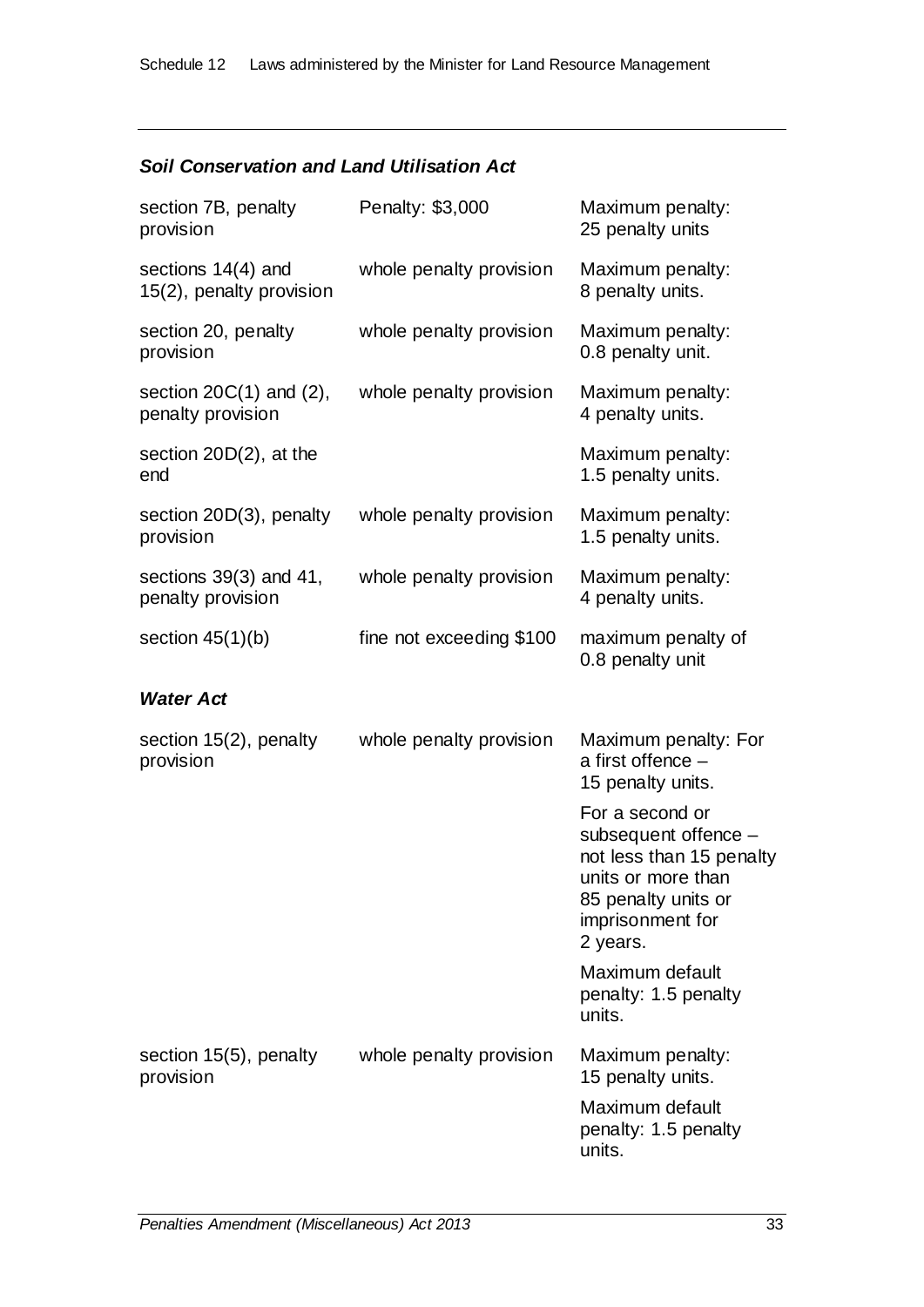| section 16(3), penalty<br>provision | Default penalty: \$500<br>\$2,500 | Maximum default<br>penalty: 4 penalty units<br>20 penalty units                                                |
|-------------------------------------|-----------------------------------|----------------------------------------------------------------------------------------------------------------|
| section 27, penalty<br>provision    | Penalty: \$2,000                  | Maximum penalty:<br>15 penalty units                                                                           |
| section 31(2), penalty<br>provision | whole penalty provision           | Maximum penalty:<br>8 penalty units.                                                                           |
| section 37, penalty<br>provision    | whole penalty provision           | Maximum penalty:<br>8 penalty units.<br>Maximum default<br>penalty: 1.5 penalty<br>units.                      |
| section 39(4), penalty<br>provision | \$5 000                           | 40 penalty units                                                                                               |
| section 40(1), penalty<br>provision | whole penalty provision           | Maximum penalty: For<br>a first offence $-$<br>15 penalty units.                                               |
|                                     |                                   | For a second or<br>subsequent offence -<br>not less than 15 penalty<br>units or more than<br>85 penalty units. |
|                                     |                                   | Maximum default<br>penalty: 1.5 penalty<br>units.                                                              |
| section 42, penalty<br>provision    | whole penalty provision           | Maximum penalty:<br>15 penalty units.                                                                          |
|                                     |                                   | Maximum default<br>penalty: 1.5 penalty<br>units.                                                              |
| section 44(1), penalty<br>provision | whole penalty provision           | Maximum penalty: For<br>a first offence $-$<br>15 penalty units.                                               |
|                                     |                                   | For a second or<br>subsequent offence -<br>not less than 15 penalty<br>units or more than<br>85 penalty units. |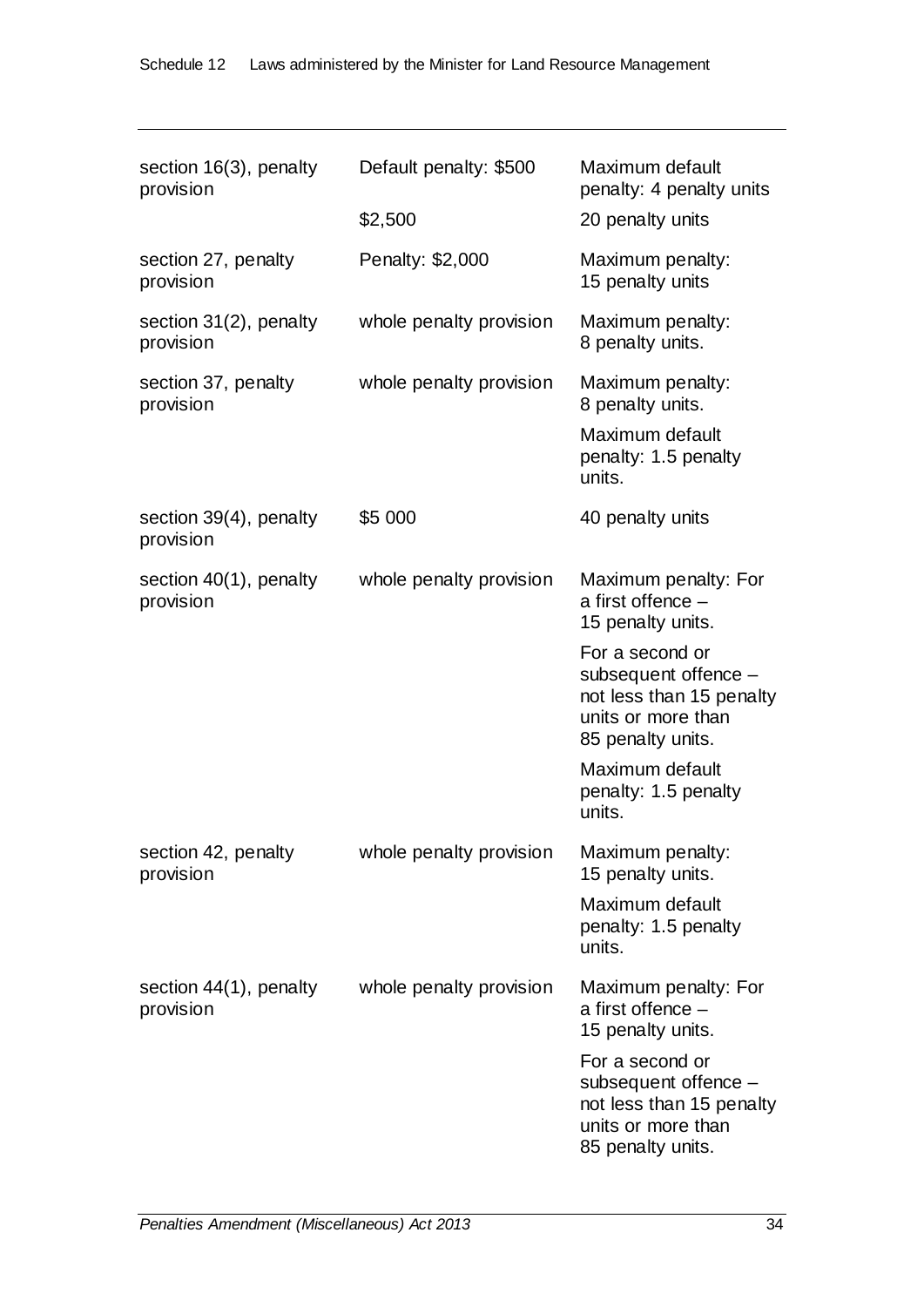|                                                |                         | Maximum default<br>penalty: 1.5 penalty<br>units.                                                                                                  |
|------------------------------------------------|-------------------------|----------------------------------------------------------------------------------------------------------------------------------------------------|
| section 46, penalty<br>provision               | whole penalty provision | Maximum penalty:<br>15 penalty units.<br>Maximum default<br>penalty: 1.5 penalty<br>units.                                                         |
| section 48(1), penalty<br>provision            | whole penalty provision | Maximum penalty: For<br>a first offence $-$<br>40 penalty units or<br>imprisonment for<br>3 months.                                                |
|                                                |                         | For a second or<br>subsequent offence -<br>not less than 40 penalty<br>units or more than<br>85 penalty units or<br>imprisonment for<br>12 months. |
| section 50, penalty<br>provision               | whole penalty provision | Maximum penalty:<br>40 penalty units.                                                                                                              |
|                                                |                         | Maximum default<br>penalty: 4 penalty units.                                                                                                       |
| sections 53(2) and<br>55(2), penalty provision | whole penalty provision | Maximum penalty:<br>15 penalty units.                                                                                                              |
|                                                |                         | Maximum default<br>penalty: 1.5 penalty<br>units.                                                                                                  |
| section $56(1)$ , penalty<br>provision         | whole penalty provision | Maximum penalty: For<br>a first offence -<br>40 penalty units.                                                                                     |
|                                                |                         | For a second or<br>subsequent offence -<br>not less than 40 penalty<br>units or more than<br>85 penalty units.                                     |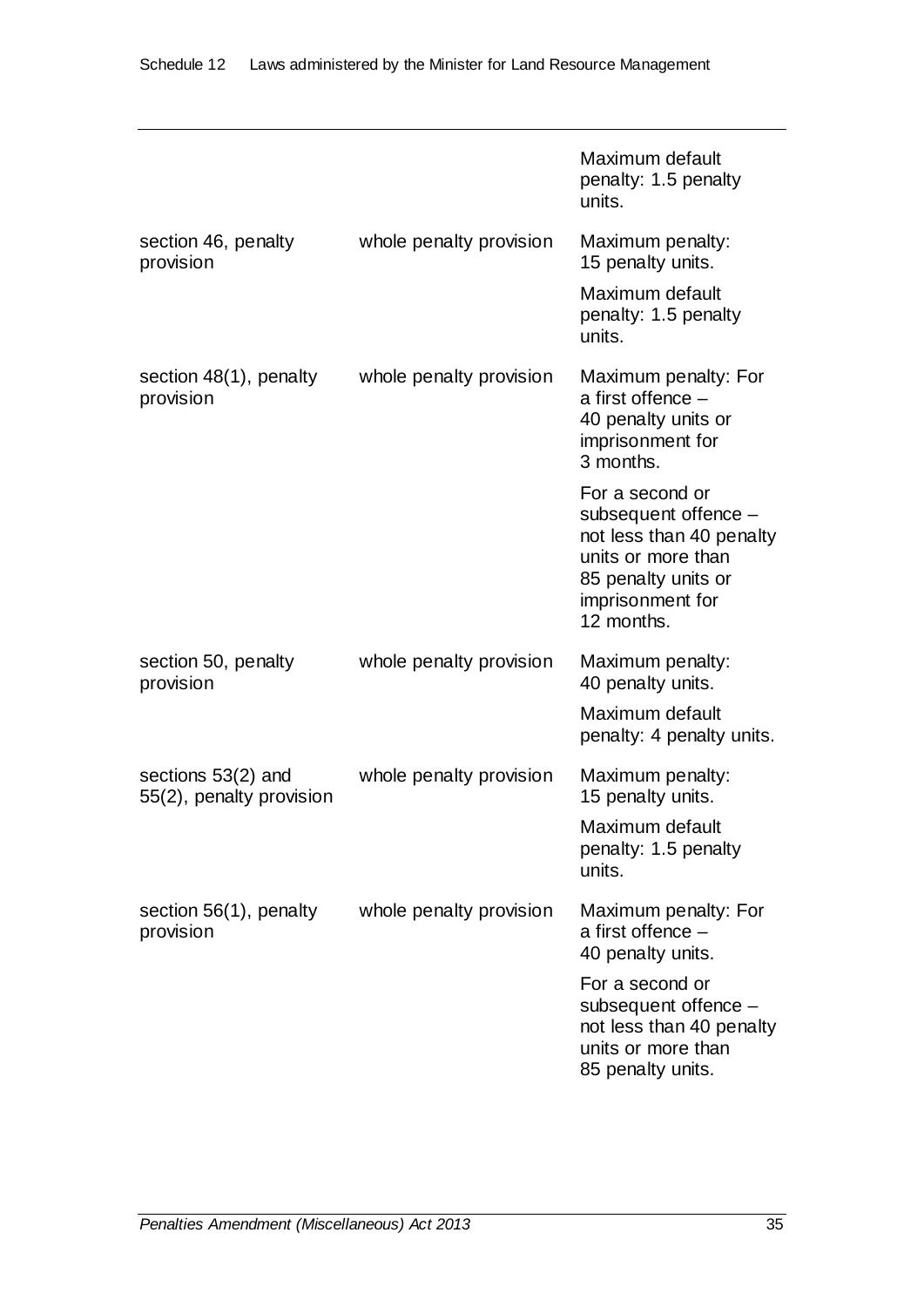| section 58, penalty<br>provision                            | whole penalty provision           | Maximum penalty:<br>15 penalty units.<br>Maximum default<br>penalty: 1.5 penalty<br>units.                                                                                                                                             |
|-------------------------------------------------------------|-----------------------------------|----------------------------------------------------------------------------------------------------------------------------------------------------------------------------------------------------------------------------------------|
| section $59(1)$ , penalty<br>provision                      | whole penalty provision           | Maximum penalty: For<br>a first offence $-$<br>15 penalty units.<br>For a second or<br>subsequent offence -<br>not less than 8 penalty<br>units or more than<br>40 penalty units.<br>Maximum default<br>penalty: 1.5 penalty<br>units. |
| section 61, penalty<br>provision                            | whole penalty provision           | Maximum penalty:<br>15 penalty units.<br>Maximum default<br>penalty: 1.5 penalty<br>units.                                                                                                                                             |
| sections 62(2), 64(2)<br>and 65(5), penalty<br>provision    | Default penalty: \$500<br>\$2,500 | Maximum default<br>penalty: 4 penalty units<br>20 penalty units                                                                                                                                                                        |
| sections 66(1), 68,<br>$69(1)$ and 71, penalty<br>provision | whole penalty provision           | Maximum penalty:<br>15 penalty units.<br>Maximum default<br>penalty: 1.5 penalty<br>units.                                                                                                                                             |
| section 76(2), penalty<br>provision                         | Default penalty: \$500<br>\$2,500 | Maximum default<br>penalty: 4 penalty units<br>20 penalty units                                                                                                                                                                        |
| section 79(3), penalty<br>provision                         | whole penalty provision           | Maximum penalty: In<br>the case of a natural<br>person - not less than<br>4 penalty units or more<br>than 40 penalty units or<br>imprisonment for<br>12 months.                                                                        |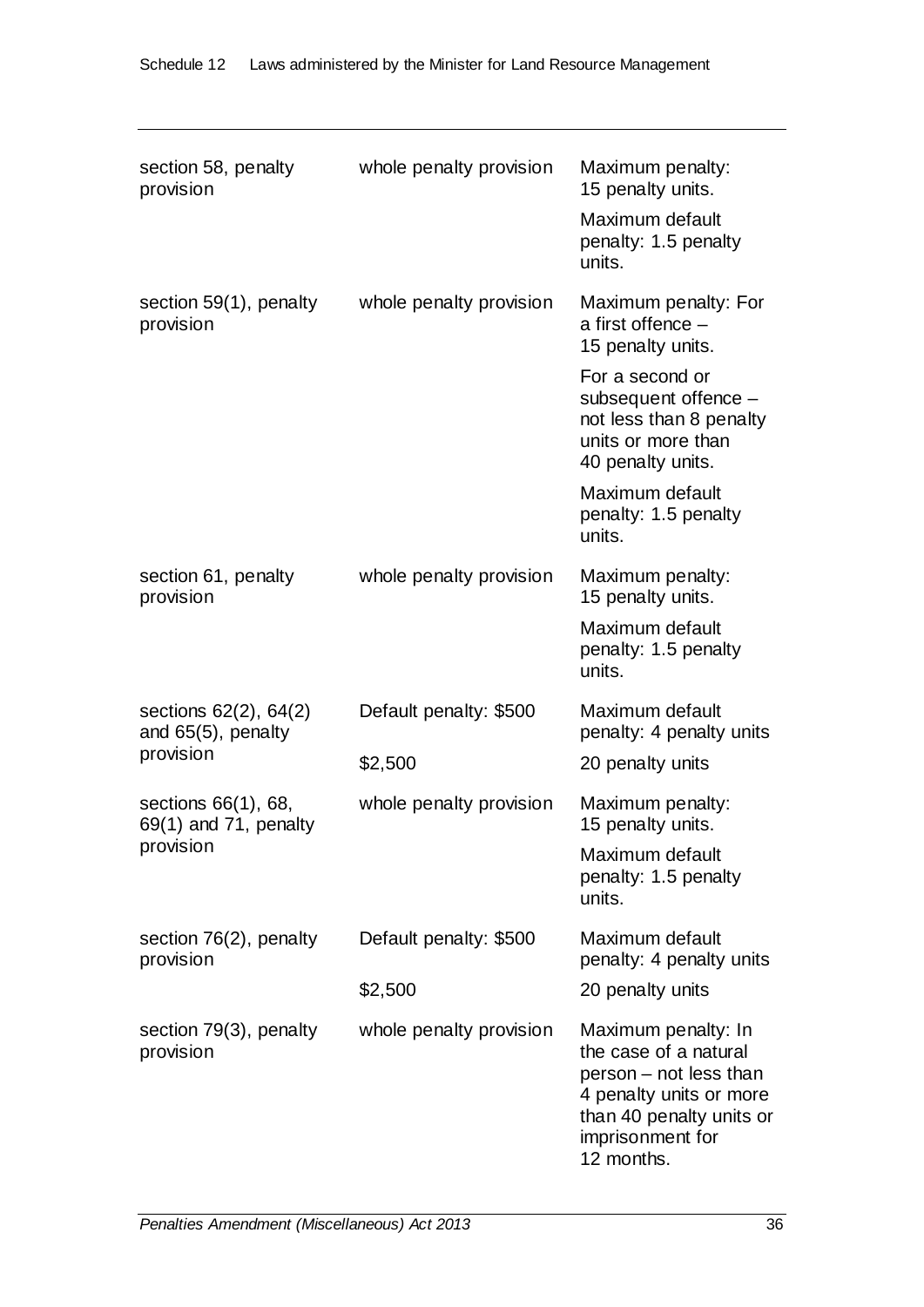|                                                  |                         | Maximum default<br>penalty: 1.5 penalty<br>units.                                                                                                |
|--------------------------------------------------|-------------------------|--------------------------------------------------------------------------------------------------------------------------------------------------|
|                                                  |                         | In the case of a body<br>corporate - not less<br>than 40 penalty units or<br>more than 220 penalty<br>units.                                     |
|                                                  |                         | Maximum default<br>penalty: 8 penalty units.                                                                                                     |
| sections $81(1)$ and<br>88(3), penalty provision | whole penalty provision | Maximum penalty:<br>15 penalty units.                                                                                                            |
|                                                  |                         | Maximum default<br>penalty: 1.5 penalty<br>units.                                                                                                |
| section 89, penalty<br>provision                 | whole penalty provision | Maximum penalty:<br>8 penalty units.                                                                                                             |
| section 96(3), penalty<br>provision              | whole penalty provision | Maximum penalty:<br>15 penalty units.                                                                                                            |
|                                                  |                         | Maximum default<br>penalty: 1.5 penalty<br>units.                                                                                                |
| section 97(3A), penalty<br>provision             | Default penalty: \$500  | Maximum default<br>penalty: 4 penalty units                                                                                                      |
|                                                  | \$2,500                 | 20 penalty units                                                                                                                                 |
| sections 98 and 99,<br>penalty provision         | whole penalty provision | Maximum penalty: For<br>a first offence -<br>40 penalty units or<br>imprisonment for<br>12 months.                                               |
|                                                  |                         | For a second or<br>subsequent offence -<br>not less than 40 penalty<br>units or more than<br>85 penalty units or<br>imprisonment for<br>2 years. |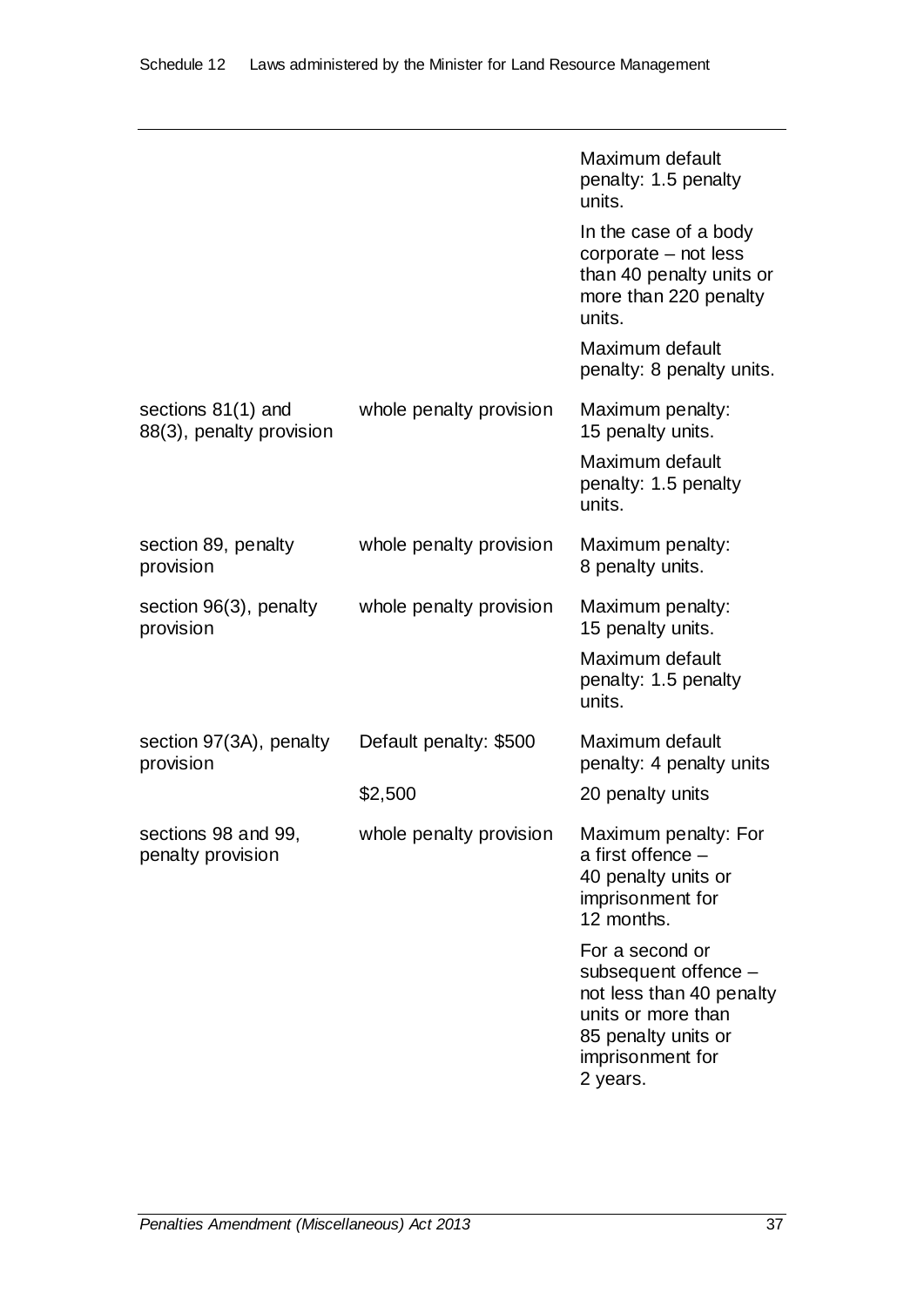| section 100(1), penalty<br>provision             | whole penalty provision              | Maximum penalty:<br>15 penalty units.                                                                                                                                      |  |
|--------------------------------------------------|--------------------------------------|----------------------------------------------------------------------------------------------------------------------------------------------------------------------------|--|
|                                                  |                                      | Maximum default<br>penalty: 1.5 penalty<br>units.                                                                                                                          |  |
| section 101(1), penalty<br>provision             | whole penalty provision              | Maximum penalty:<br>15 penalty units.                                                                                                                                      |  |
| section 102(1), penalty<br>provision             | Penalty: \$1,000                     | Maximum penalty:<br>8 penalty units                                                                                                                                        |  |
| section 104, heading                             | default penalty                      | maximum default<br>penalty                                                                                                                                                 |  |
| section $104(1)$                                 | default penalty                      | maximum default<br>penalty                                                                                                                                                 |  |
|                                                  | default penalty                      | maximum default<br>penalty                                                                                                                                                 |  |
| section $108(2)(v)$                              | whole paragraph                      | (v)<br>prescribe<br>maximum<br>penalties of<br>15 penalty units<br>and maximum<br>default penalties<br>of 2 penalty units<br>for a contravention<br>of the<br>Regulations. |  |
| <b>Weeds Management Act</b>                      |                                      |                                                                                                                                                                            |  |
| sections 20 and $24(5)$ ,<br>penalty provision   | Penalty:                             | Maximum penalty:                                                                                                                                                           |  |
| section $26(1)$ , at the<br>end                  |                                      | Maximum penalty:<br>100 penalty units.                                                                                                                                     |  |
| sections $26(2)$ and $27$ ,<br>penalty provision | Penalty:                             | Maximum penalty:                                                                                                                                                           |  |
| section $40(2)(f)$                               | penalties, not<br>exceeding \$5,000, | maximum penalties of<br>40 penalty units                                                                                                                                   |  |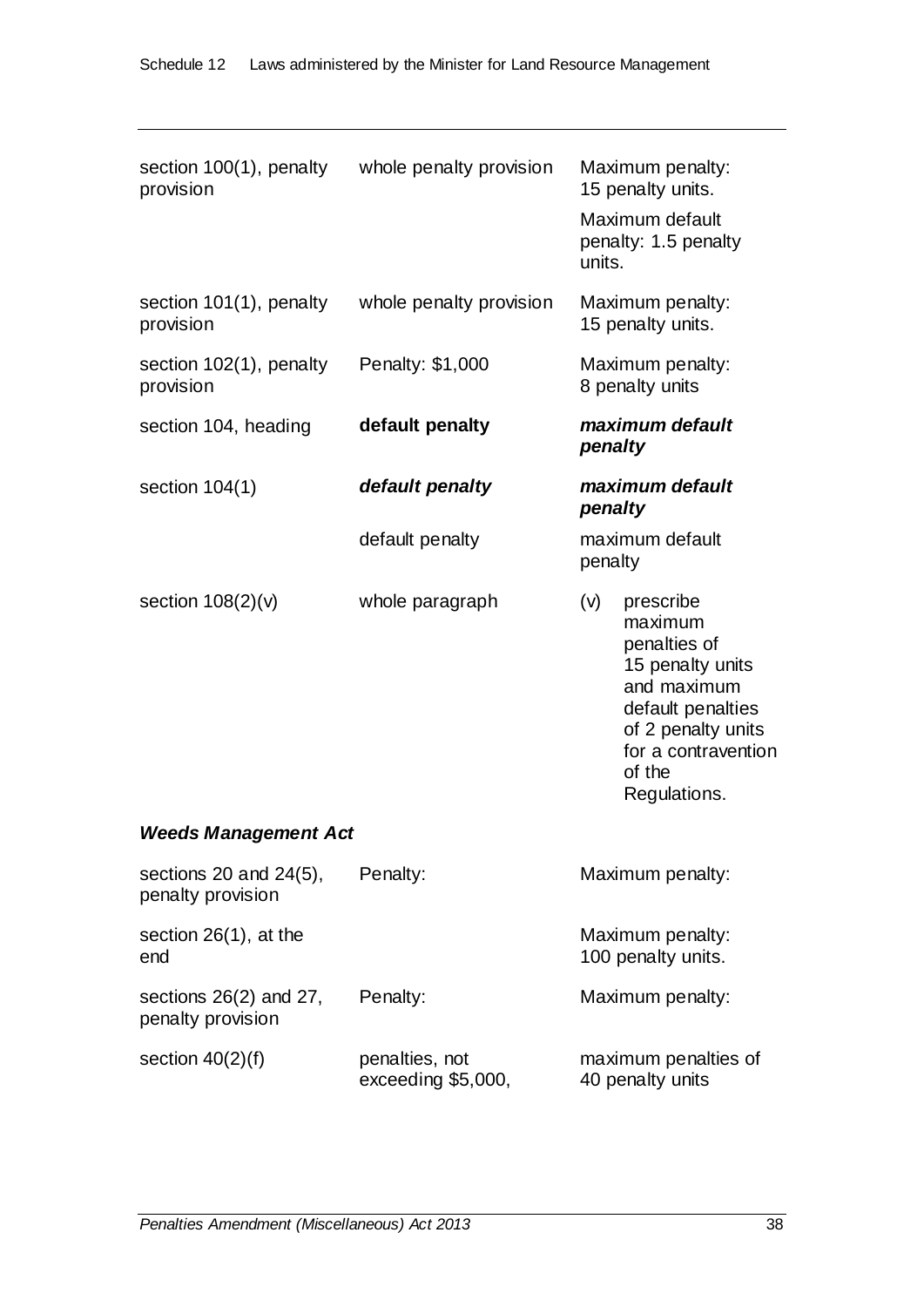#### *Weeds Management Regulations*

Schedule, Part 2, column 2

\$200 *(all references)* 1.5 penalty units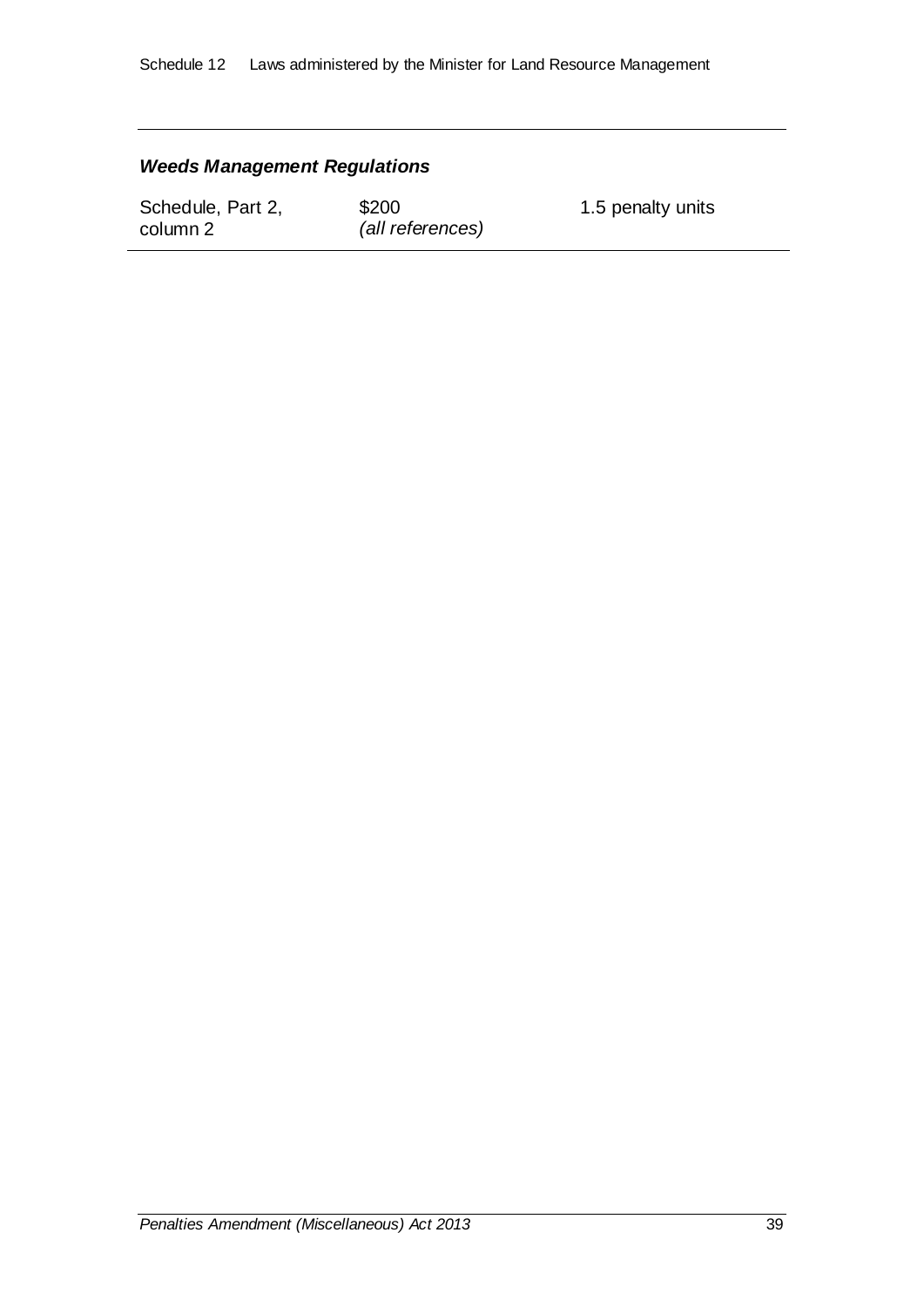# **Schedule 13 Laws administered by the Minister for Regional Development**

| Provision                                                        | Amendment                              |                                                                                                                 |
|------------------------------------------------------------------|----------------------------------------|-----------------------------------------------------------------------------------------------------------------|
|                                                                  | omit                                   | insert                                                                                                          |
| <b>Northern Territory Aboriginal Sacred Sites Act</b>            |                                        |                                                                                                                 |
| sections 33, 34(1), 35,<br>37 and $38(1)$ , penalty<br>provision | Penalty:                               | Maximum penalty:                                                                                                |
| section $47(2)$ , at the<br>end                                  |                                        | Maximum penalty: In<br>the case of a natural<br>person - 200 penalty<br>units or imprisonment<br>for 12 months. |
|                                                                  |                                        | In the case of a body<br>$corporte -$<br>1 000 penalty units.                                                   |
| section $47(4)$ , penalty<br>provision                           | Penalty: Where the<br>guilty person is | Maximum penalty: In<br>the case of                                                                              |
|                                                                  | Where the guilty person<br>is          | In the case of                                                                                                  |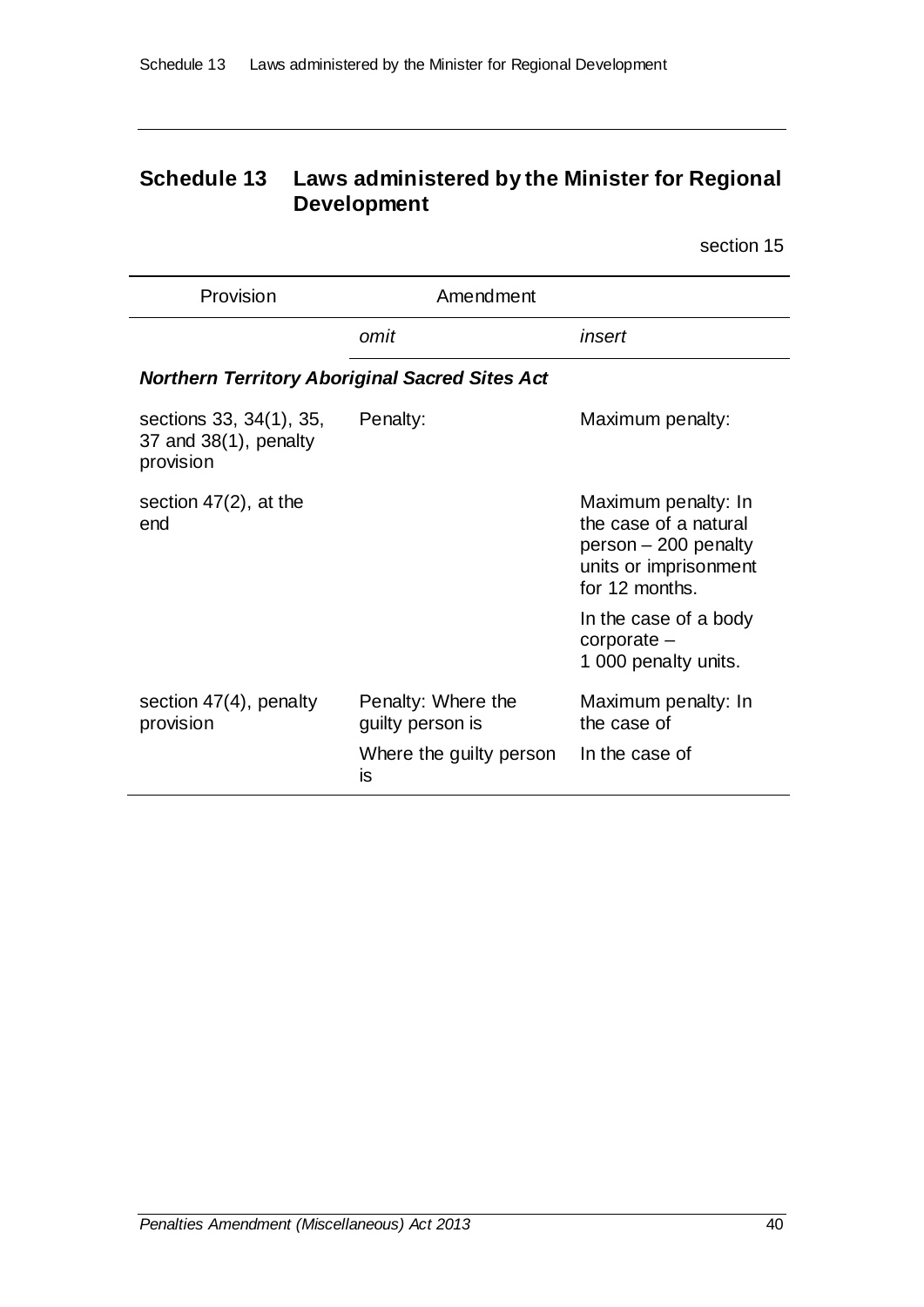## **Schedule 14 Laws administered by the Minister for Local Government**

| Provision                                                                                                              | Amendment                     |                                                                         |  |
|------------------------------------------------------------------------------------------------------------------------|-------------------------------|-------------------------------------------------------------------------|--|
|                                                                                                                        | omit                          | insert                                                                  |  |
| <b>Animal Welfare Act</b>                                                                                              |                               |                                                                         |  |
| section 18(2), penalty<br>provision                                                                                    | Penalty:                      | Maximum penalty:                                                        |  |
| section $20(1)$ , at the<br>end                                                                                        |                               | Maximum penalty:<br>10 penalty units.                                   |  |
| sections 20(2), 29(1),<br>59(3), 67(3), 72 and 73,<br>penalty provision                                                | Penalty:                      | Maximum penalty:                                                        |  |
| section $75(2)$ and $(3)$                                                                                              | penalty not exceeding         | maximum penalty of                                                      |  |
| <b>Cemeteries Act</b>                                                                                                  |                               |                                                                         |  |
| section $14(2)$ , at the<br>end                                                                                        |                               | Maximum penalty:<br>10 penalty units or<br>imprisonment for<br>3 years. |  |
| sections $14(4)$ and $(5)$ ,<br>15, 17, 20 to 24, 26, 28,<br>30A, 30C(4), 30D(3)<br>and $37(1)$ , penalty<br>provision | Penalty:                      | Maximum penalty:                                                        |  |
| section $40(m)$                                                                                                        | penalties not exceeding       | maximum penalties of                                                    |  |
| <b>Cemeteries Regulations</b>                                                                                          |                               |                                                                         |  |
| regulation 36                                                                                                          | a fine not exceeding<br>\$100 | the imposition of a<br>maximum penalty of<br>0.8 penalty unit           |  |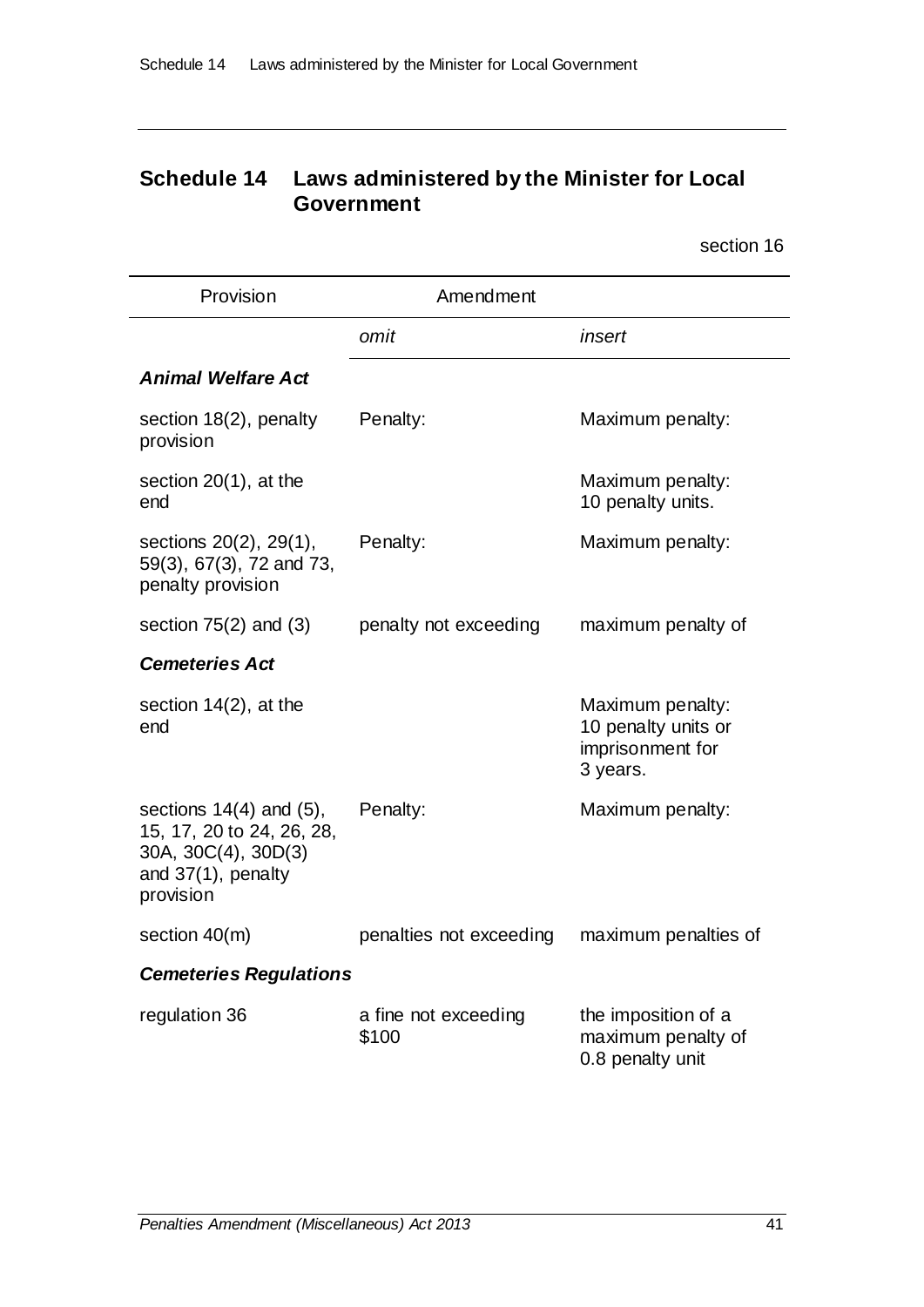| <b>Crown Lands Act (section 79)</b>                |                                                                  |                                                                                        |  |
|----------------------------------------------------|------------------------------------------------------------------|----------------------------------------------------------------------------------------|--|
| section $79(9)(p)$                                 | penalties, not<br>exceeding \$500,                               | maximum penalties of,<br>or of not more than an<br>amount equal to,<br>4 penalty units |  |
| <b>Darwin Rates Act</b>                            |                                                                  |                                                                                        |  |
| section $51(1)$ and $(2)$ ,<br>penalty provision   | whole penalty provision                                          | Maximum penalty:<br>4 penalty units.                                                   |  |
| section 52, penalty<br>provision                   | whole penalty provision                                          | Maximum penalty:<br>8 penalty unit.                                                    |  |
| <b>Jabiru Town Development Regulations</b>         |                                                                  |                                                                                        |  |
| regulation 2(a)                                    | \$500                                                            | 4 penalty units or an<br>amount equal to<br>4 penalty units                            |  |
|                                                    | <b>Local Government (Darwin Parking Local Rates) Regulations</b> |                                                                                        |  |
| regulations $9(1)$ and<br>11(1), penalty provision | Penalty:                                                         | Maximum penalty:                                                                       |  |
| <b>Nudity Act</b>                                  |                                                                  |                                                                                        |  |
| section $6(1)$ , penalty<br>provision              | Penalty: \$500                                                   | Maximum penalty:<br>4 penalty units                                                    |  |
| section $6(2)$ , penalty<br>provision              | Penalty: \$200                                                   | Maximum penalty:<br>1.5 penalty units                                                  |  |
| <b>Pounds Act</b>                                  |                                                                  |                                                                                        |  |
| section 15, penalty<br>provision                   | whole penalty provision                                          | Maximum penalty:<br>4 penalty units.                                                   |  |
| sections 31(2), 34(1)<br>and 35                    | penalty not exceeding<br>\$500                                   | maximum penalty of<br>4 penalty units                                                  |  |
| section $36B(2)$                                   | a fine of \$500                                                  | the imposition of a<br>maximum penalty of<br>4 penalty units                           |  |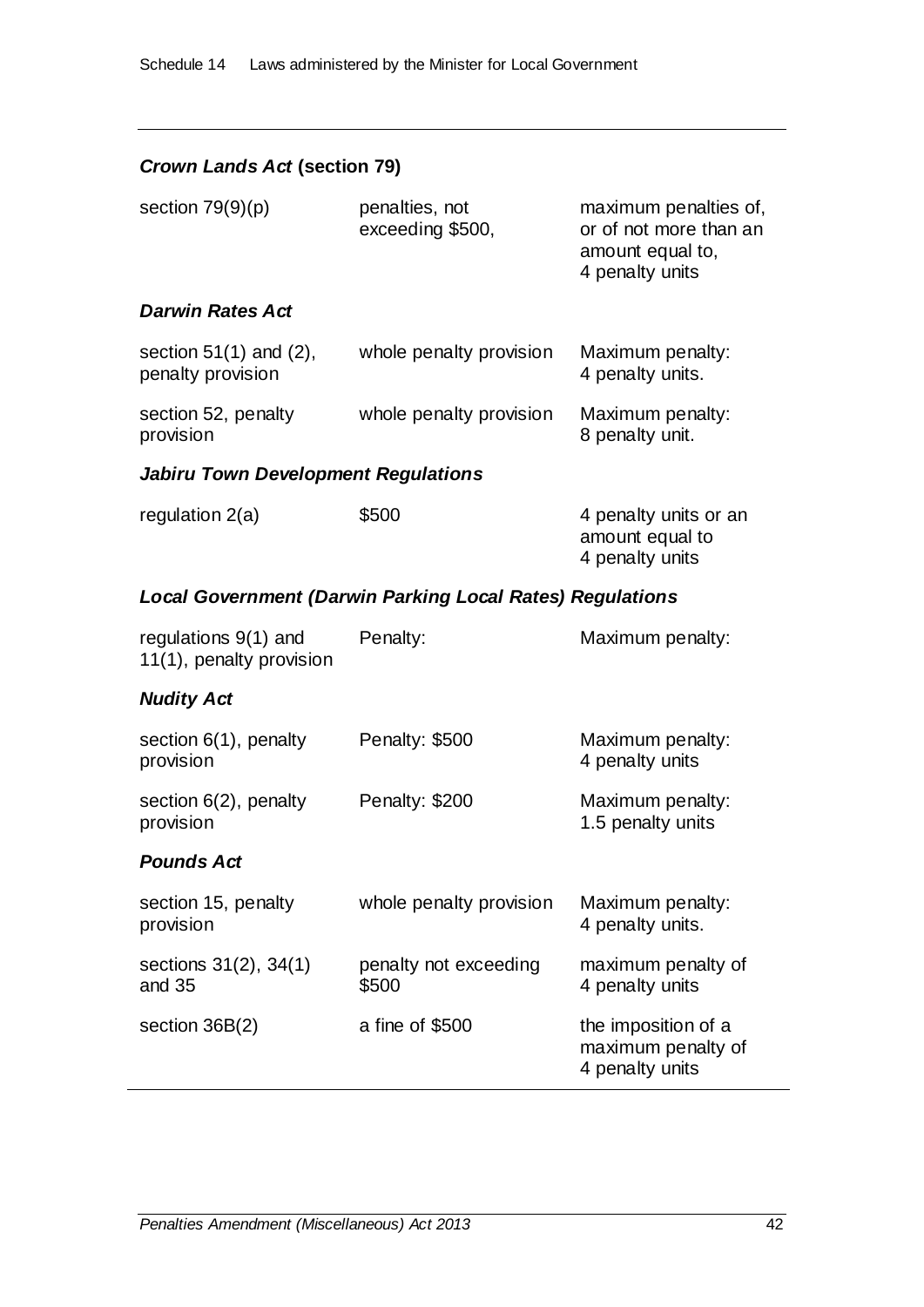## **Schedule 15 Laws administered by the Minister for Sport and Recreation**

| Provision                             | Amendment               |                      |  |
|---------------------------------------|-------------------------|----------------------|--|
|                                       | omit                    | insert               |  |
| <b>Major Cricket Events Act</b>       |                         |                      |  |
| section $8(1)$ , penalty<br>provision | Penalty:                | Maximum penalty:     |  |
| section $12(2)(g)$                    | penalties not exceeding | maximum penalties of |  |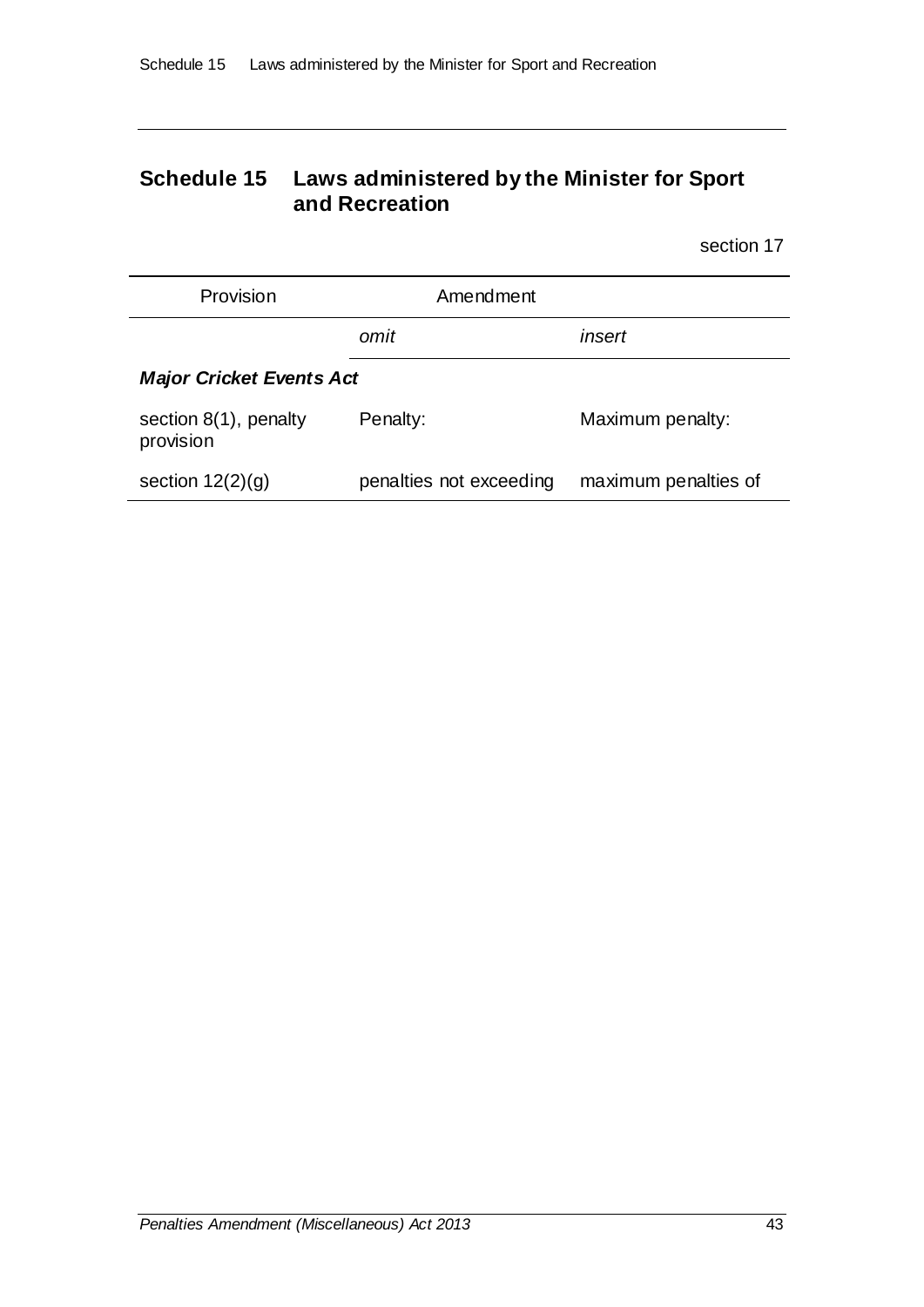## **Schedule 16 Laws administered by the Minister for Parks and Wildlife**

| Provision                                                               | Amendment                     |        |                                                                                                                                                     |
|-------------------------------------------------------------------------|-------------------------------|--------|-----------------------------------------------------------------------------------------------------------------------------------------------------|
|                                                                         | omit                          | insert |                                                                                                                                                     |
| <b>Cobourg Peninsula Aboriginal Land, Sanctuary and Marine Park Act</b> |                               |        |                                                                                                                                                     |
| section 30(3), penalty<br>provision                                     | whole penalty provision       |        | Maximum penalty:<br>8 penalty units.                                                                                                                |
| section $35(7)(a)$                                                      | whole paragraph               | (a)    | a maximum<br>penalty of, or of<br>not more than an<br>amount equal to,<br>40 penalty units;<br>or                                                   |
| section $35(7)(b)$                                                      | fine not exceeding<br>\$1,000 |        | maximum penalty of, or<br>of not more than an<br>amount equal to,<br>8 penalty units                                                                |
| <b>Nitmiluk (Katherine Gorge) National Park Act</b>                     |                               |        |                                                                                                                                                     |
| section $25(8)$                                                         | imposition of a fine:         |        | following:                                                                                                                                          |
| section $25(8)(a)$ and (b)                                              | whole paragraph               | (a)    | a maximum<br>penalty of, or of<br>not more than an<br>amount equal to,<br>40 penalty units;                                                         |
|                                                                         |                               | (b)    | a maximum<br>penalty of, or of<br>not more than an<br>amount equal to,<br>8 penalty units for<br>each day during<br>which the offence<br>continues. |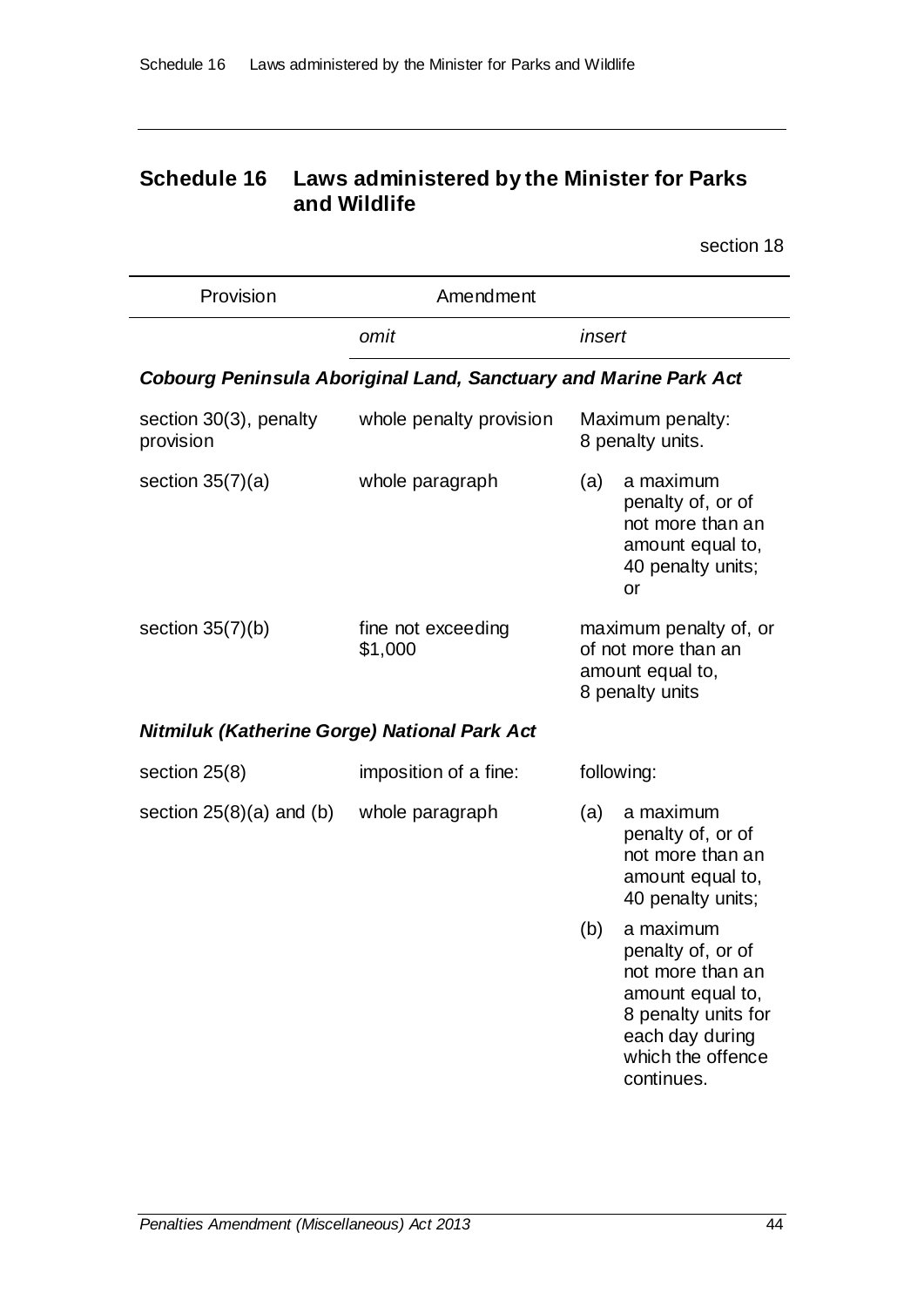# *Parks and Wildlife Commission Act* **(except Part IV)**

| section 36, penalty<br>provision                                                                                                                                        | Penalty: \$3,000              | Maximum penalty:<br>25 penalty units                                                               |  |
|-------------------------------------------------------------------------------------------------------------------------------------------------------------------------|-------------------------------|----------------------------------------------------------------------------------------------------|--|
| section 37(1), at the<br>end                                                                                                                                            |                               | Maximum penalty:<br>8 penalty units.                                                               |  |
| section 37(2), penalty<br>provision                                                                                                                                     | whole penalty provision       | Maximum penalty:<br>8 penalty units.                                                               |  |
| <b>Territory Parks and Wildlife Conservation Act</b>                                                                                                                    |                               |                                                                                                    |  |
| sections 25B(2), 25C,<br>25D, 25F(1) and (2),<br>25G, 40(3), 46(2),<br>49(2), 66(1) to (3), 67 to<br>67B, 67C(1) to (3),<br>$67D(1)$ and $69(1)$ ,<br>penalty provision | Penalty:                      | Maximum penalty:                                                                                   |  |
| section 71(6)                                                                                                                                                           | imposition of:                | following:                                                                                         |  |
| section $71(6)(a)$                                                                                                                                                      | whole paragraph               | (a)<br>a maximum<br>penalty of, or of<br>not more than an<br>amount equal to,<br>40 penalty units; |  |
| section $71(6)(b)$                                                                                                                                                      | fine not exceeding<br>\$1,000 | maximum penalty of, or<br>of not more than an<br>amount equal to,<br>8 penalty units               |  |
| sections 94(2), 97A(1)<br>and 114, penalty<br>provision                                                                                                                 | Penalty:                      | Maximum penalty:                                                                                   |  |
| section $123(6)(b)$                                                                                                                                                     | penalties, not<br>exceeding   | maximum penalties of                                                                               |  |